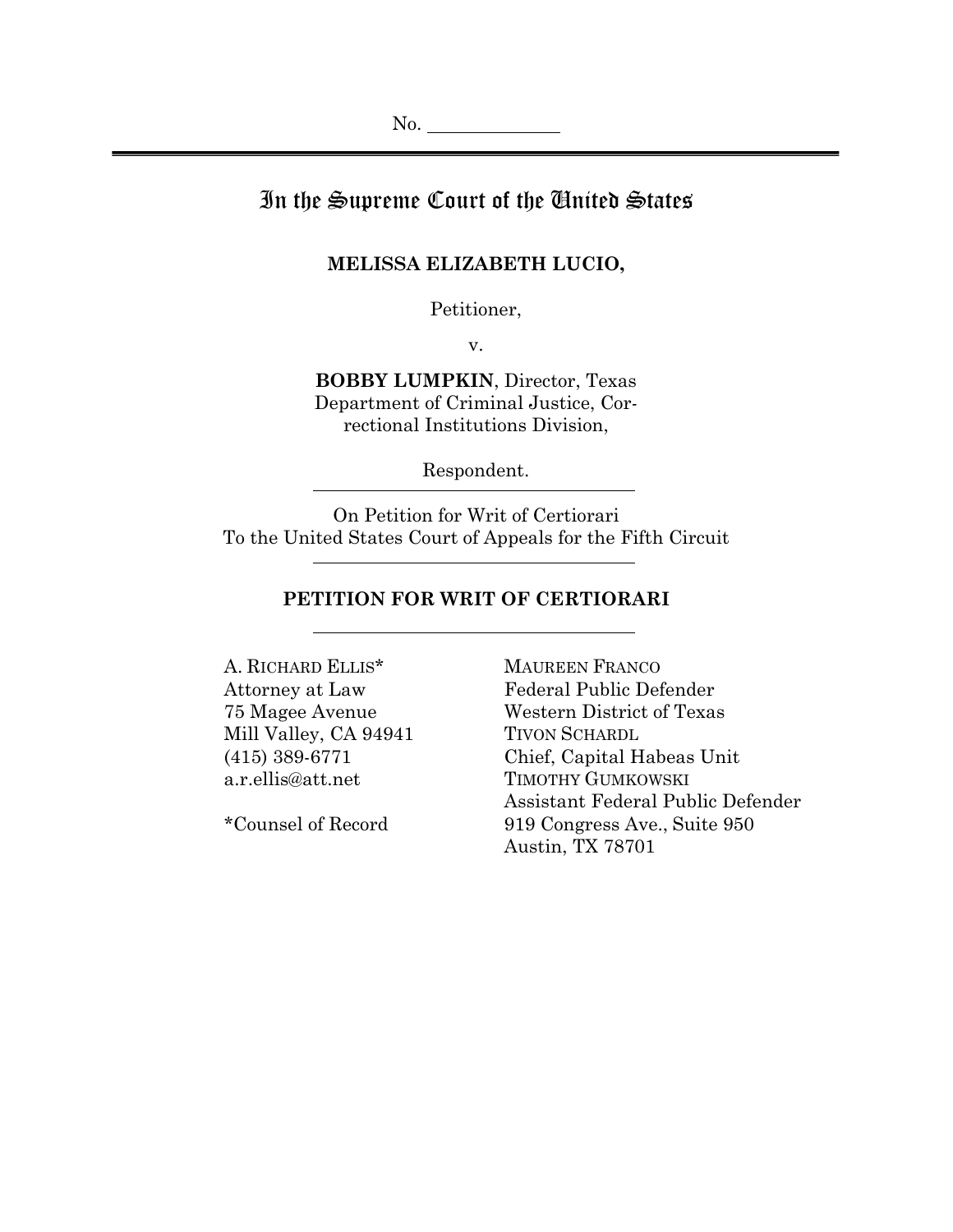# **CAPITAL CASE QUESTION PRESENTED**

 Melissa Lucio's culpability in the death of her two-year-old daughter turned on whether Mariah fell down a flight of stairs, as Lucio told medics and police, or was beaten, something Lucio took responsibility for at the end of a five-hour interrogation.

 The Texas Ranger who interrogated Lucio testified that her demeanor showed she was "hiding the truth," but was "beat" and "giving up" before she took responsibility. The defense tried to present a social worker and psychologist who concluded Lucio's flat affect and acquiescence reflected her lifetime of being used by abusive men. Records showing abuse by Lucio's older children, but not her, and Lucio's mental condition indicated she took responsibility for failing to prevent abuse by her older children. The trial court excluded the social worker as unqualified and the psychologist as irrelevant.

 Lucio claimed those rulings violated her right to present a complete defense because they "disabled [her] from answering the one question every rational juror needs answered: If the defendant is innocent, why did [she] previously admit [her] guilt?" *Crane v. Kentucky*, 476 U.S. 683, 689 (1986).

 In a fractured en banc decision, ten of seventeen judges on the Fifth Circuit agreed the exclusion of the psychologist was "the key evidentiary ruling" at Lucio's trial because the testimony "might have cast doubt on her confession." App. 37a-38a (Southwick, J., concurring). The decisive three-judge concurrence held this Court's cases had not "established with sufficient clarity" a rule that permitted "justice to a defendant" such as Lucio. App. 40a. That ruling gives rise to the following question: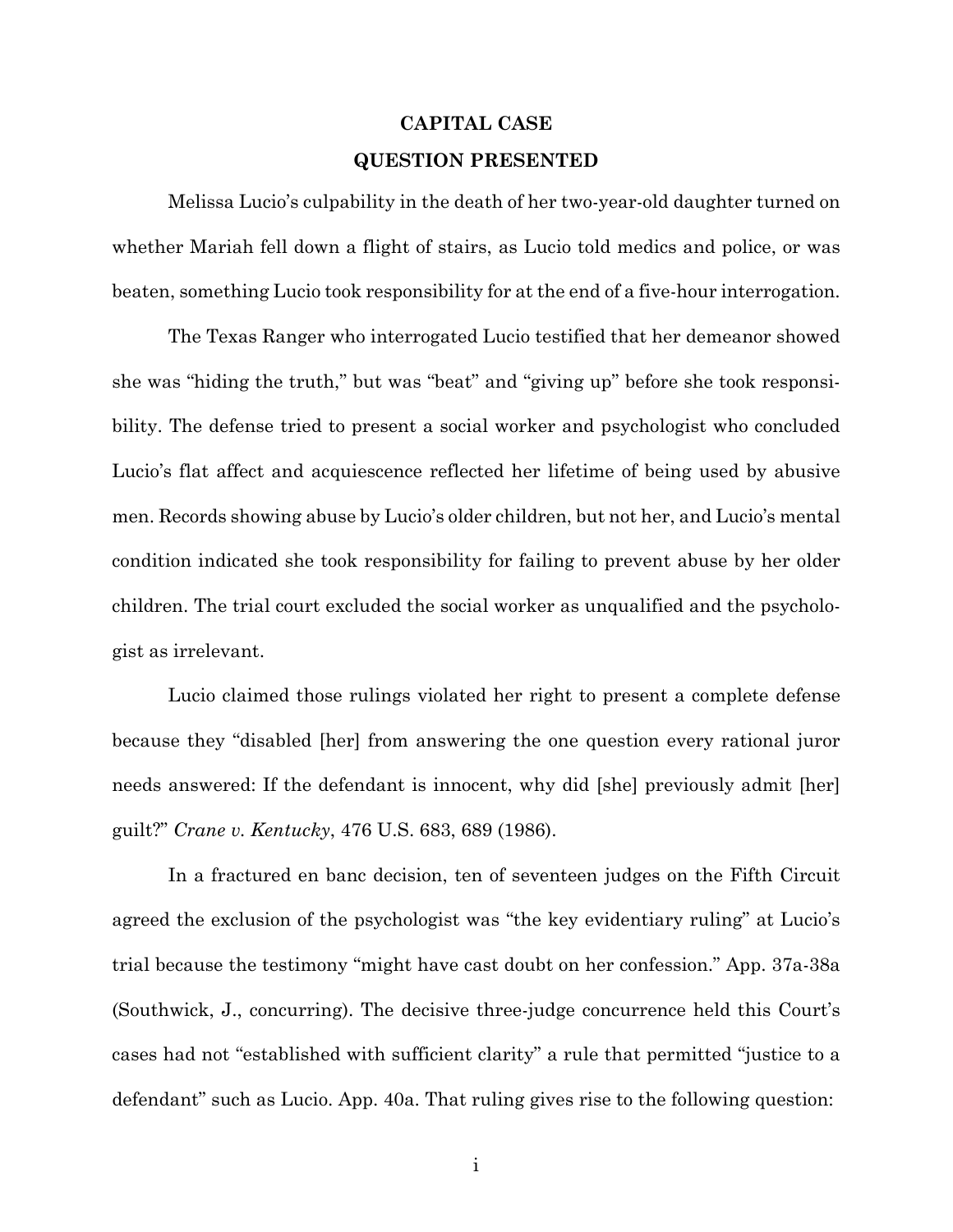1. Whether, as the First, Second, Third, Fourth, Sixth, Seventh, Eighth, Tenth, and Eleventh Circuits have held, this Court's cases clearly establish a complete-defense right that can be violated by the arbitrary and disproportionate application of a general evidentiary standard when it infringes a weighty interest of the accused such as explaining why she falsely confessed, or as the Fifth Circuit held in this case, there is no clearly established federal law applicable to such a ruling.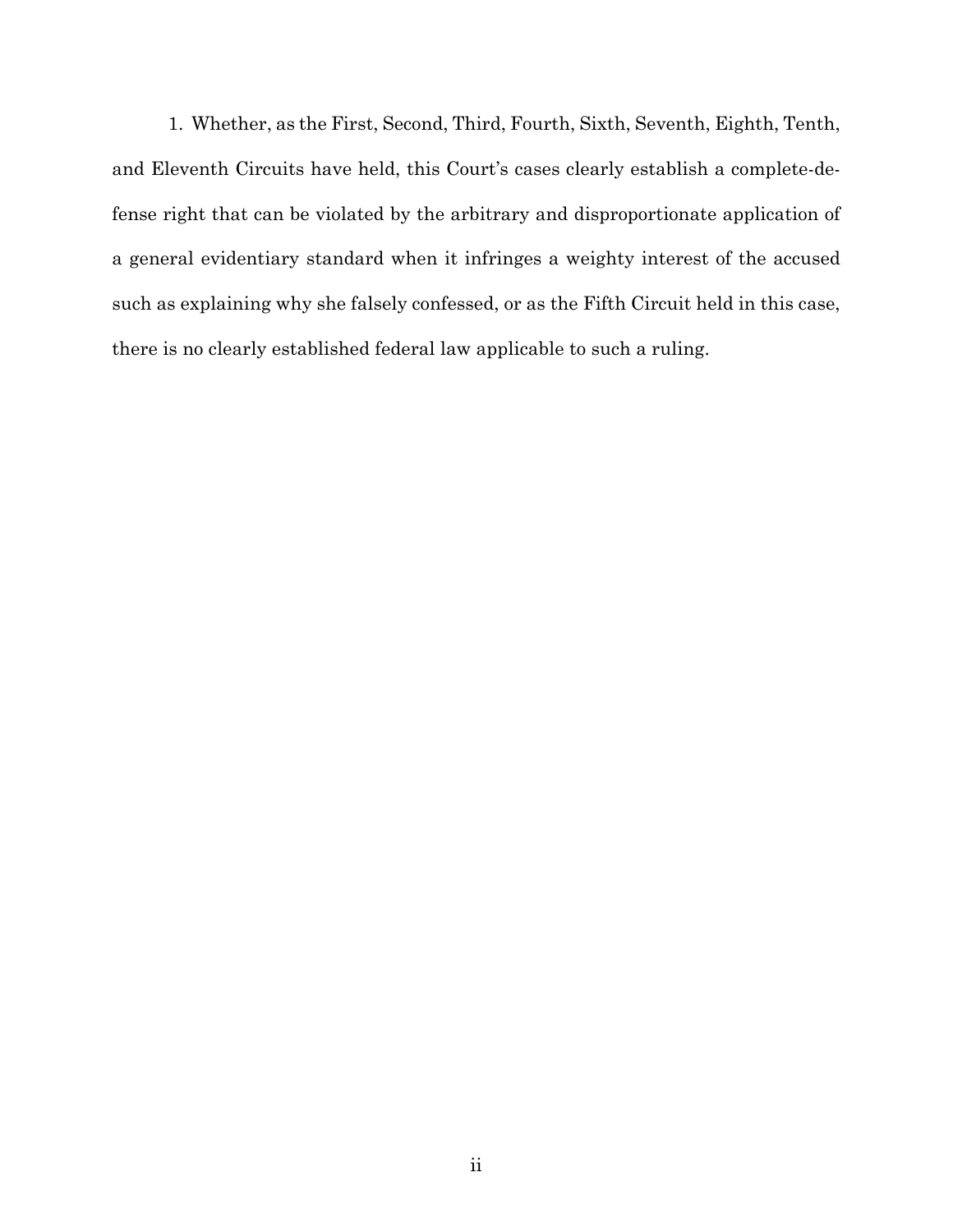#### **CORPORATE DISCLOSURE STATEMENT**

 Petitioner Melissa Lucio, a death-sentenced Texas inmate, was the appellant in the United States Court of Appeals for the Fifth Circuit. Respondent, Bobby Lumpkin, the Director of the Texas Department of Criminal Justice, Correctional Institutions Division, was the appellee in that court.

## **LIST OF PROCEEDINGS**

 *State v. Lucio*, No. 07-CR-885-B (138th District Court of Cameron County, July 30, 2008) (conviction of capital murder and sentence of death at trial)

*Lucio v. State*, 351 S.W.3d 878 (Tex. Crim. App. Sept. 14, 2011) (affirming conviction and sentence on direct appeal)

*Lucio v. Texas*, 566 U.S. 1036 (June 4, 2012) (mem.) (denial of petition for certiorari)

*Ex parte Lucio*, No. 72,702-02, 2013 WL 105179, (Tex. Crim. App. Jan. 9, 2013) (denying state post-conviction relief)

*Lucio v. Davis*, No. 13-cv-125 (S.D. Tex. Sept. 28, 2016) (federal district court memorandum and order denying habeas relief)

*Lucio v. Davis*, 751 F. App'x 484 (5th Cir. Oct. 17, 2018) (granting a certificate of appealability on the issue in question)

*Lucio v. Davis*, 783 F. App'x 313 (5th Cir. July 29, 2019) (reversing district court and granting habeas relief)

*Lucio v. Davis*, 947 F.3d 331 (5th Cir. Jan. 20, 2020) (en banc) (granting rehearing en banc)

iii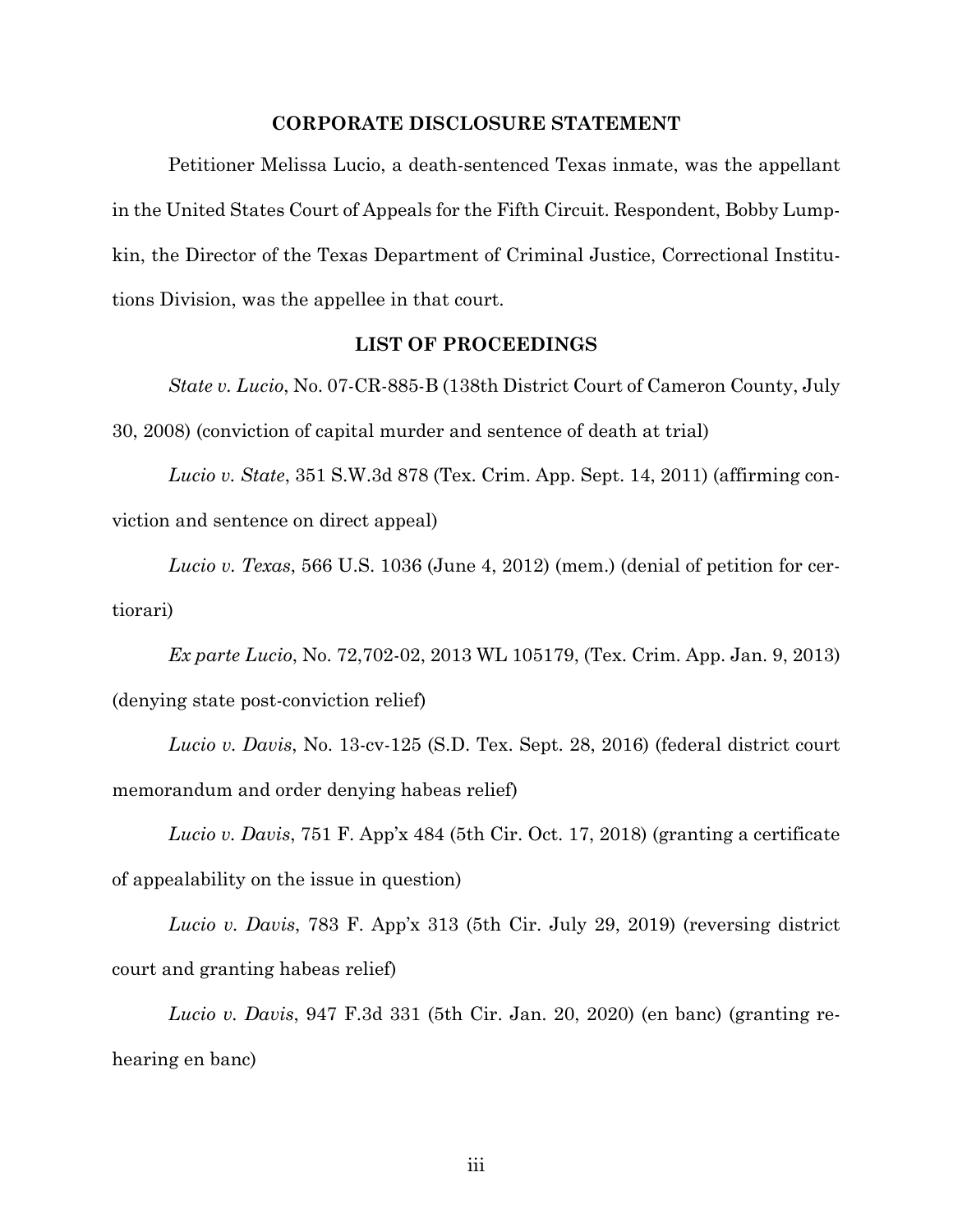*Lucio v. Lumpkin*, 987 F.3d 451 (5th Cir. Feb. 9, 2021) (en banc) (denying relief on rehearing en banc)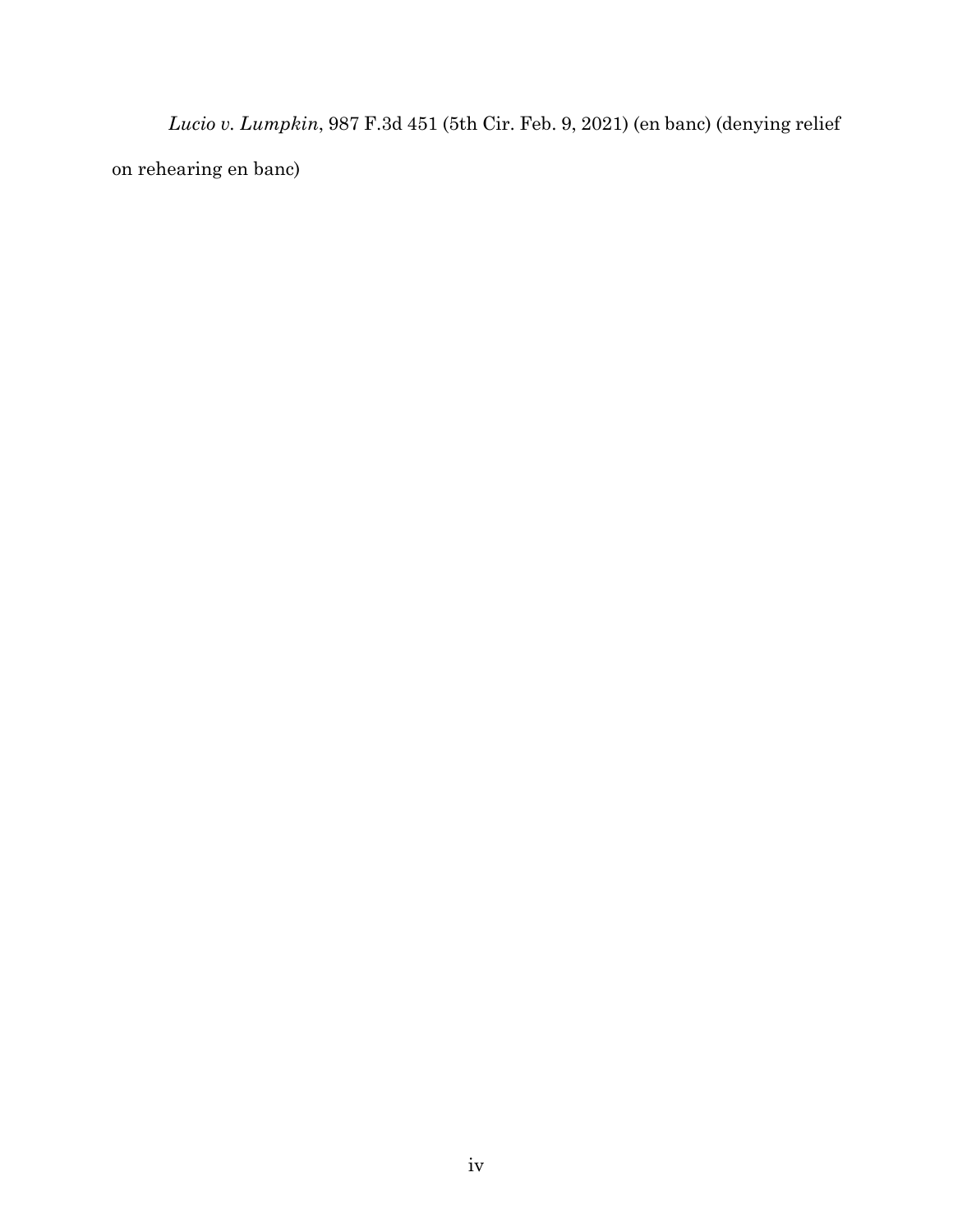# **TABLE OF CONTENTS**

| $I_{\cdot}$ |           |                                                                                                                                                                                                            |     |
|-------------|-----------|------------------------------------------------------------------------------------------------------------------------------------------------------------------------------------------------------------|-----|
|             | A.        |                                                                                                                                                                                                            |     |
|             | <b>B.</b> |                                                                                                                                                                                                            |     |
|             | C.        |                                                                                                                                                                                                            |     |
|             | D.        |                                                                                                                                                                                                            |     |
|             | Е.        |                                                                                                                                                                                                            |     |
| II.         |           |                                                                                                                                                                                                            |     |
|             | A.        |                                                                                                                                                                                                            |     |
|             | B.        |                                                                                                                                                                                                            |     |
|             | C.        |                                                                                                                                                                                                            |     |
|             | D.        |                                                                                                                                                                                                            |     |
|             |           |                                                                                                                                                                                                            | .21 |
| I.          |           | This Court Should Resolve the Question Whether Clearly Established<br>Federal Law Applies the Right to Present a Complete Defense to<br>Arbitrary and Disproportionate Exclusions of Defense Evidence Made |     |
|             | $A_{-}$   | The En Banc Fifth Circuit's Fractured Decision Deepens the Conflict<br>Among the Circuits About What Chambers v. Mississippi and Its                                                                       |     |
|             |           | 1.                                                                                                                                                                                                         |     |
|             |           |                                                                                                                                                                                                            |     |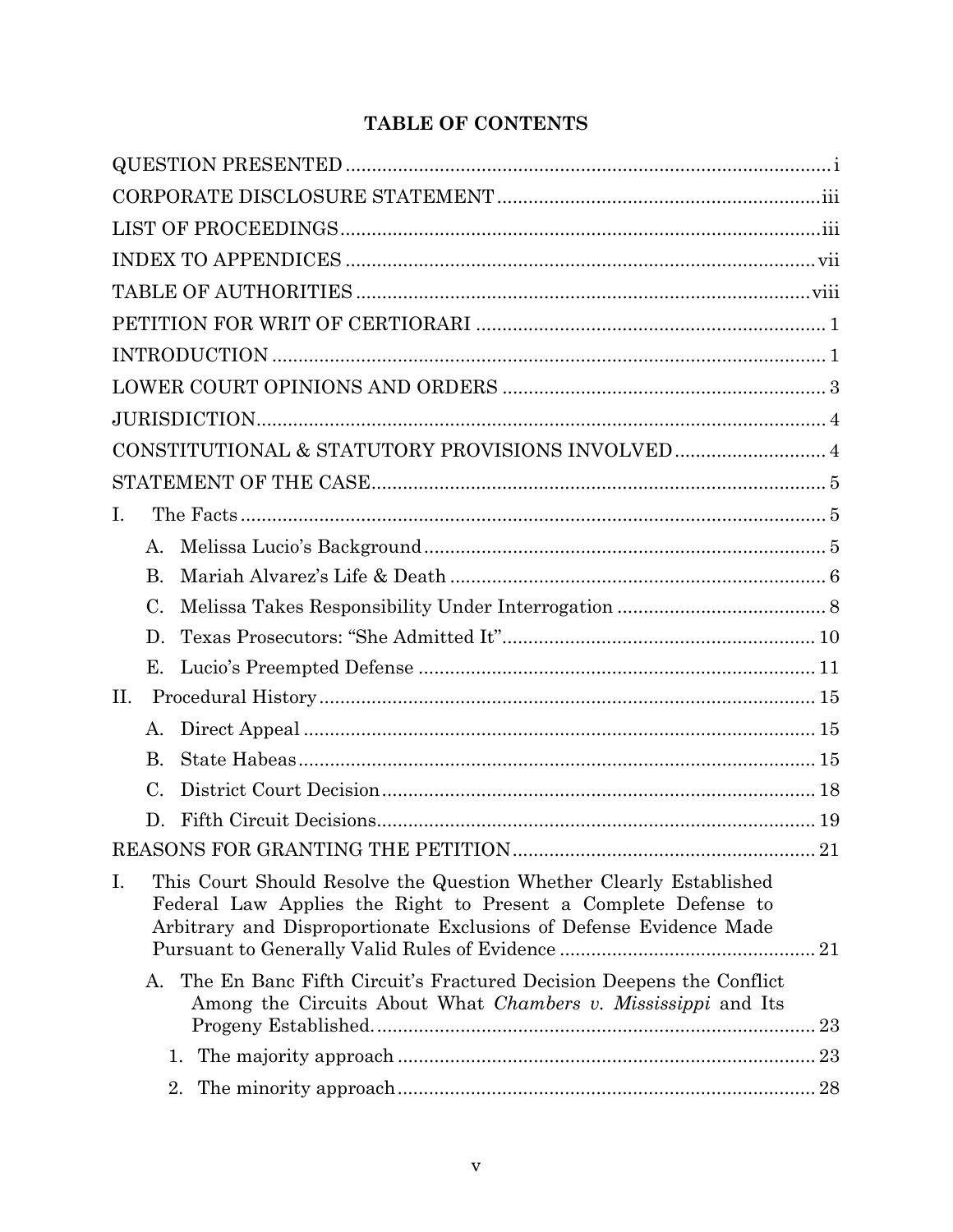| B. The Decision Below Fundamentally Misreads This Court's Precedent.  30                                                        |  |
|---------------------------------------------------------------------------------------------------------------------------------|--|
| 1. The Fifth Circuit and other minority circuits misread this Court's                                                           |  |
| 2. The Fifth Circuit flouted this Court's precedent on what counts as                                                           |  |
| C. This Question Concerns an Issue of Paramount Importance: The<br>Ability of a Defendant To Make a Defense of Her Innocence 36 |  |
| D. Lucio's Case Is the Ideal Vehicle for Resolving the Circuit Split38                                                          |  |
|                                                                                                                                 |  |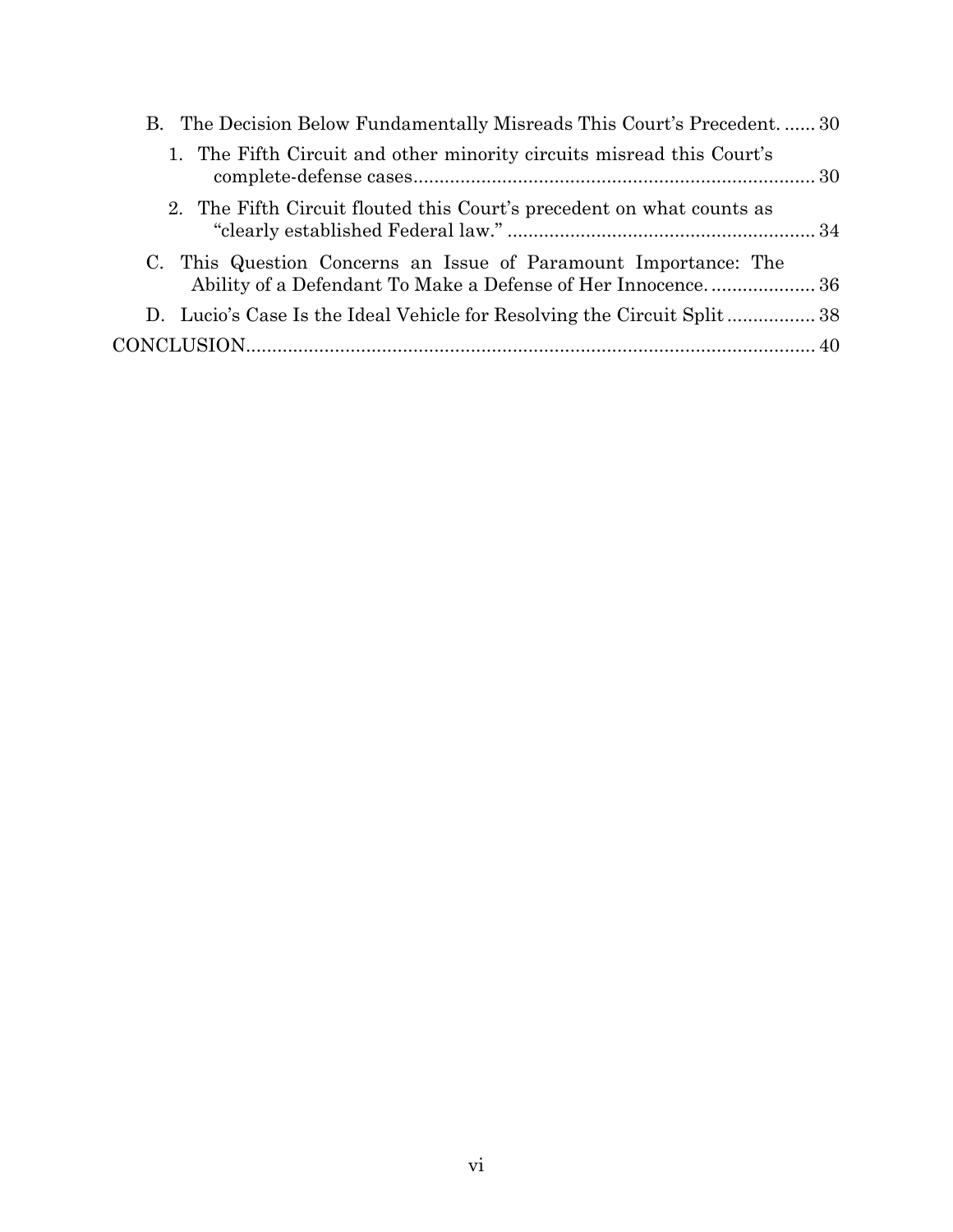# **INDEX TO APPENDICES**

| <b>APPENDIX</b>  | <b>DESCRIPTION</b>                                                                                                           | <b>PAGES</b>  |
|------------------|------------------------------------------------------------------------------------------------------------------------------|---------------|
| $\boldsymbol{A}$ | Opinion of the U.S. Court of Appeals for the Fifth Cir-<br>cuit denying habeas relief on rehearing en banc<br>(Feb. 9, 2021) | $1a-68a$      |
| B                | Order of the Fifth Circuit granting rehearing en banc<br>(Jan. 20, 2020)                                                     | 69a           |
| $\mathcal{C}$    | Opinion of the Fifth Circuit granting habeas relief<br>(July 29, 2019)                                                       | 70a-89a       |
| D                | Opinion of the Fifth Circuit granting certificate of ap-<br>pealability in part (Oct. 17, 2018)                              | 90a-105a      |
| E                | Memorandum and order of the United States District<br>Court denying habeas relief (Sept. 28, 2016)                           | $106a - 170a$ |
| F                | Order of the Texas Court of Criminal Appeals denying<br>state habeas relief (Jan. 9, 2013)                                   | 171a-172a     |
| $\rm G$          | Findings of fact and conclusions of law, 138th Judicial<br>District Court of Cameron County, Texas<br>(June 29, 2012)        | 173a-189a     |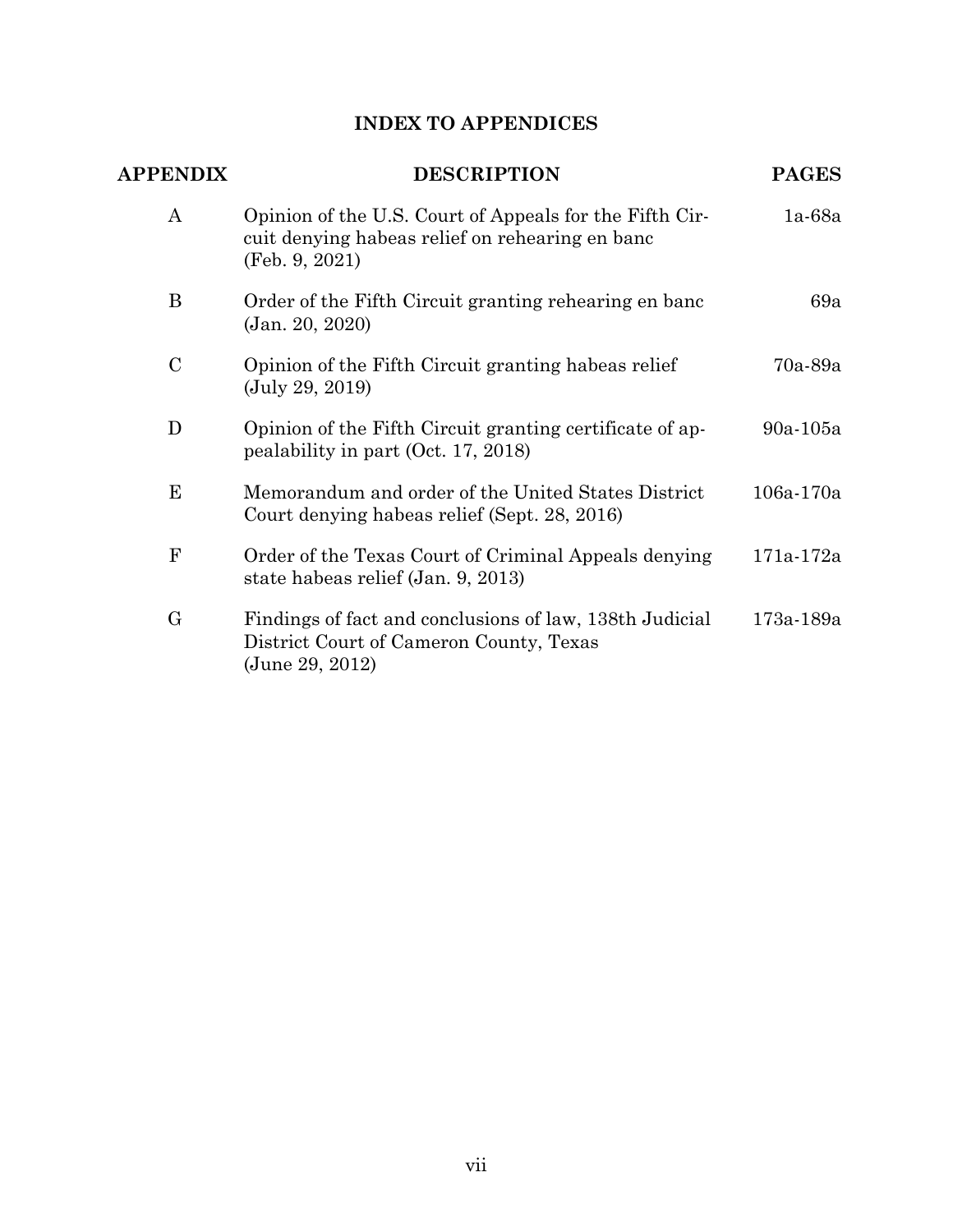# TABLE OF AUTHORITIES

| Cases<br>Page(s)           |  |
|----------------------------|--|
| Abdul Kabir v. Quarterman, |  |
| Barbe v. McBride,          |  |
| Brown v. Luebbers,         |  |
| Brown v. Ruane,            |  |
| Butler v. State,           |  |
| Carey v. Musladin,         |  |
| Chambers v. Mississippi,   |  |
| Chia v. Cambra,            |  |
| $Coy \, v. \, Iowa,$       |  |
| Crane v. Kentucky,         |  |
| $Dodd$ v. Trammell,        |  |
| Ferensic v. Birkett,       |  |
| Fieldman v. Brannon,       |  |
| Ford v. Wainwright,        |  |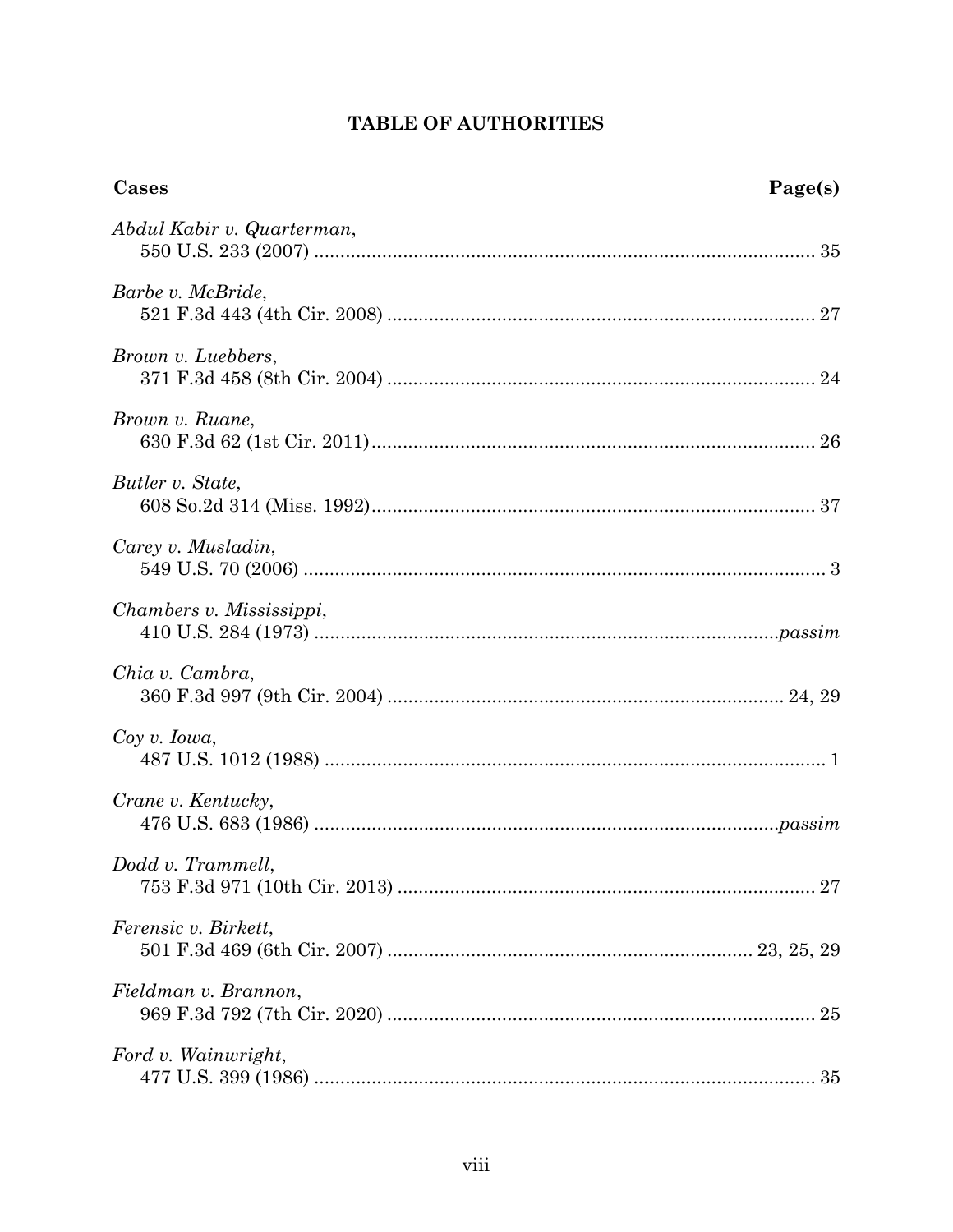| Fortini v. Murphy,        |  |
|---------------------------|--|
| Fry v. Pliler,            |  |
| Gagne v. Booker,          |  |
| Grant v. Royal,           |  |
| Green v. Georgia,         |  |
| Guinn v. Kemna,           |  |
| Holmes v. South Carolina, |  |
| Kittelson v. Dretke,      |  |
| Kubsch v. Neal,           |  |
| Lockyer v. Andrade,       |  |
| Louis v. State,           |  |
| McWilliams v. Dunn,       |  |
| Milke v. Ryan,            |  |
| Montana v. Egelhoff,      |  |
| Moses v. Payne,           |  |
| Nash v. Russell,          |  |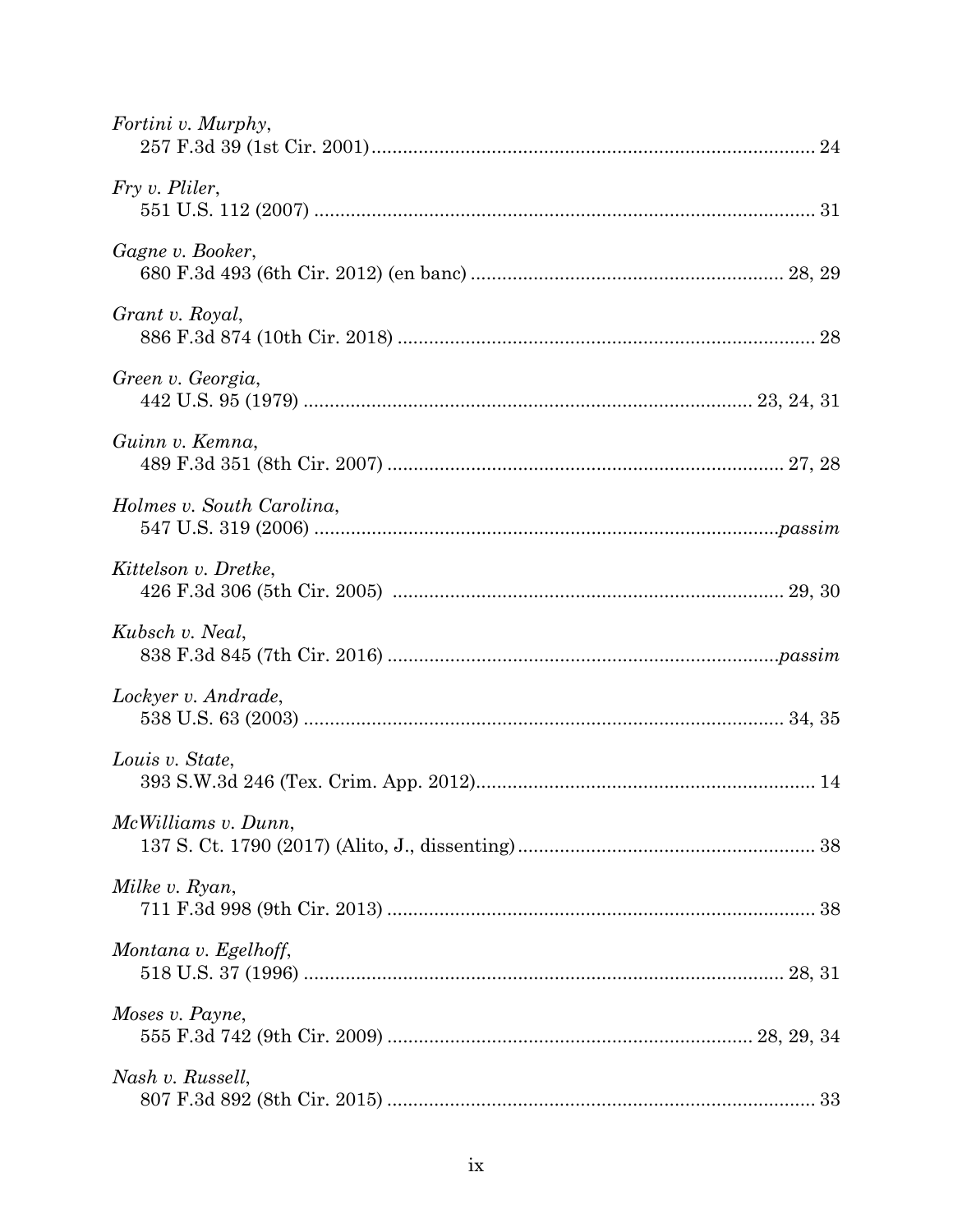| Nevada v. Jackson,                                  |
|-----------------------------------------------------|
| Panetti v. Quarterman,                              |
| Perry v. Rushen,                                    |
| Pittman v. Sec'y, Fla. Dep't of Corr.,              |
| Rock v. Arkansas,                                   |
| Santiago v. O'Brien,                                |
| Savage v. Dist. Att'y of Cty. of Philadelphia,      |
| Scrimo v. Lee,                                      |
| Sears v. Upton,                                     |
| Strickland v. Washington,                           |
| Troy v. Sec'y, Fla. Dep't of Corr.,                 |
| United States v. Scheffer,                          |
| Wash. State Grange v. Wash. State Republican Party, |
| Washington v. Texas,                                |
| Williams v. Taylor,                                 |
| Yarborough v. Alvarado,                             |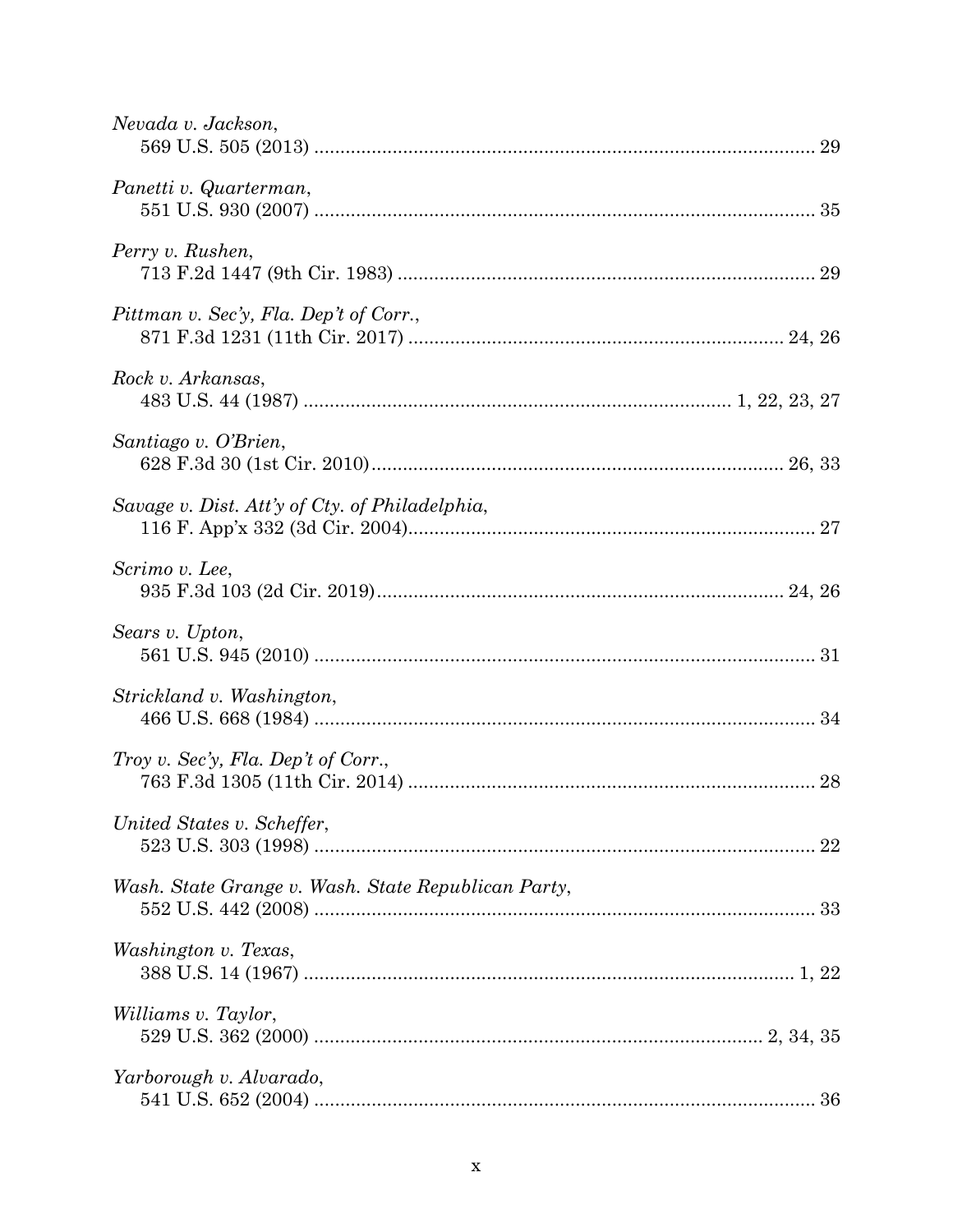# **Constitutional Provision**

| <b>Statutes and Rule</b>                                            |  |
|---------------------------------------------------------------------|--|
|                                                                     |  |
|                                                                     |  |
|                                                                     |  |
|                                                                     |  |
| Antiterrorism and Effective Death Penalty Act of 1996 4, 20, 24, 35 |  |
|                                                                     |  |
|                                                                     |  |
|                                                                     |  |
|                                                                     |  |

## **Other Authorities**

| Connor F. Lang, The Intersection of Wrongful Convictions and Gender<br>in Cases Where Women Were Sentenced to Death or Life in Prison |  |
|---------------------------------------------------------------------------------------------------------------------------------------|--|
|                                                                                                                                       |  |
|                                                                                                                                       |  |
|                                                                                                                                       |  |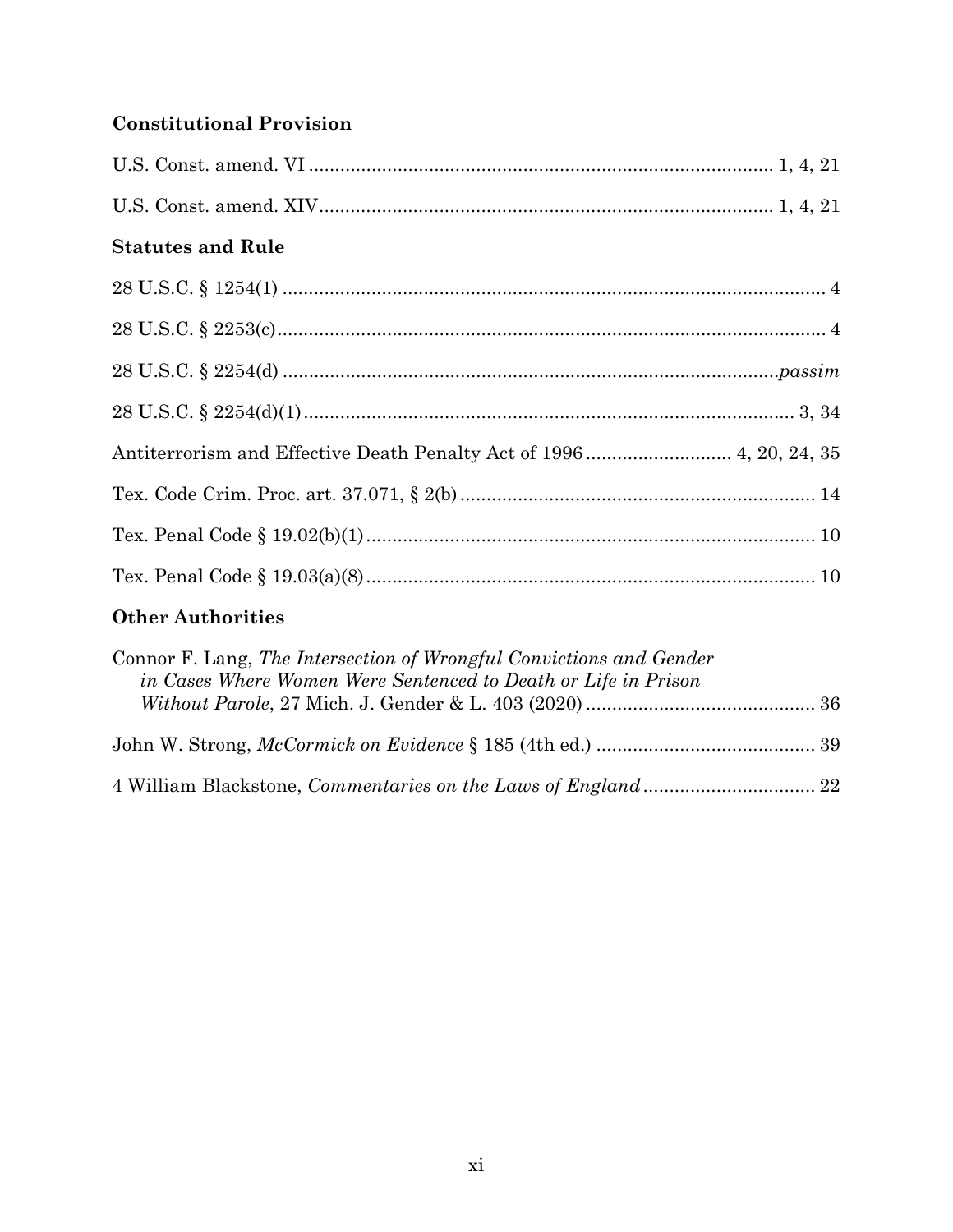#### **PETITION FOR WRIT OF CERTIORARI**

 Petitioner Melissa Elizabeth Lucio respectfully prays that a writ of certiorari issue to review the decision of the U.S. Court of Appeals for the Fifth Circuit affirming the denial of her petition for a writ of habeas corpus.

### **INTRODUCTION**

 Our society recoils at the prospect of "'deliver[ing] any man up to die before the accused … has been given a chance to defend himself against the charges.'" *Coy v. Iowa*, 487 U.S. 1012, 1015-16 (1988) (quoting Acts of the Apostles 25:16). Thus, the Due Process Clause of the Fourteenth Amendment and the Compulsory Process Clause of the Sixth Amendment guarantee a right to "'a meaningful opportunity to present a complete defense.'" *Crane v. Kentucky*, 476 U.S. 683, 690 (1986) (quoting *California v. Trombetta*, 467 U.S. 479, 485 (1984)). A long line of decisions from this Court hold that the right to present one's own witnesses to establish a defense ranks as a "fundamental element of due process of law." *Washington v. Texas*, 388 U.S. 14, 19 (1967); *see also Chambers v. Mississippi*, 410 U.S. 284, 302 (1973); *Crane*, 476 U.S. at 690; *Rock v. Arkansas*, 483 U.S. 44, 55 (1987); *Holmes v. South Carolina*, 547 U.S. 319, 324 (2006).

 The court below joined one other circuit in parsing this Court's cases into a rule they never announced, and that rests on an illusory distinction between "blanket," non-discretionary rules of evidence, which can violate the complete-defense right, and the "discretionary application of a general evidentiary standard," for which there is no clearly established law. App. 39a-40a. As the concurring *Lucio* judges said, that left Melissa Lucio with no access to justice. App. 40a.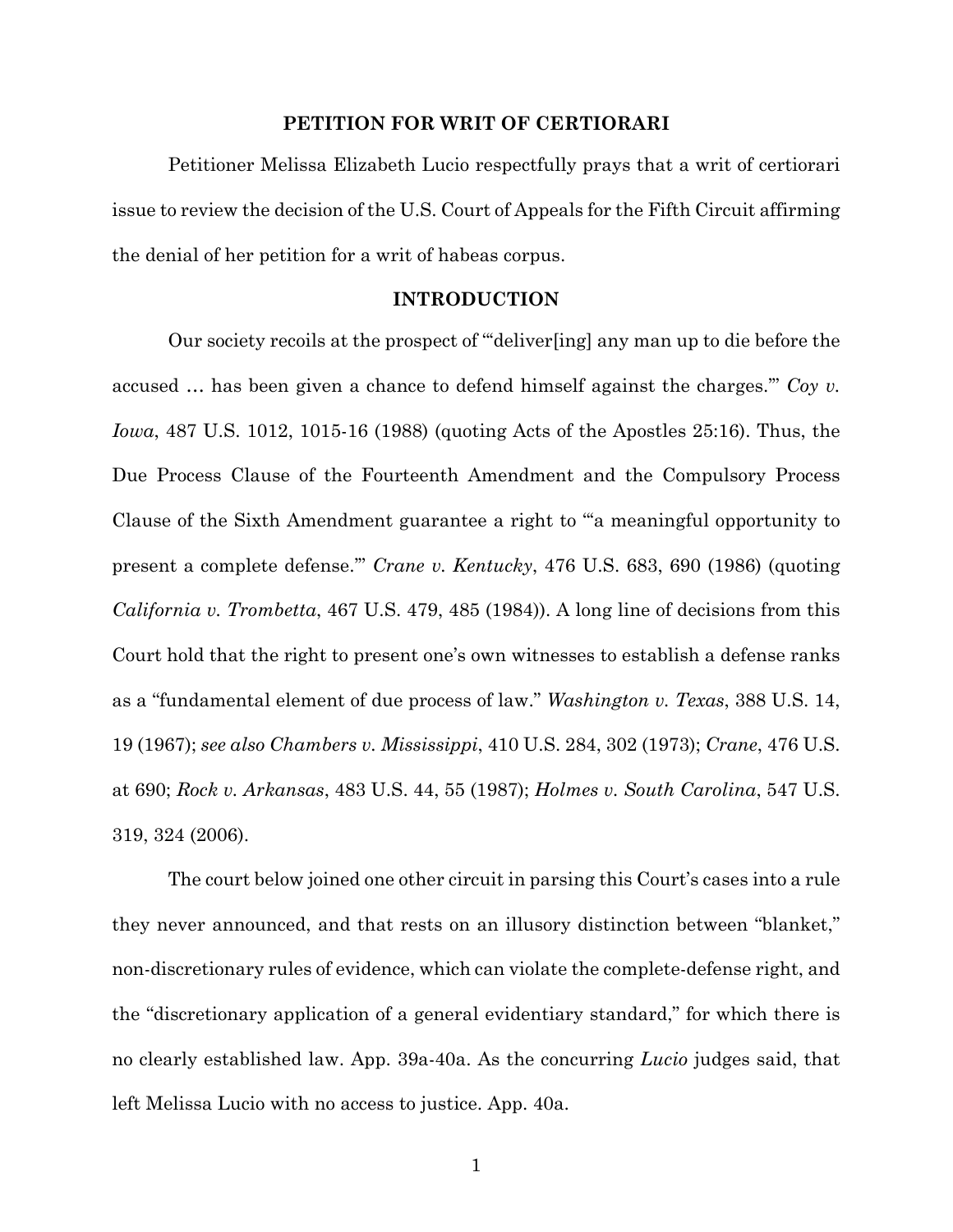The overwhelming majority of circuits disagrees with the Fifth Circuit's approach. Under the majority's view, cases like *Crane* and *Chambers* clearly gave Lucio the right to present testimony that she succumbed to aggressive interrogation tactics because a lifetime of sexual, physical, psychological, and verbal abuse by men left her vulnerable to those pressures.

 As the seven dissenting *Lucio* judges recognized, just as in *Crane*, the exclusion of Lucio's witnesses meant she "was barred from offering evidence to explain why she would confess if she were innocent," App. 44a. That ruling "amounted to a complete rejection of her defense." App. 43a. "If the confession was false, the State's case crumbles," App. 46a-47a, because Lucio's "admissions" were "the State's primary evidence of her guilt" App. 65a. And the three-judge concurrence agreed, the exclusions were "key" because the testimony "might have cast doubt on the credibility of Luico's confession." App. 37a.

 The wrongly excluded testimony was not psychological conjecture. It was reliably supported by thousands of pages of records from years of protective service observations of Lucio's children in her care and in foster care. Those records showed Lucio was a neglectful, ineffectual parent, but never abusive. Her older children, however, beat, bit, and otherwise abused each other and their younger siblings.

 The question presented is at the heart of federal habeas review of completedefense cases. Section 2254(d) of Title 28 imposes a "constraint on the power of a federal habeas court to grant a state prisoner's application for a writ of habeas corpus with respect to claims adjudicated on the merits in state court." *Williams v. Taylor*,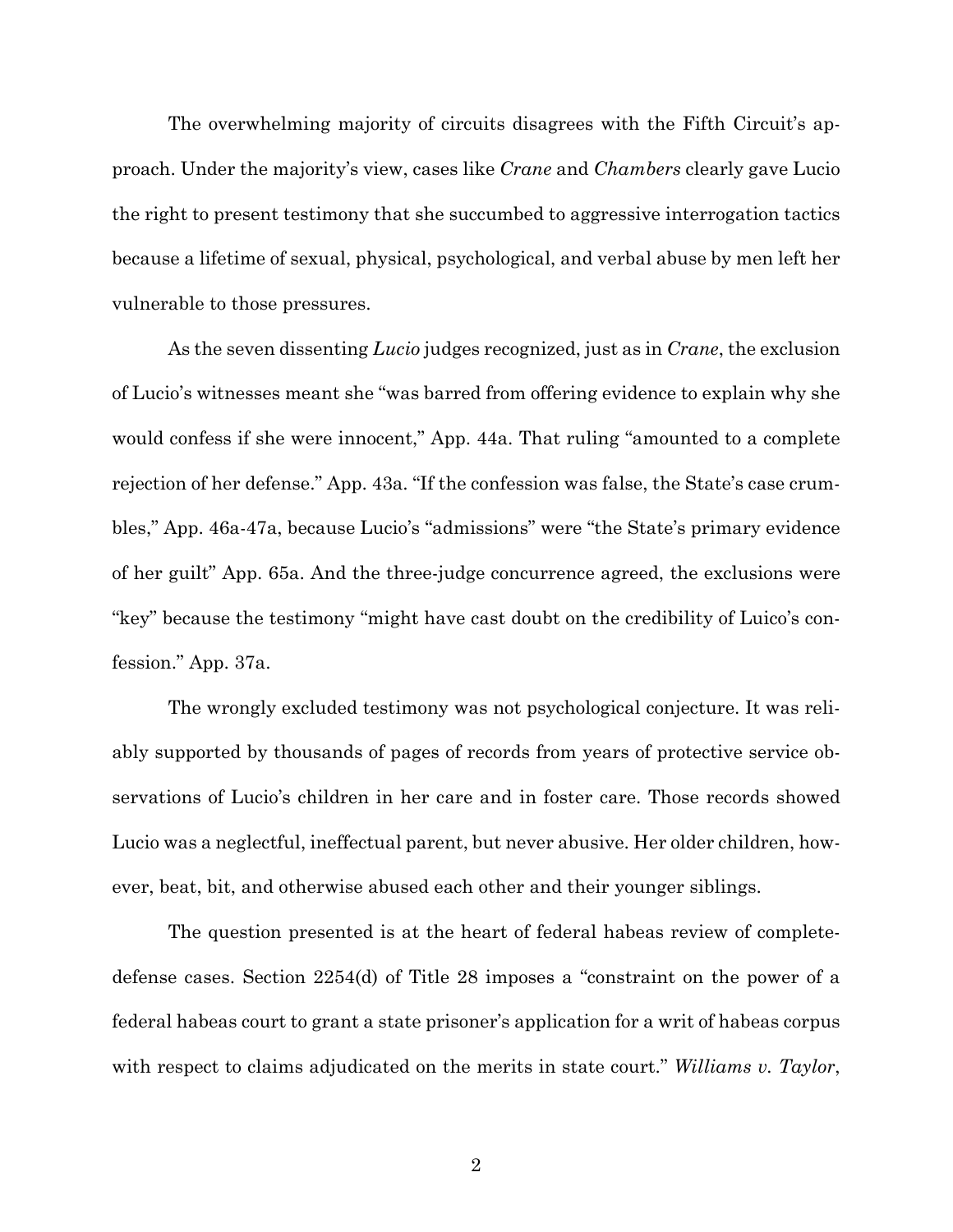529 U.S. 362, 412 (2000) (O'Connor, J., op. for the Court). When a federal claim was "adjudicated on the merits in State court," the statute bars federal relief on the claim unless the state court's "adjudication of the claim . . . resulted in a decision that was contrary to, or involved an unreasonable application of, clearly established Federal law, as determined by the Supreme Court of the United States." 28 U.S.C.  $\S 2254(d)(1)$ . The threshold question in applying  $\S 2254(d)(1)$  is to determine the "clearly established Federal law, as determined by the Supreme Court of the United States." *See Carey v. Musladin*, 549 U.S. 70, 73 (2006).

 This Court should grant the petition because resolution of the question presented here—unencumbered by procedural issues—is vital to ensuring the innocent are not wrongly convicted. As shown *infra*, false confessions are common in cases of women wrongly accused of killing their children.

#### **LOWER COURT OPINIONS AND ORDERS**

 The Fifth Circuit opinion affirming the denial of relief on rehearing en banc is reported at *Lucio v. Lumpkin*, 987 F.3d 451 (5th Cir. 2021), and attached as Appendix A. The Fifth Circuit's order granting rehearing en banc is reported at 947 F.3d 331 and attached as Appendix B. The Fifth Circuit panel opinion reversing the district court and granting habeas relief is unpublished and attached as Appendix C. The Fifth Circuit opinion granting a certificate of appealability is unpublished and attached as Appendix D. The federal district court's memorandum and order denying habeas relief is attached as Appendix E. The Texas Court of Criminal Appeals' unpublished decision denying state habeas relief is attached as Appendix F. The state trial court's findings of fact and conclusions of law is attached as Appendix G.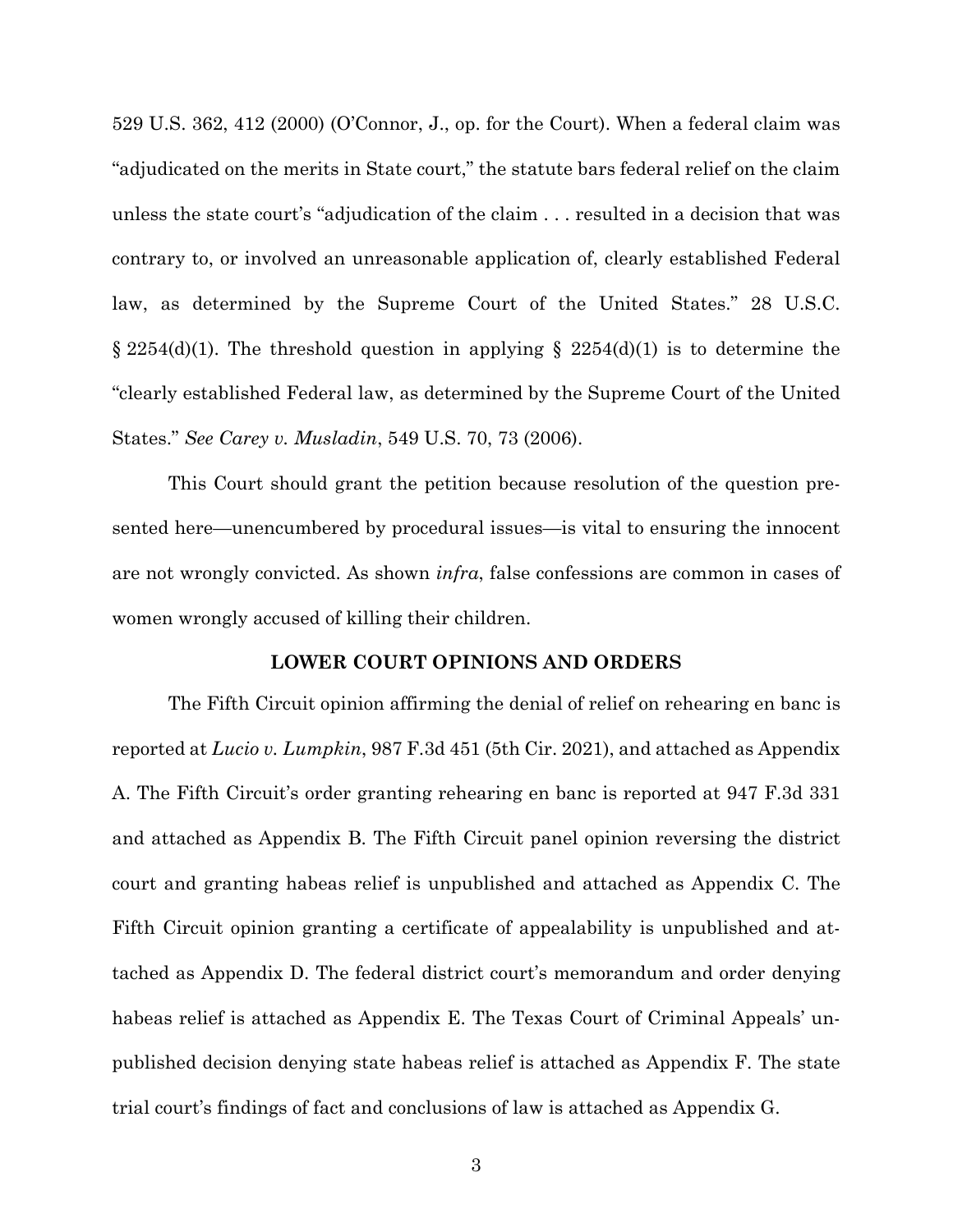## **JURISDICTION**

 The Fifth Circuit granted a certificate of appealability, App. 104a, and therefore had jurisdiction pursuant to 28 U.S.C. § 2253(c). The opinion of the Fifth Circuit en banc was entered on February 9, 2021. App. 1. This Court has jurisdiction under 28 U.S.C. § 1254(1).

## **CONSTITUTIONAL & STATUTORY PROVISIONS INVOLVED**

The Sixth Amendment provides, in relevant part:

In all criminal prosecutions, the accused shall enjoy the right . . . to have compulsory process for obtaining witnesses in his favor, and to have the Assistance of Counsel for his defense.

The Fourteenth Amendment provides, in relevant part:

No State shall make or enforce any law which shall abridge the privileges or immunities of citizens of the United States; nor shall any State deprive any person of life, liberty, or property, without due process of law . . . .

Section 2254(d), Title 28 of the U.S. Code, enacted as part of the Antiterrorism

and Effective Death Penalty Act of 1996 ("AEDPA"), provides in relevant part:

(d) An application for a writ of habeas corpus on behalf of a person in custody pursuant to the judgment of a State court shall not be granted with respect to any claim that was adjudicated on the merits in State court proceedings unless the adjudication of the claim—

(1) resulted in a decision that was contrary to, or involved an unreasonable application of, clearly established Federal law, as determined by the Supreme Court of the United States; or

(2) resulted in a decision that was based on an unreasonable determination of the facts in light of the evidence presented in the State court proceeding.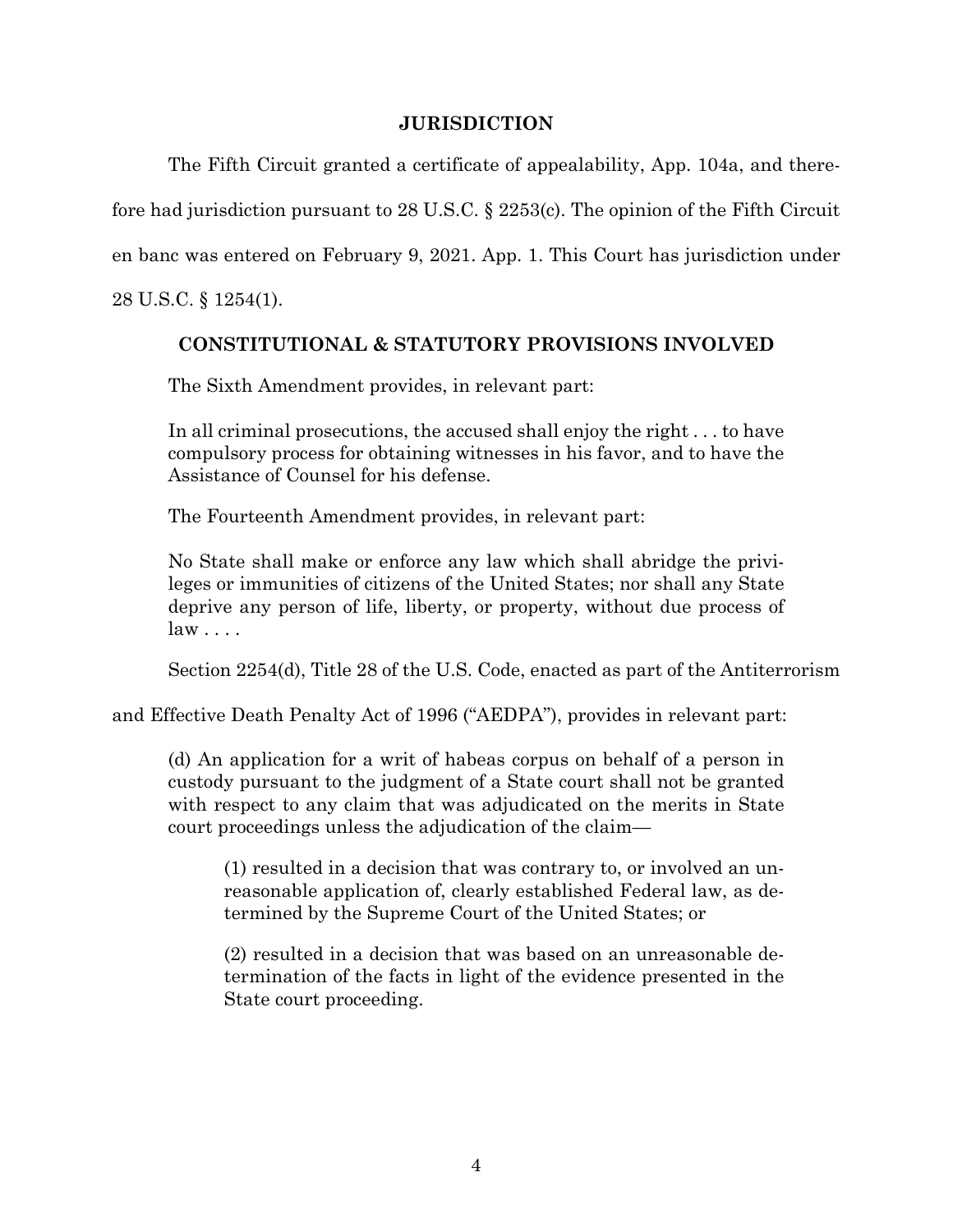#### **STATEMENT OF THE CASE**

#### **I. The Facts**

#### **A. Melissa Lucio's Background**

 Melissa Lucio's father abandoned his wife and six children, leaving Melissa's mother to provide for the family. ROA.5010.<sup>1</sup> Although she "was working 24/7," ROA.5010, Melissa's mother struggled, and care for Melissa and her siblings often devolved to their mother's lovers. ROA.5010-11. When Melissa was six years old, one of her mother's live-in lovers began to sexually abuse her. ROA.5011. This sexual abuse continued for two years. ROA.5012. Melissa told her mother, but her mother did not intervene. ROA.5006. *See also* App. 40a-41a.

 Melissa's younger sister, Sonia, was "very physically aggressive with her," but also protected her when she was bullied at school. ROA.5007. Her brothers were emotionally distant but also punched and bit her. *Ibid*. Adolescent Melissa witnessed her mother being abused by two men. ROA.5012.

 At sixteen, her mother and her mother's boyfriend consented to Melissa dropping out of high school to marry 20-year-old Guadalupe Lucio with whom she was already in a sexual relationship. ROA.5012. At the same age, Guadalupe's sister introduced Melissa to cocaine. ROA.5008. That was the start of years of addiction.

 Melissa had five children by Guadalupe by the time she was 24. ROA.4989; 5013. Guadalupe was "a physically and emotionally abusive alcoholic," who abandoned Melissa and the children in 1994, when Melissa was 26. App. 41a; ROA.4990,

<sup>&</sup>lt;sup>11</sup> "ROA.<sub>\_\_\_</sub>" refers to the electronic record on appeal in the Fifth Circuit.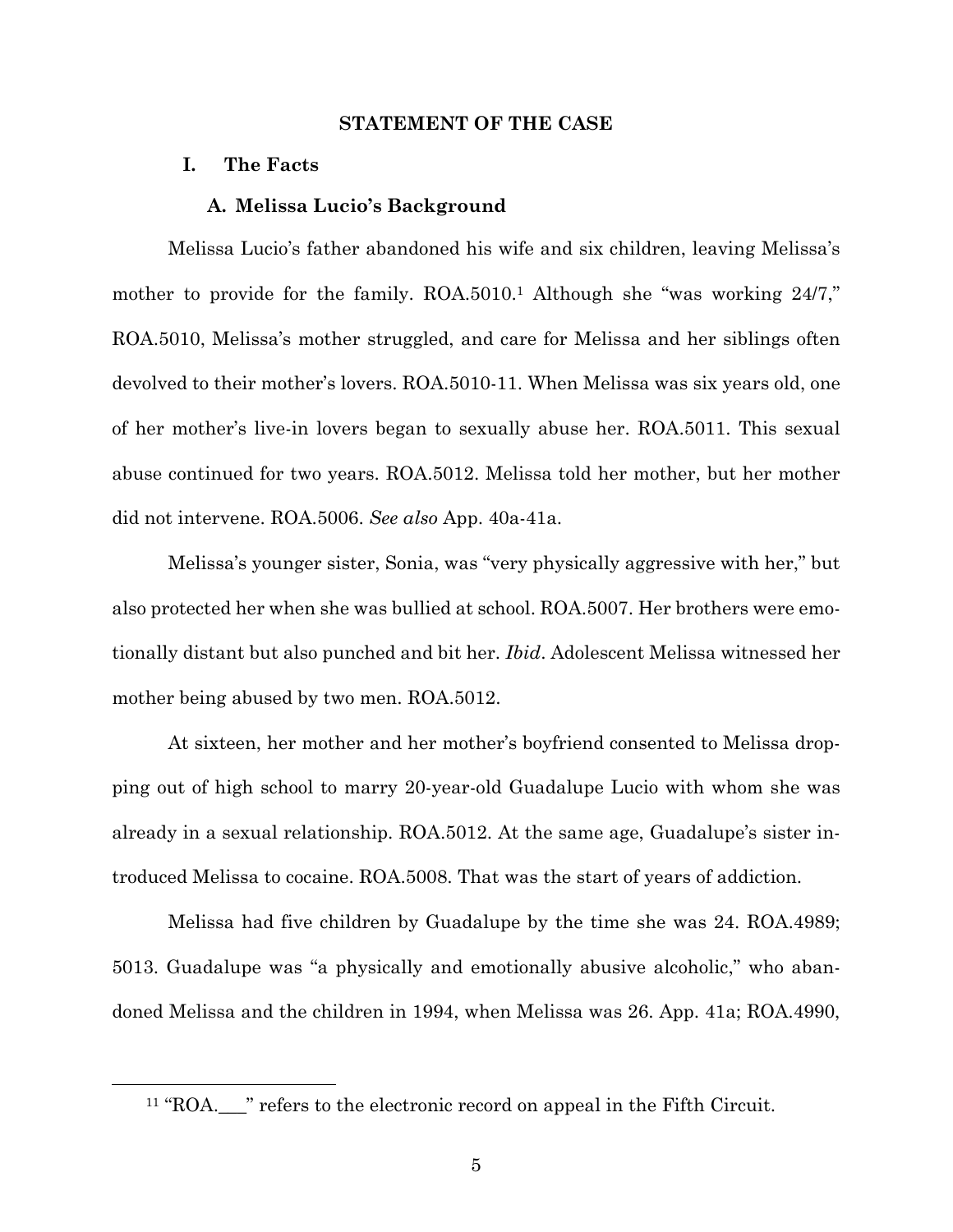5008. During the last four years of the relationship Guadalupe's abuse was "rampant." ROA.5013. Melissa had no clue Guadalupe was preparing to leave. She reported to the police that he was missing. *Ibid*.

 Melissa's second husband, Robert Alvarez, was father to seven more of Melissa's children, including Mariah. Alvarez demonstrated character traits similar to Guadalupe. He was "emotionally and verbally abusive," and was seen to "punch Mrs. Lucio in the park" where the family lived because they were homeless. ROA.5009; App. 41a.

 Shortly after Guadalupe left Melissa and their children, Child Protective Services ("CPS") stepped in. CPS's "involvement" in Melissa's life continued up to and beyond her arrest.2 In September 2004, two-week-old Mariah Alvarez, Melissa's twelfth child, and six of her minor siblings were placed in foster care following reports of parental neglect—not abuse. ROA.5570-72; ROA.4888-89.

### **B. Mariah Alvarez's Life & Death**

 Mariah had a mild physical disability that made her unstable when walking. ROA.5591-92. In foster care, she fell down and lost consciousness. ROA.5608. She required close supervision because she wanted to climb. ROA.5631. Mariah would also hit her head on the floor when having "tantrums," ROA.5503, and would bite her peers. ROA.5588.

<sup>2</sup> The role CPS played in Melissa's life (and possibly in Mariah's death) is depicted in Judge Higginbotham's dissent below. *See* App. 40a-43a. CPS "recognized that Melissa's troubles centered on her inability to escape a succession of relationships with dominating and abusive men who to their own ends, encouraged her use of cocaine, a stimulant." *Id*. at 43a.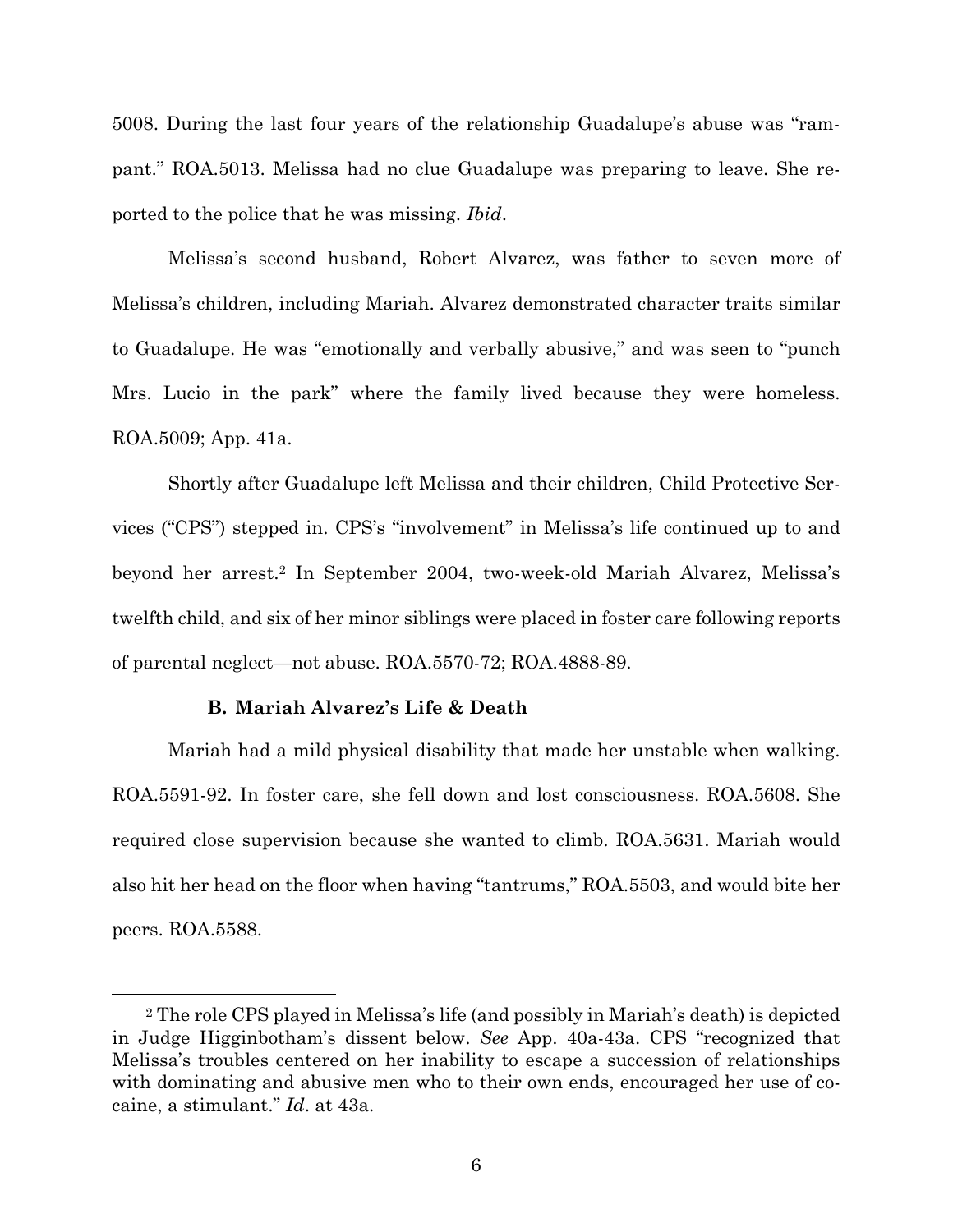Mariah's older siblings were "aggressive to the point of becoming violent." ROA.5694. Her brothers wrestled, hit, punched, and bit each other leaving marks and bruises. ROA.4667, 4675-76. Her cousins were also "very aggressive," pushing, shoving and hitting Mariah, ROA.4658-59, and physically abusing one another. ROA.4675.

 On November 21, 2006, Mariah and eight siblings were returned to the care of Lucio and Robert Alvarez. ROA.4465. Lucio and Alvarez lived in a second-story apartment accessed by a steep exterior staircase.3 ROA.4315-16, 4543.

 On February 15, 2007, while Lucio and Alvarez were moving out of their apartment, one of Lucio's children saw Mariah fall down the stairs. ROA.6019-21.

 Two days later, paramedics were called to Lucio's new apartment where Mariah was found dead. ROA.4378. Lucio told the responders that Mariah had fallen down the stairs at the other apartment. ROA.4372.

 Mariah had "bruises all over her body," ROA.4506, a weeks-old fracture in her left arm, ROA.4524, some of her hair had been pulled out, and there were bite marks on her back, ROA.4509-10. The medical examiner concluded she had been severely abused,4 ROA.4506, and died of a head injury that occurred within 24 hours of death. ROA.4531,4553.

<sup>&</sup>lt;sup>3</sup> The facts related in the foregoing three paragraphs were documented in the CPS records that Lucio's excluded witnesses—Villanueva and Pinkerman—reviewed when forming their opinions prior to trial.

<sup>4</sup> In state post-conviction proceedings, Lucio proffered expert testimony that disputed the medical examiner's opinions regarding Mariah's arm injury, the supposed bite, bruises, and missing hair. ROA.8806-8820.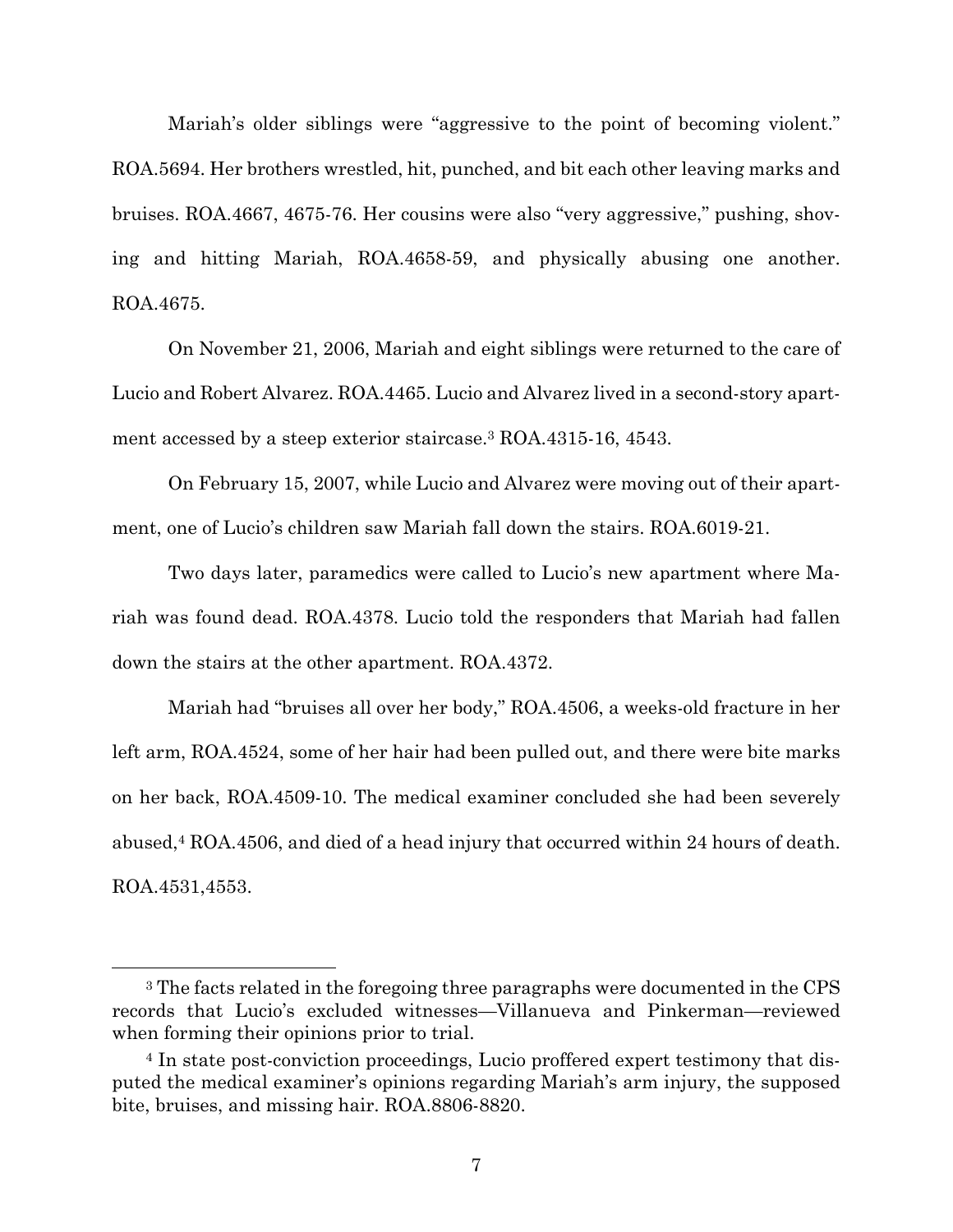#### **C. Melissa Takes Responsibility Under Interrogation**

The night Mariah died, investigators questioned Lucio for over five hours. When the interrogation began, Lucio had been awake for roughly fourteen hours. ROA.8111. Interrogators provided her nothing to eat and allowed her no sleep. ROA.4333. Some of the interrogation was recorded on three videos that were played to the jury on the first day of trial.5 ROA.4254-56, 4266-68, 4290.

 The police told Lucio they needed to know "how [Mariah] died—the way she died." ROA.8101. Lucio told police she didn't know; her "oldest daughter was there." ROA.8188. Lucio told the interrogators that Mariah fell down the stairs outside of their apartment two days before she died. ROA.8102-06. She admitted that she sometimes spanked her daughters "on the butt," ROA.8108, but she repeatedly denied hitting or abusing Mariah. ROA.8118, 8137, 8165. Lucio consistently told the police her kids were rough with Mariah, but she did not know who caused Mariah's specific injuries. ROA.8159.

 Three hours into the interrogation, after 1:00 a.m., Texas Ranger Victor Escalon entered the interview room and counseled Lucio that the interrogators were there to "help [her] along," ROA.8177, that she was "gonna explain everything … [a]dmit to this," and "God's gonna forgive you." ROA.8177-78. After Escalon repeatedly reassured Lucio, ROA.8177-82, she said she wanted to talk to her husband "and nobody else." ROA.8182. This request was acknowledged, but ignored. *Ibid*.

<sup>&</sup>lt;sup>5</sup> The petition cites to the transcript of the recording created by state habeas counsel.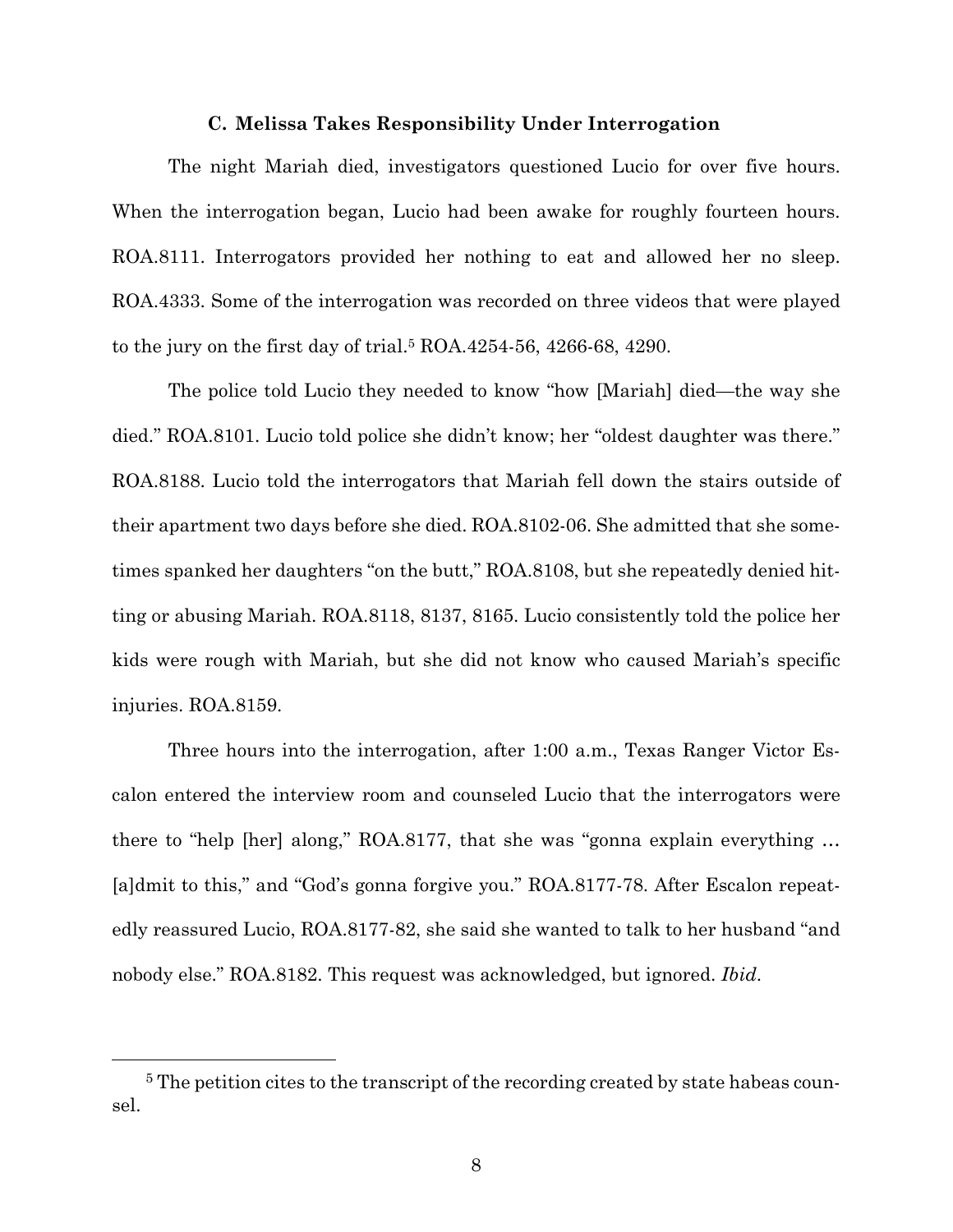After Escalon showed Lucio Mariah's injuries and urged her on, Lucio said that the spanking was "all over [Mariah's] body." ROA.8184. Prompted for more details, Lucio responded, "I don't know what you want me to say. I'm responsible for it." ROA.8184. She said that she bit Mariah one day while tickling her. ROA.8185. Lucio didn't know why she did that; it wasn't because she was mad or frustrated. *Ibid*. When Escalon suggested that the bite marks did not happen "because you were playing around," Lucio responded, "*They* weren't playing around." ROA.8185 (emphasis added).

 Lucio maintained that she had not hit Mariah in the head and only spanked her with her hand. ROA.8187, 8189; *see also* ROA.8191 ("I would not beat her I would spank her.").

 Escalon asked Lucio how specific bruises were made. ROA.8190. Lucio said she caused some of them, ROA.8207-08, but she did not know about others because she didn't hit Mariah in particular places. ROA.8202-04. Escalon insisted Lucio was responsible for specific bruises, to which Lucio responded, "I guess I did it. I guess I did it." ROA.8204. She suggested that some of the other injuries, like scratches, could have been caused by her other daughters. ROA.8205-06.

 At 1:22 a.m., Escalon left the interrogation "for now." ROA.8212. When he returned, the camera was turned away from Lucio, and Escalon told her that he wanted to "let [her] hair down cause I'm gonna put it … put in a pony tail." ROA.8215-16. Then the camera was turned off. ROA.8216.

9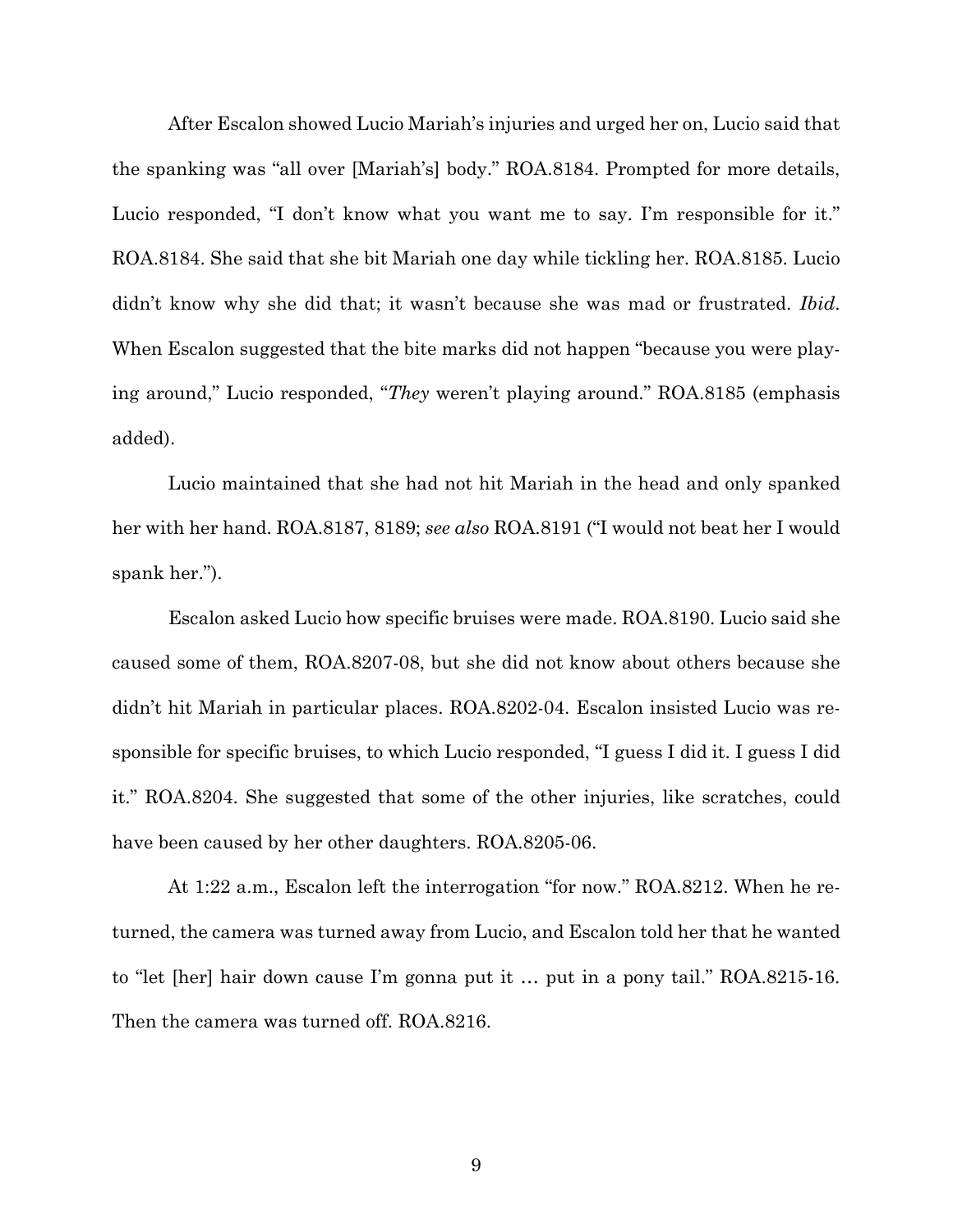At 3:00 a.m., Escalon resumed recording. He brought in a doll to have Lucio show him how she bit and spanked Mariah. ROA.8220-21. He told Lucio to "do it real hard," like she had done it, and gave his own demonstration. ROA.8224. Escalon pointed to several sets of bruises and had Lucio spank the doll in those areas to demonstrate how she would have caused them. ROA.8224-25. He also had Lucio affirm that she was the only one who spanked Mariah—not her husband, not the other kids—and ended the interrogation at 3:15 a.m. ROA.8229-30.

#### **D. Texas Prosecutors: "She Admitted It"**

 Texas charged Lucio with capital murder, *see* Tex. Penal Code §§ 19.02(b)(1), 19.03(a)(8), for "intentionally and knowingly" causing Mariah's death "by striking, shaking or throwing Maria[h] Alvarez with [her] hand, or foot, or other object." ROA.7664.

 Knowing there would be conflicting expert testimony about the cause of Mariah's fatal head injury, the prosecution's case centered on Lucio's statements. The first day of trial, prosecutors played the recorded portions of Lucio's custodial statement to establish that only she was responsible for Mariah's injuries. Paramedics and police described and interpreted Lucio's demeanor on the night Mariah died. ROA.4364-65; ROA.4367-68; ROA.4372; ROA.4386-87; ROA.4397; *see also* ROA.4227 (police officer testifying Lucio had "no emotion" and appeared "relieved"). Escalon opined that Lucio's demeanor during interrogation meant she was "beat," "giving up," and "hiding the truth" when she said others harmed Mariah. ROA.4409-10.

 During its closing argument, the State replayed portions of the interrogation video, and characterized Lucio's statement as a "confession," which proved beyond a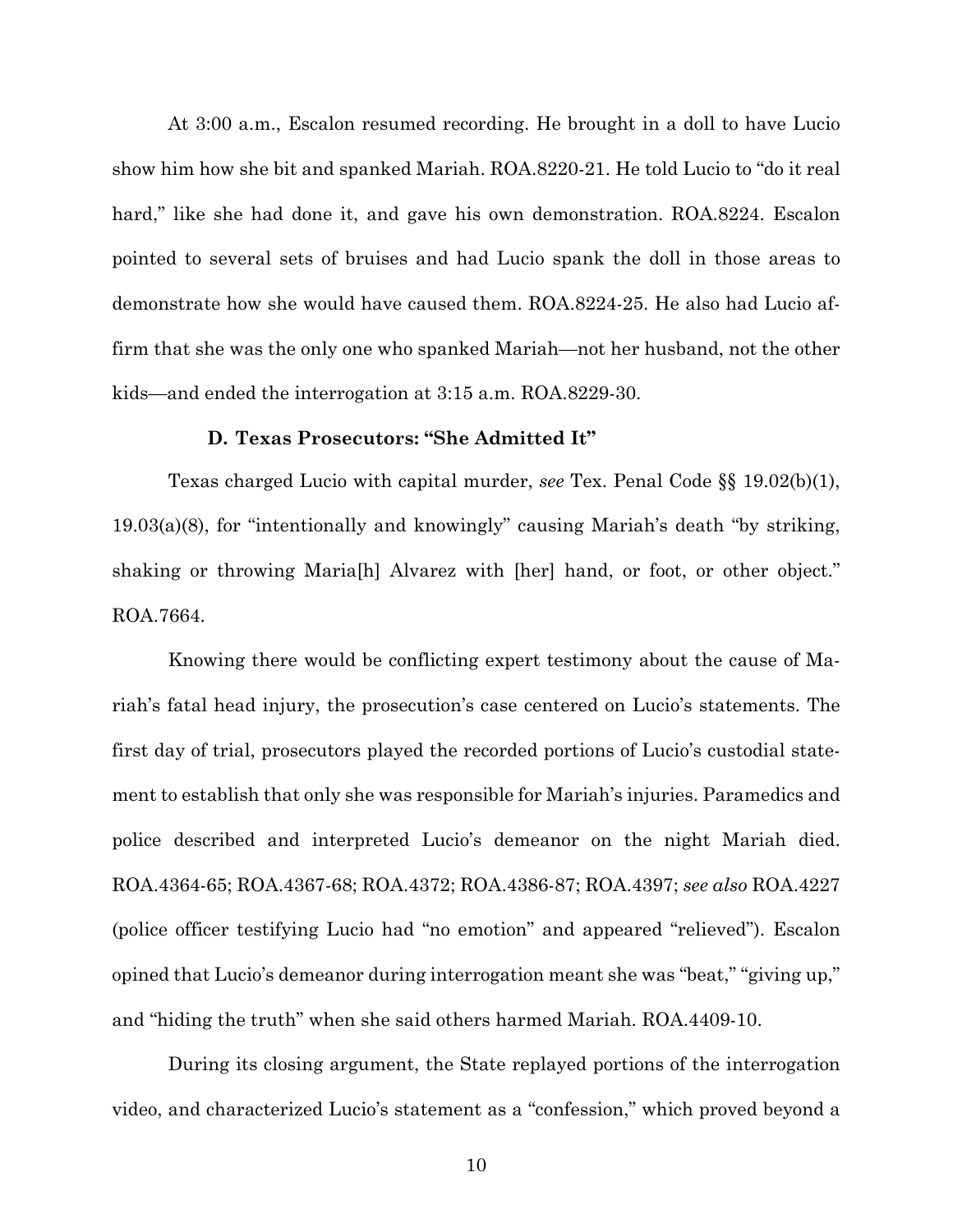"reasonable doubt that [Lucio] killed that little girl." ROA.4782. *See also* ROA.4783, 4802-03, 4811, 4816-18. Regarding Lucio's denials of responsibility, the State argued the jury could find "the true and correct statement at the end. She admitted it. She admitted that she caused all of the injuries to that child, ladies and gentlemen." ROA.4803; ROA.4805-06 (inference from pattern of abuse was that Lucio caused Mariah's death).

 The prosecutor also highlighted Lucio's demeanor during the interrogation, ROA.4803, rhetorically asking why she would look or act a certain way if all she did "was physically beat the child, but didn't cause the death." ROA.4811. The prosecutor also amplified what he called Escalon's opinion that Lucio was "really guilty" and hiding the truth because of her body language. ROA.4816.

#### **E. Lucio's Preempted Defense**

 Lucio's defense was innocence. ROA.4220. Defense counsel's opening statement promised to show that "Lucio … has all of the classic symptoms of a battered woman" including that "she'll say things to please people" even if they aren't true, and that is what she did under interrogation. ROA.4221.

 Lucio attempted to present two expert witnesses to testify that her "confession" was not trustworthy: social worker Norma Villanueva and psychologist Jonathan Pinkerman. The prosecution objected to Villanueva on several grounds including expertise. ROA.4687. The court wanted to "hear the *Daubert*." ROA.4691. Voir dire established that Villanueva was a licensed social worker with graduate-level education and possessed "the highest national clinical license to allow [her] to do diagnosis and treatment of mental health disorders." ROA.4692-93. Her training in mental health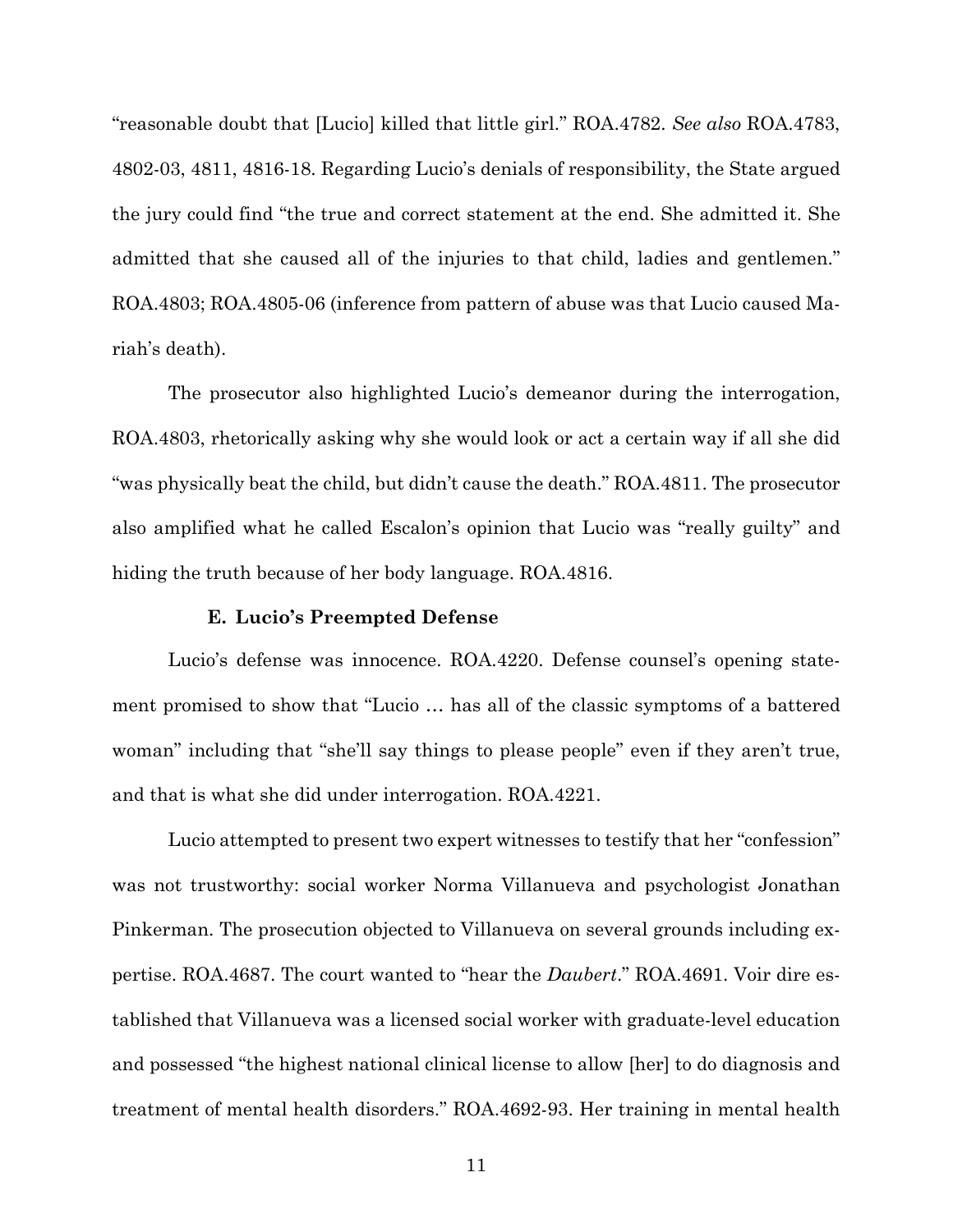diagnosis included study of what people are "trying to convey by the way they act, by the way they hold their body, by the way they move their arms and hands." ROA.4693. The ability to incorporate non-verbal communication in assessments was "included in our clinical licenses."6 ROA.4697-98.

 Based on an assessment using standard methods in her field (which were undisputed, *see* ROA.4698-99), including review of the client's history, Villanueva identified "[s]everal patterns of behavior" Lucio exhibited when dealing with people in authority, especially CPS. ROA.4694. Based on Lucio's history of being abused by men with authority over her—her stepfather and husbands—and the record of Lucio's interactions with CPS over more than a dozen years, ROA.4685-86, Villanueva found Lucio acquiesced to male authority figures. ROA.4706-07. The defense offered her to explain "why [Lucio] would have given police officer's [*sic.*] information … that was not correct," ROA.4691, and is someone who "admits to things that she didn't do." ROA.4687. Villanueva testified she would not opine on whether or not Lucio's statements were true based on her body language. ROA.4696.

 The trial court excluded Villanueva's testimony on the ground that she was not qualified on the issue of "whether or not the statement was true or not true." ROA.4700.

<sup>6</sup> Villanueva's curriculum vitae evidences a lengthy history of specialized training. ROA.5433-39.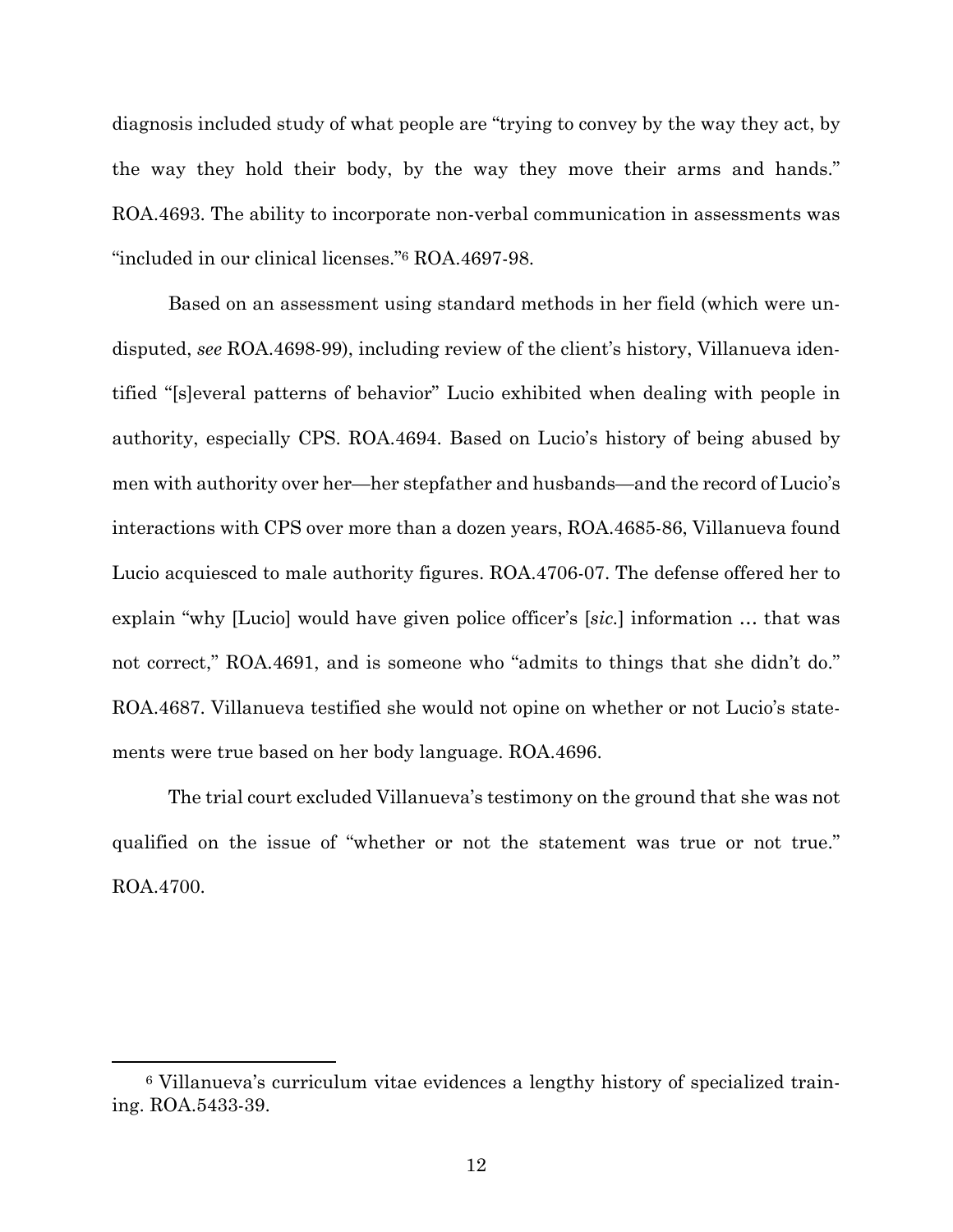After the court told defense counsel that "a psychologist … may or may not be appropriate," ROA.4691, the defense presented Dr. Pinkerman, a Ph.D. in psychology, retained to examine the validity of Lucio's confession. ROA.8975. Dr. Pinkerman "reviewed all of the available records" from CPS, the videotapes, autopsy photos, and other evidence. ROA.8975; ROA.4759-60. Pinkerman met with Lucio four times "to obtain her social history and conduct psychological tests." ROA.8975. He also reviewed the literature on Battered Woman Syndrome and false confessions. ROA.5168-69, 8975.

 Pinkerman's review of the evidence produced "serious questions about the nature of Mrs. Lucio's interrogation and confession." ROA.8975. In regards to Lucio's custodial statements, he would have testified that Lucio was a "battered woman," ROA.4751, that her appearance during the "video statement … shows all the signs … of being a battered woman," ROA.4752, who "takes blame for everything that goes on in the family." ROA.4751. Her "demeanor, both immediately after the incident and during the interrogation," could be understood by taking into account those "psychological elements and previous history and background that she has lived through." ROA.4759.

 The trial court deemed Pinkerman's testimony "irrelevant." The court said it had "a hard time figuring out how" testimony that cast doubt on Lucio's incriminating statement "goes to the issue of guilt or innocence" because "in the statement [Lucio] did not admit killing the child" but to "actions that she took that could have resulted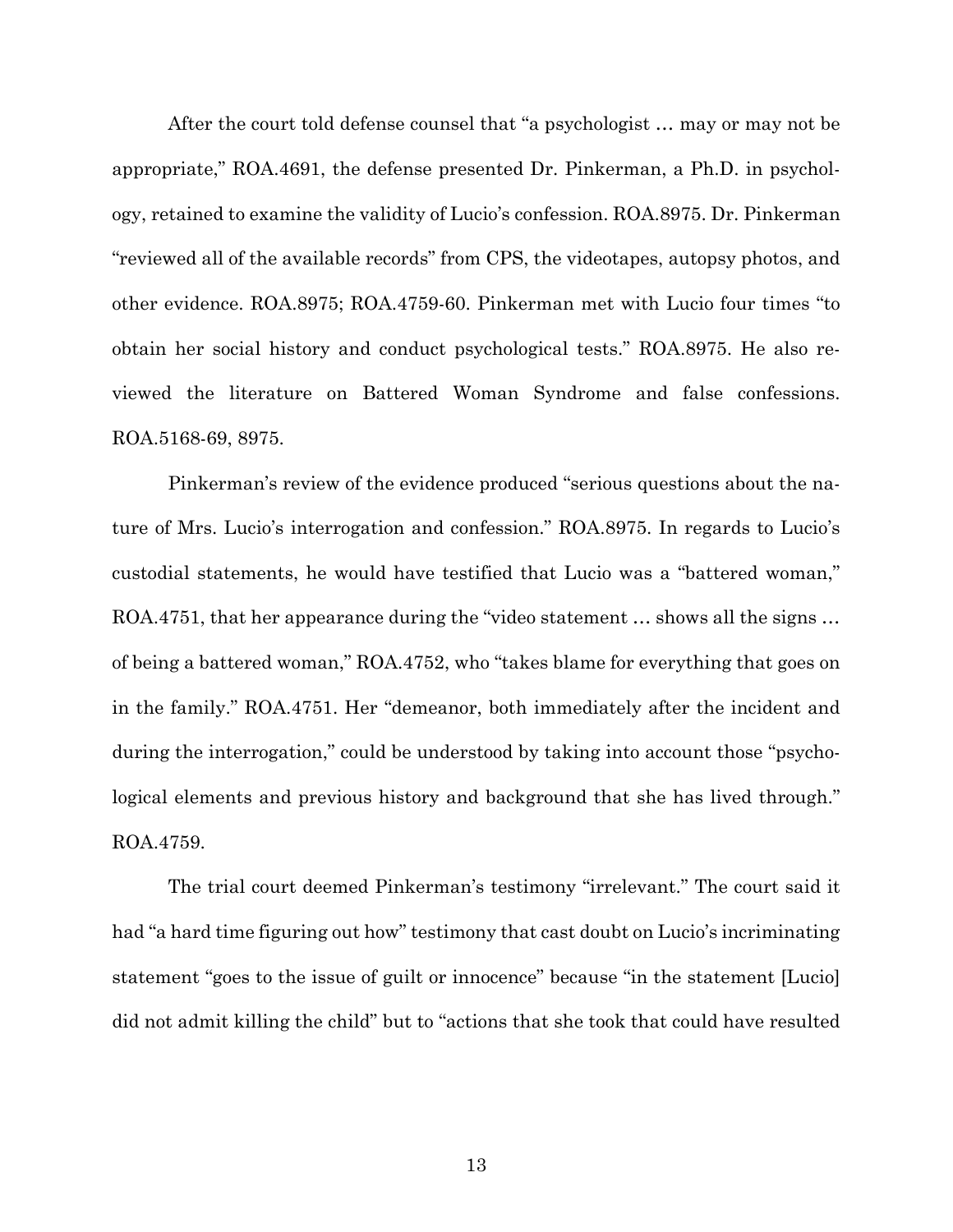in the death."7 ROA.4752. The trial judge left the bench before defense counsel put Pinkerman's proffer on the record. App. 51a; ROA.4757-58.

 Before the jury, the defense called only three witnesses. A neurosurgeon who operated on children, ROA.4610-11, and specialized in head injuries, ROA.4589, and testified that blunt force trauma from a fall down stairs could have caused Mariah's death, ROA.4588-89, ROA.4598. Lucio's sister, Sonia Chavez, testified that Lucio "never disciplined her children." ROA.4658. CPS worker Joanne Estrada, a recalled prosecution witness, testified that Mariah had tantrums while in foster care and had hit her head on the floor. ROA.4724. Estrada testified that she had not come across anything in Lucio's file that showed she was "physically abusive to any of the children." ROA.4746.

 Defense counsel's closing argument attempted to explain Lucio's statements as an admission of abuse and neglect but not murder. ROA.4789. The defense also explained Lucio's statements as products of a coercive and un-counseled interrogation. ROA.4798.

 During deliberations, the jury asked to see the interrogation video "in its entirety," ROA.4823, before finding Lucio guilty of capital murder.

 Following a trial as to punishment, at which Pinkerman and Villanueva testified to the "special issues" in Tex. Code Crim. Proc. art. 37.071, § 2(b), Lucio was sentenced to death. *See* ROA.8093, 8097-98.

<sup>7</sup> The question the jury would have to answer was whether Lucio intentionally or knowingly killed Mariah and did so by striking her. *See Louis v. State*, 393 S.W.3d 246, 251 (Tex. Crim. App. 2012).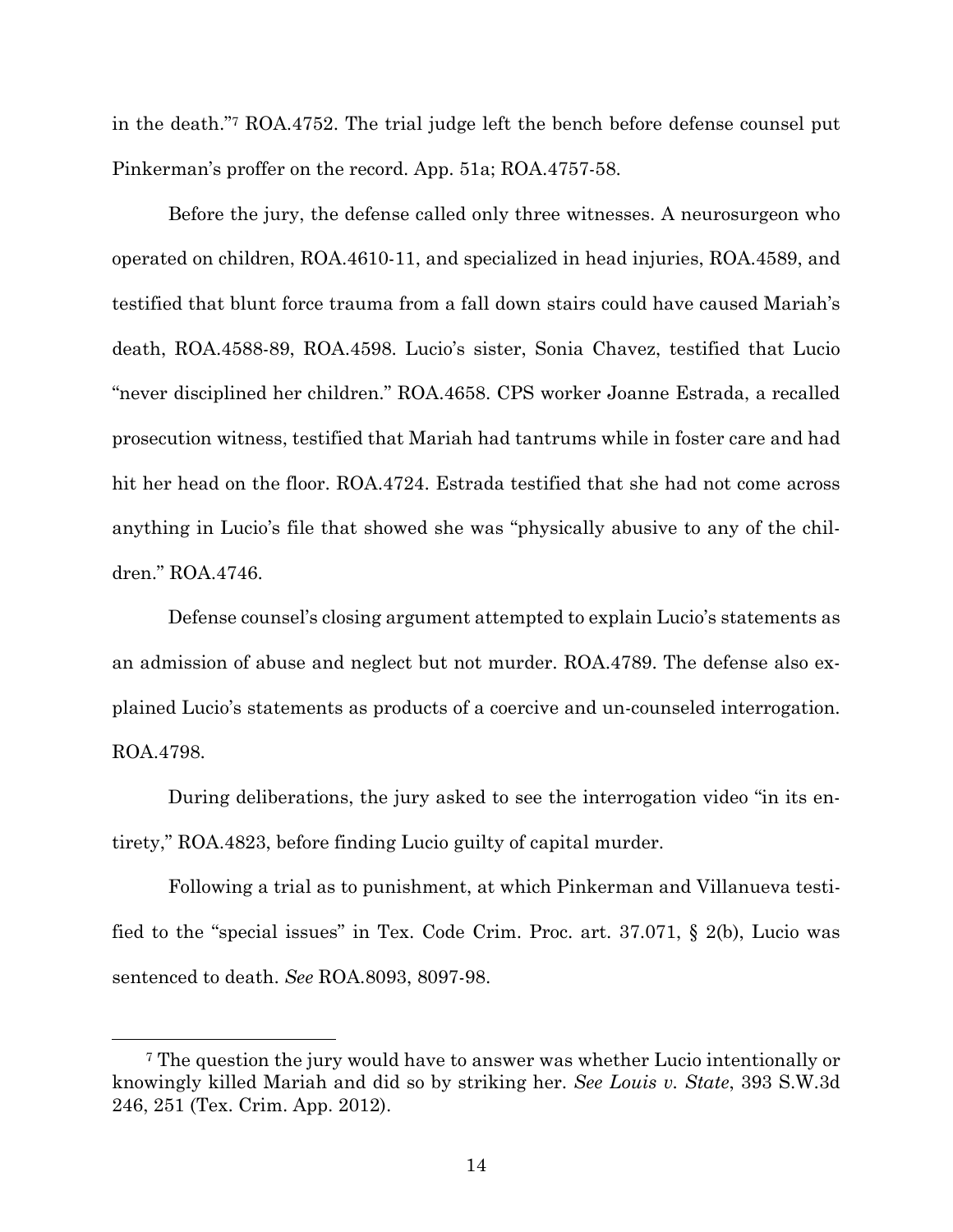#### **II. Procedural History**

#### **A. Direct Appeal**

 On appeal, Lucio argued "the trial court erroneously excluded Villanueva's proposed testimony at the guilt phase" because the jury could have relied upon "appellant's being a battered woman" to find her "statement to the police was involuntary as a matter of state law." *Lucio v. State*, 351 S.W.3d 878, 898 (Tex. Crim. App. 2011), *cert. denied*, 566 U.S. 1036 (2012). *See* ROA.10840-43. The Texas Court of Criminal Appeals ("CCA") found Lucio "failed to preserve the claim;" failed to show "the trial court abused its discretion;" and "any error … was harmless" because, the evidence "at best, may have been marginally relevant to the issue of the voluntariness." *Lucio,* 351 S.W.3d at 900-01 (citing Tex. R. App. P. 44.2(b) (appellate courts must disregard non-constitutional errors that do not affect substantial rights)).

 Lucio's next claim made the same arguments regarding Pinkerman, *id*. at 901 (quoting ROA.10843), and the CCA reached the same conclusions, *id*. at 902.

### **B. State Habeas**

 Lucio's state habeas application alleged the "trial court deprived Melissa of the constitutional right to present a complete defense when it excluded the testimony of defense experts during the guilt/innocence phase of trial." ROA.8029. *See also* ROA.8034 ("[T]he trial court violated Melissa's right to present a complete defense when it disallowed her expert's testimony during guilt/innocence as irrelevant.").

 Lucio proffered evidence Villanueva and Pinkerman would have presented "to attack the credibility of the State's case." The factual proffer included "CPS documentary records regarding Melissa's social history and [her] psychological profile to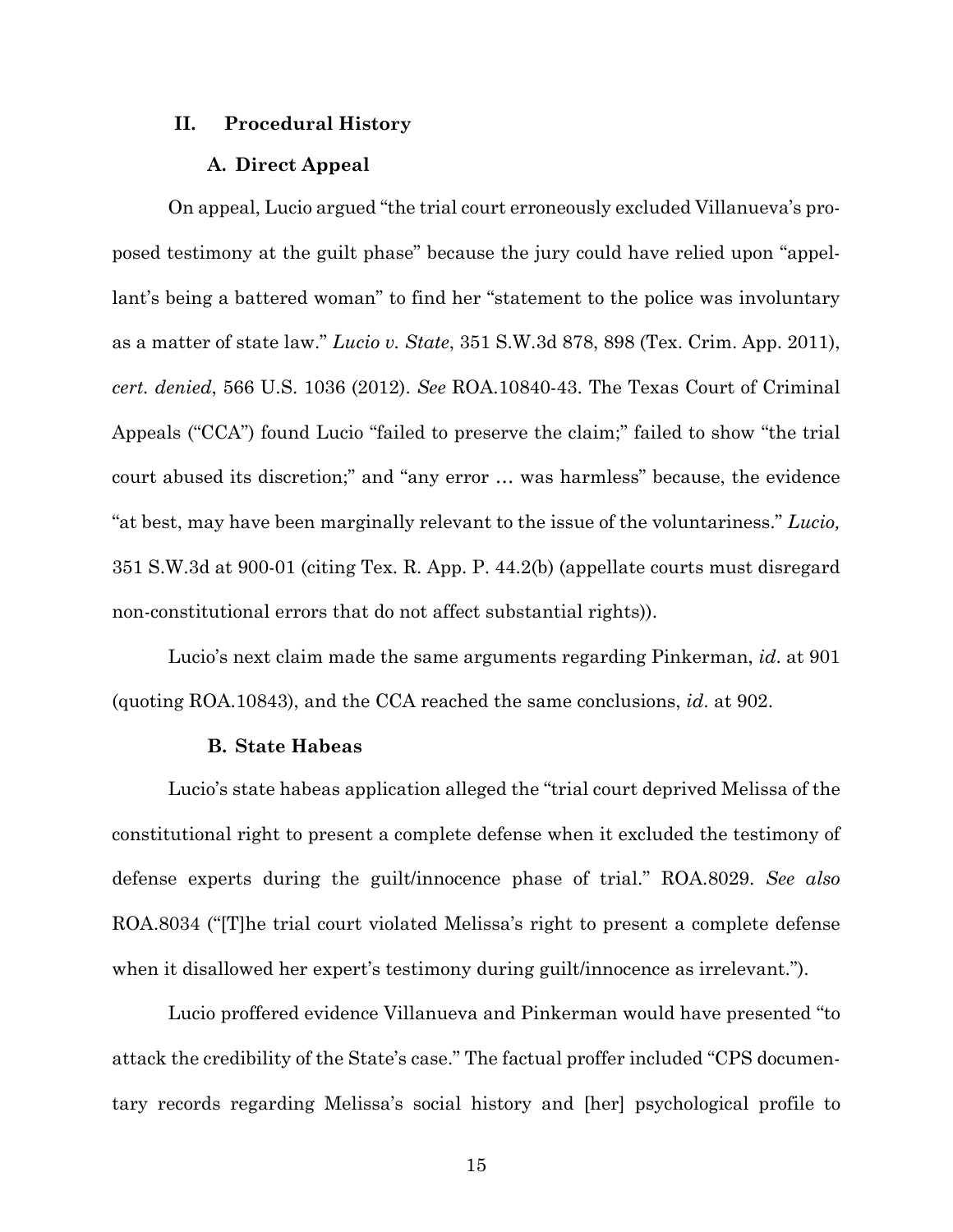demonstrate that she was submissive and abused—not an aggressive abuser." ROA.8033. As it did in the penalty phase, Villanueva's presentation would have culminated in two juxtaposed images of Melissa sitting with her head cocked to one side, her shoulders slumped, and her hands crossed in her lap. One picture was taken when Melissa was six, when the sexual abuse started, and the other when she was being interrogated by Escalon. ROA.9017-18.

 Dr. Pinkerman would have testified to Lucio's history of being abused, ROA.8031, her tendency to disassociate, and her "dependent and acquiescent personality," ROA.8976. Based on his review of "research related to false confessions," Pinkerman was prepared to testify that Lucio's "psychological characteristics" combined with the prolonged interrogation in isolation made it likely that she would provide "a false confession in order to avoid investigation of her children." ROA.8976. He explained that "disassociation … defined as the isolation of thought from feelings" would explain why she "appear[ed] empty or passive." *Ibid*. Rather than taking responsibility for the head injury that caused Mariah's death, Pinkerman would have testified that she could have been "taking responsibility for the whole configuration of the abuse and medical neglect by the family." ROA.8977.

 Lucio's witnesses would have backed up their analyses with "the sibling-tosibling physical abuse documented in the CPS files," ROA.9022 (Villanueva); ROA.8976 (Pinkerman), that "suggest[ed] that there were bite marks on the children while the children were in foster care before Mariah's death." *Ibid*. Pinkerman would

16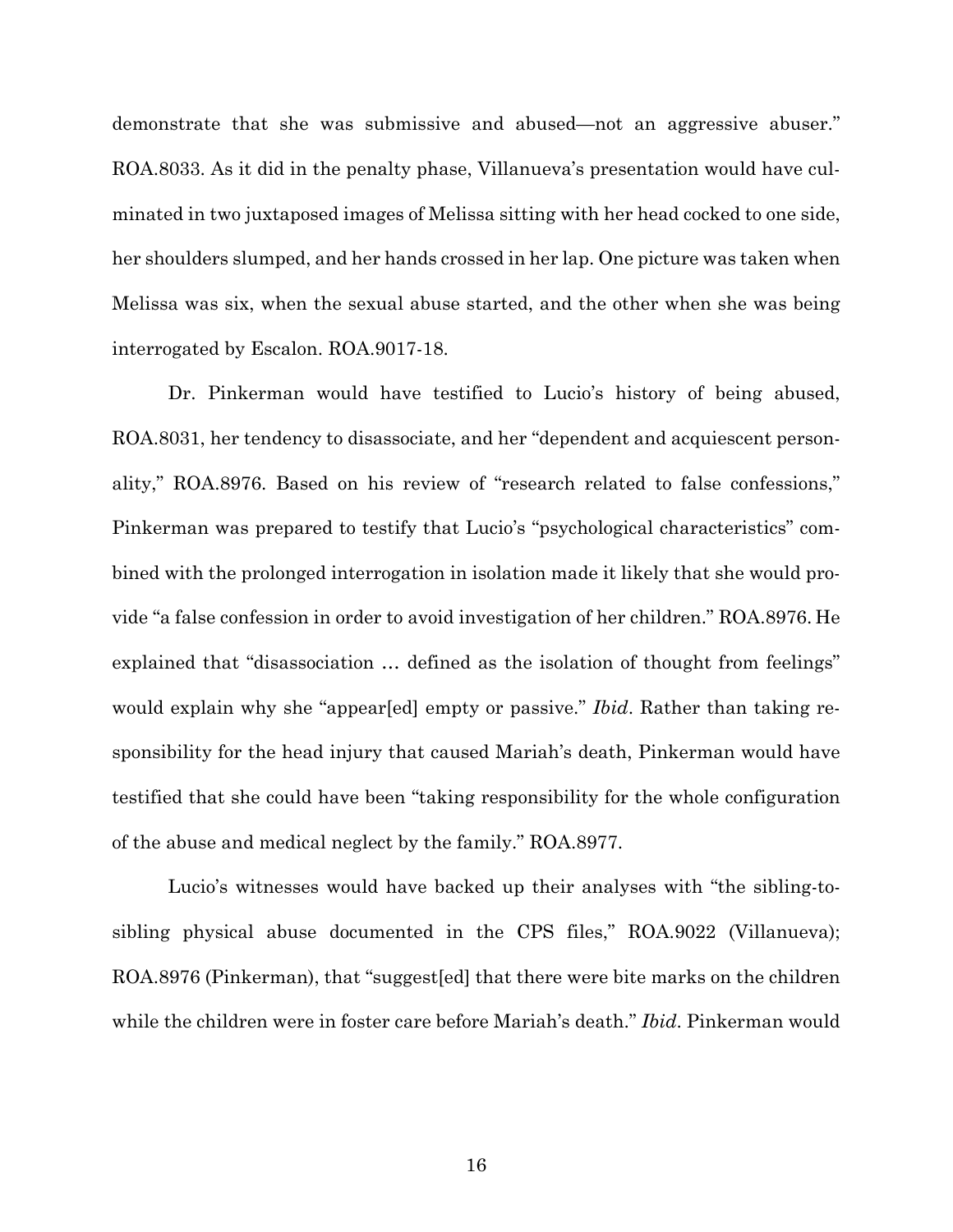have added that his assessment showed Lucio did not fit any of the psychological literature's "identified subtypes of child murder mothers." ROA.8977.

 Texas answered Lucio's claim without mentioning the complete defense right, or any related cases. Texas asserted that Lucio's claim was "nearly identical to issues nine and ten raised on appeal." ROA.10027. It argued "[t]he trial court did not err," ROA.10027, relying exclusively on state law. ROA.10028-31.

Adopting the State's proposed findings and conclusions *verbatim*, the state ha-

beas court recommended that the CCA deny relief. The court found:

39. Applicant's complaint about this Court's exclusion of her mitigation experts from the guilt-innocence portion of the trial is nearly identical to issues nine and ten raised on direct appeal. Matters raised on direct appeal should not be re-litigated on habeas unless the judgment is subsequently rendered void or a subsequent change in the law is made retroactive. While additional evidence may warrant relief even when the issue was raised on direct appeal, Applicant has not demonstrated that she is entitled to relief herein because of any additional evidence herein.

40. Moreover, this Court did not abuse its discretion in excluding the testimony of Norma Villanueva and Dr. John Pinkerman from the guiltinnocence portion of the trial. Ms. Villanueva proffered nothing to indicate that she had any sort of specialized experience, knowledge or training in the area of interpreting body language and patterns of behavior during police interviews. Dr. Pinkerman's proffered testimony as to Applicant's psychological functioning, including how there was little supp ort in the "historical record" for the idea that Applicant physically abused her children, that she suffered from battered woman syndrome, and the meaning of her demeanor after the incident and during questioning had no relevance to the question of Applicant's guilt or innocence.

App. 184a (ROA.10091 ¶¶ 39-40). *See also* App. 188a.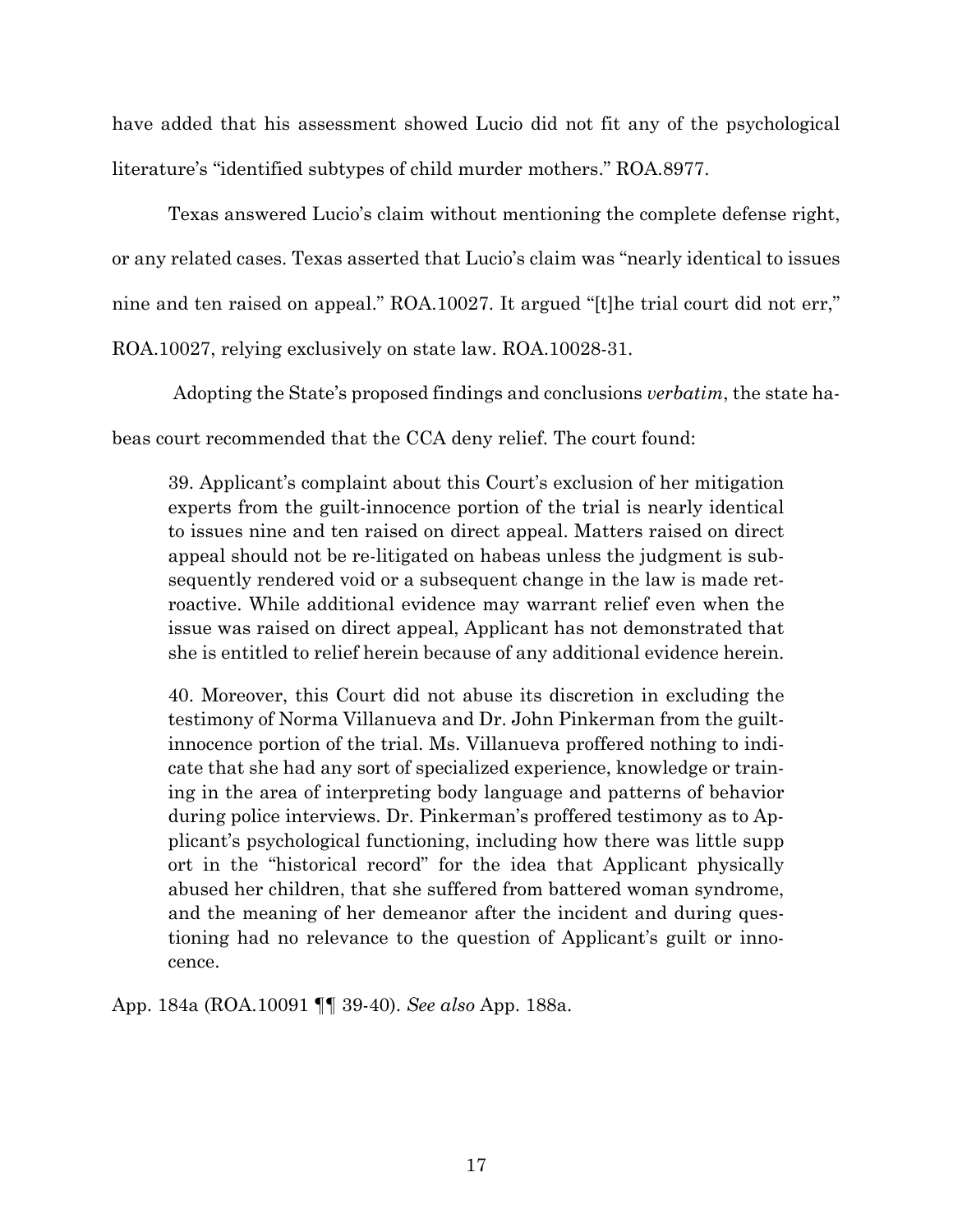After noting that the "trial court adopted the State's proposed findings of fact and conclusions," the CCA expressly "adopt[ed] the trial judge's findings and conclusions." App. 172a.

### **C. District Court Decision**

 Lucio sought relief in the federal district court, repeating the allegations raised in her state habeas application. ROA.157-61.

 Texas moved for summary judgment. As to Lucio's complete-defense claim, Texas conceded that "Lucio raised this claim in state habeas proceedings," ROA.374, but continued to argue the claim was "really a complaint that the trial court erred in applying a state evidentiary rule" and thus is not cognizable on federal habeas review." ROA.373 (modified heading).

 Texas argued that the constitutional complete-defense right "is constrained by evidentiary rules," ROA.375, and "the Supreme Court has only found a violation of the defendant's right to present a complete defense where an arbitrary *evidentiary rule* kept the evidence out." ROA.376 (emphasis in original). The State contended that when Lucio "challenges ... not the rule, but the trial court's application of it," she is presenting a state-law claim in the "guise" of a federal constitutional claim. ROA.377.

 The district court accepted the State's view and found "Lucio's attempt to dress up this state evidence claim as a constitutional claim is unconvincing," and her "claim is without merit." App. 150a. It concluded that Lucio had not shown that the trial court's "exclusion of Villanueva's testimony on the basis of Villanueva's lack of expert qualifications was incorrect" and there were no indications that Lucio's statements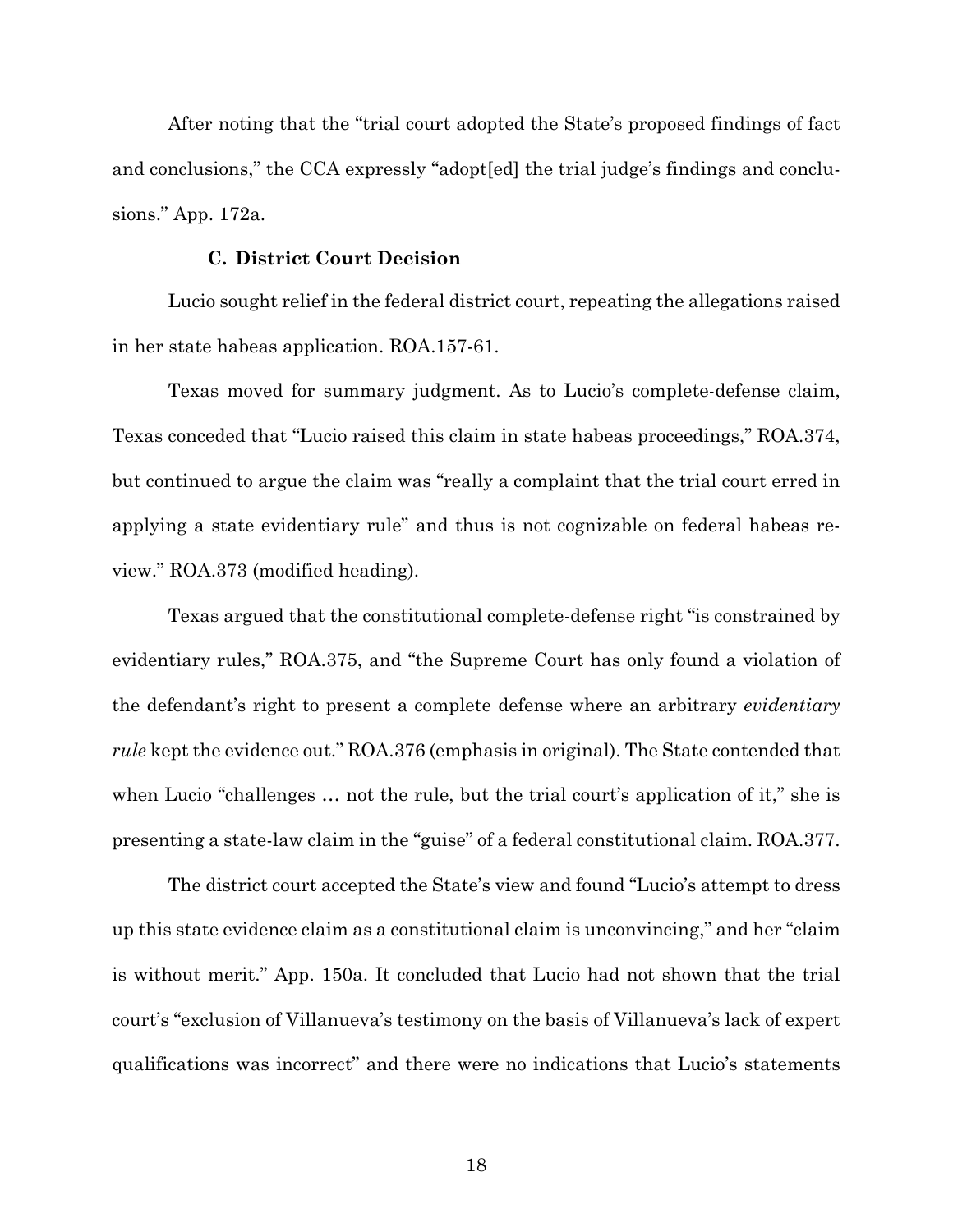were involuntary. App. 150a. As to Pinkerman, it considered his testimony to be "only tangentially related to the question of Lucio's guilt or innocence." App. 150a.

### **D. Fifth Circuit Decisions**

 A unanimous panel of the Fifth Circuit reversed the district court and remanded for the district court to grant Lucio relief. App. 71. It concluded that "no state court ever adjudicated the claim," and therefore, reviewed the claim de novo. App. 71. On the merits, the panel concluded that "the trial court deprived Lucio of her constitutional right to present a meaningful defense." App. 71. The court found the exclusion of Dr. Pinkerman's testimony as irrelevant "was inconsistent with the reality of this trial." App. 84a. The panel explained that "Lucio's admissions of abuse within her interrogation statement were the most significant evidence in the case" and there was "no physical evidence or witness testimony directly establishing that Lucio abused Mariah or any of her children, let alone killed Mariah." App. 85a. Thus, the panel held, the exclusion of Dr. Pinkerman's testimony "bears the hallmark sign of arbitrariness: complete irrationality." App. 86a. "To undercut the State's premise (i.e., Lucio abused Mariah) is to undercut its conclusion (i.e., Lucio killed Mariah)."8 App. 86a.

Texas petitioned for rehearing en banc on three grounds not at issue here.<sup>9</sup> The Fifth Circuit granted rehearing and vacated the panel opinion. App. 69a.

<sup>8</sup> The panel did not reach the question whether the exclusion of Norma Villanueva violated Lucio's right to present a complete defense but noted that Villanueva's exclusion also "raises concerns about the fairness of the trial." App.  $\_$  (n.1).

<sup>9</sup> Although the 7-judge plurality opinion addressed one of the issues the State raised in its petition, the 3-judge concurrence addressed none of them.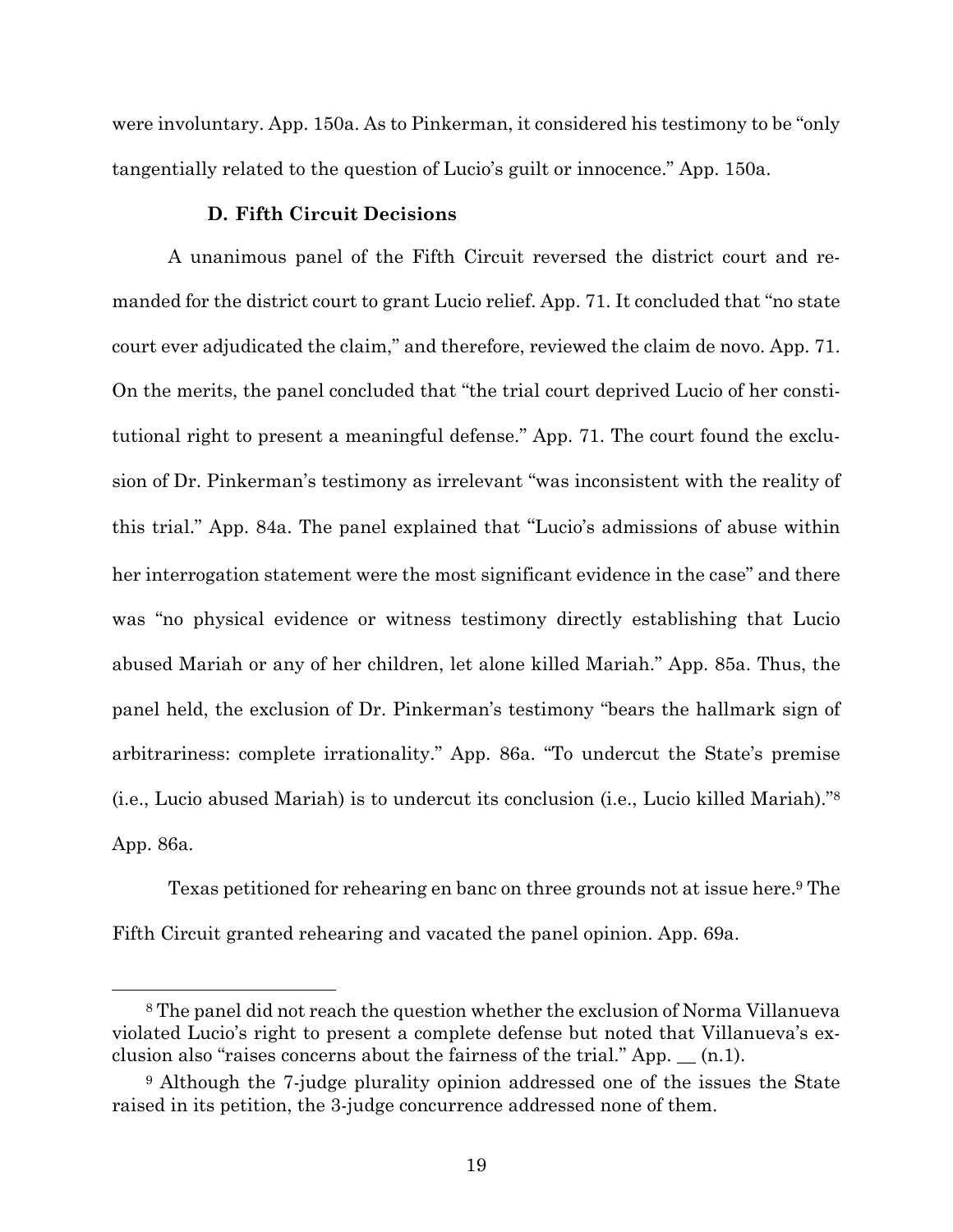The 17-judge en banc court produced a sharply divided decision. Seven judges joined a plurality opinion and announced the judgment affirming the district court. App. 6a-37a. Three judges joined a concurring opinion authored by Judge Southwick that did not join the plurality opinion, but concurred on narrower grounds. App. 37a-40a. Seven judges dissented and would have held the state court unreasonably applied this Court's complete-defense cases. App. 48a-68a. While a majority of judges (10) agreed with the result and agreed that 28 U.S.C. § 2254(d) barred relief, no majority agreed on the reasoning for denying relief.

 The plurality concluded that Lucio "disclaimed *any reliance on Crane* [*v. Kentucky*, 476 U.S. 683 (1986)]," in her state habeas claim, and therefore refused to evaluate the reasonableness of Lucio's claim under *Crane*. App. 16a (emphasis in original). Judge Southwick's decisive concurring opinion considered the application of *Crane* and other potentially relevant cases, App. 38a-40a, and held that "clearly established Supreme Court authority falls short of permitting us to reject the state *habeas* court's consideration of th[e] issue." App. 37a; *ibid*. ("[W]hat is at issue … is whether [*Crane*] permits us to conclude that the state court erred … and then to correct the error").

 Judge Southwick found the exclusion of Lucio's experts was "the key evidentiary ruling at trial," and agreed with the dissent that it was "imperative that jurors hear this testimony." App. 37a. "[W]orking within the constraints of AEDPA," the concurrence found that the issue was "whether a Supreme Court decision with language helpful to Lucio's claim . . . permits us to conclude that the state court erred in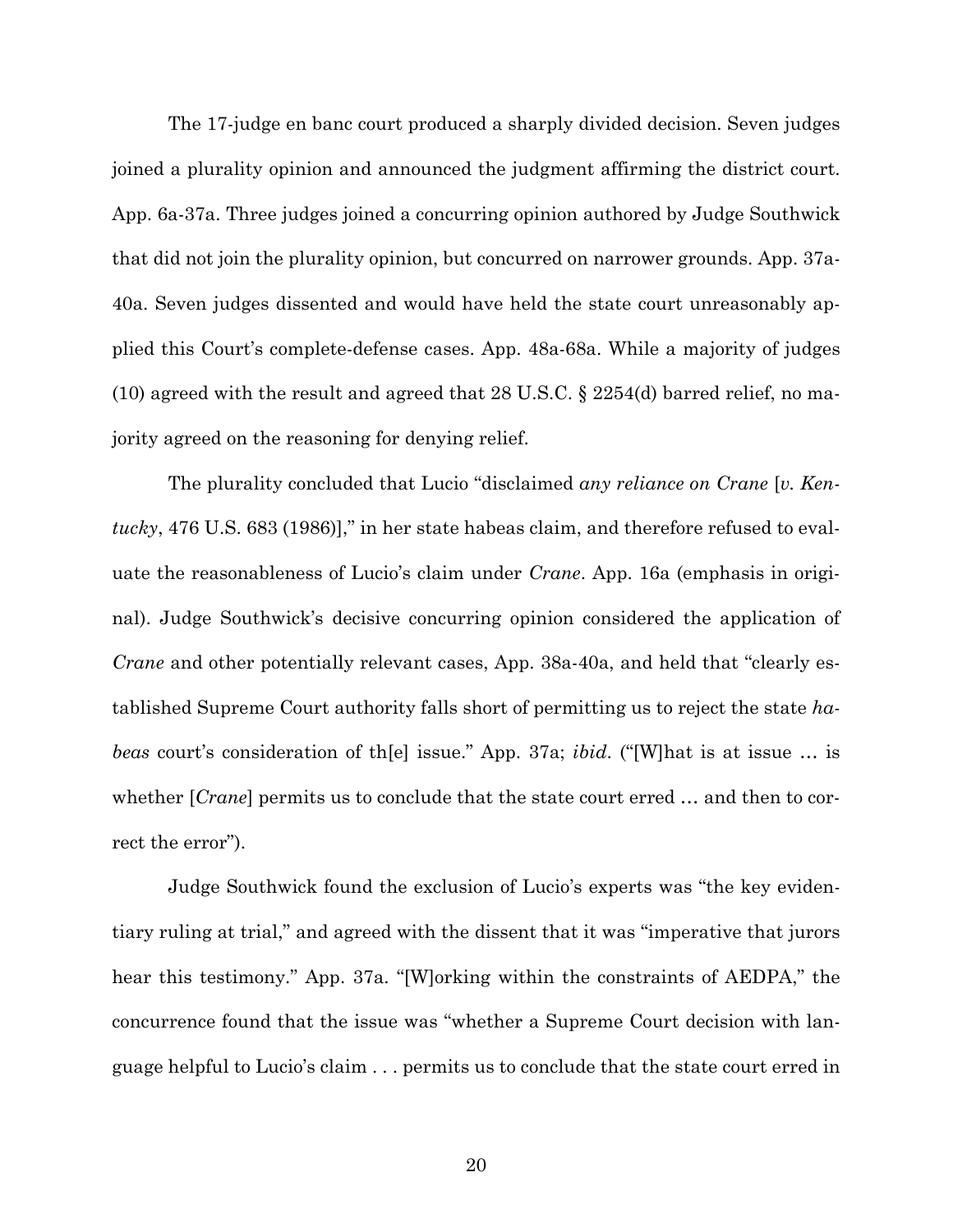rejecting this claim and then correct the error." App. 38a. Judge Southwick concluded that "*Crane* overrides any blanket evidentiary rule that prevented the introduction in the particular case of reliable, competent evidence central to the defense," and for Lucio to prevail, "*Crane* must do more." App. 40a. Because "the interpretation of *Crane* that is necessary for relief in this case is not clearly established," App. 38a, the analysis ended there. Judge Southwick concluded Lucio's case "is a clear example that justice to a defendant may necessitate a more comprehensive review of statecourt evidentiary rulings than is presently permissible under law that is established with sufficient clarity." App. 40a.

 The principal dissent concluded that "the state habeas court's rejection of Lucio's complete defense claim as irrelevant was irrational and an unreasonable application of *Crane* and *Chambers*." App. 65a.10

### **REASONS FOR GRANTING THE PETITION**

## **I. This Court Should Resolve the Question Whether Clearly Established Federal Law Applies the Right to Present a Complete Defense to Arbitrary and Disproportionate Exclusions of Defense Evidence Made Pursuant to Generally Valid Rules of Evidence**

 It is well established that the Due Process Clause of the Fourteenth Amendment and the Compulsory Process Clause of the Sixth Amendment guarantee a right to "a meaningful opportunity to present a complete defense." *Crane v. Kentucky*, 476 U.S. 683, 690 (1986) (quoting *California v. Trombetta*, 467 U.S. 479, 485 (1984)).

<sup>&</sup>lt;sup>10</sup> And, while the dissenting opinion analyzed the claim under  $\S 2254(d)$ , it noted that "several judges joining in this dissenting opinion concur in the now-vacated panel's viewpoint that the state habeas court failed to adjudicate Lucio's complete defense claim on the merits." App. 58a.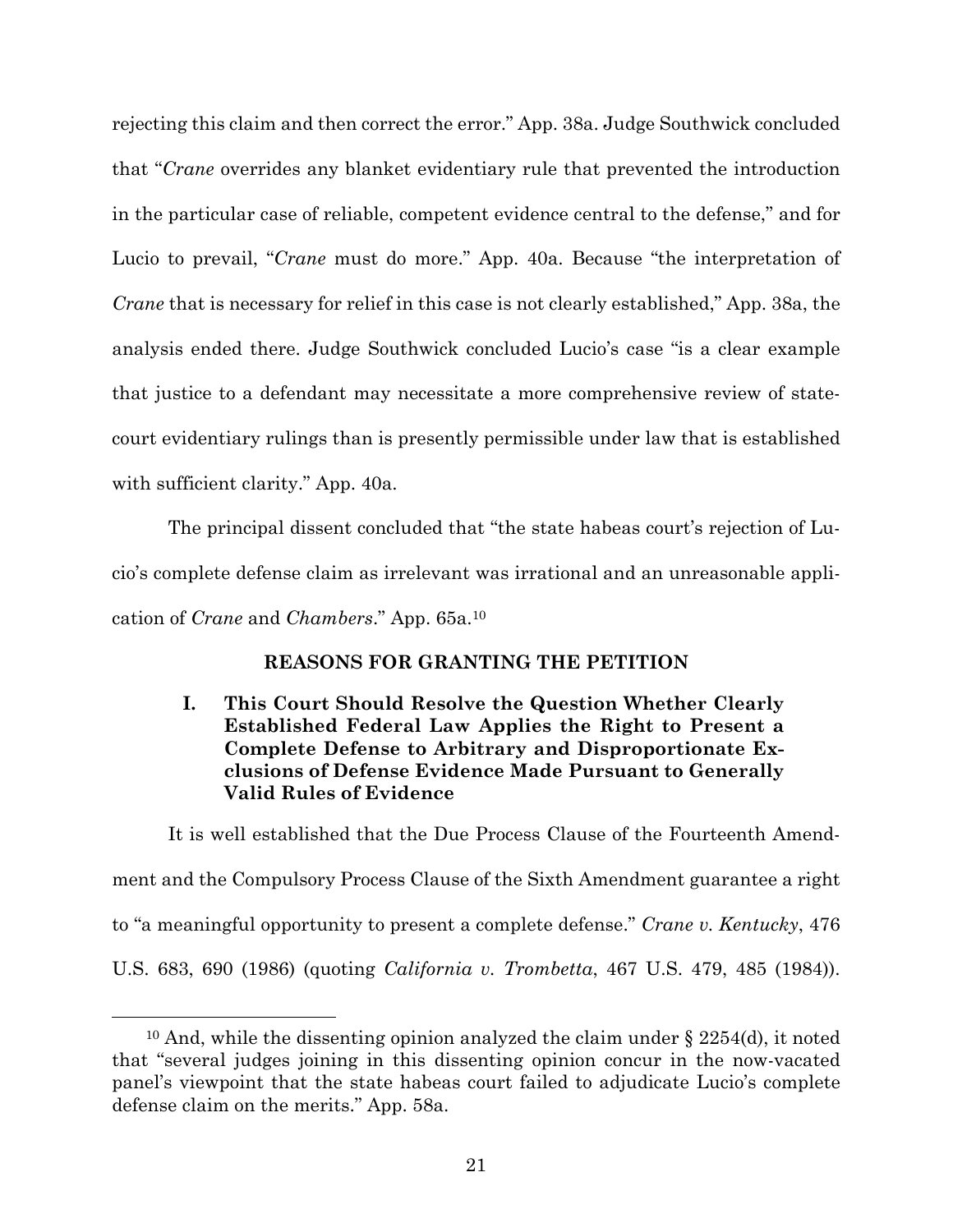A long line of decisions from this Court hold that the right to present one's own witnesses to establish a defense ranks as a "fundamental element of due process of law."11 *Washington v. Texas*, 388 U.S. 14, 19 (1967); *see also Chambers v. Mississippi*, 410 U.S. 284, 302 (1973); *Crane*, 476 U.S. at 690 (1986); *Rock v. Arkansas*, 483 U.S. 44, 55 (1987); *Holmes v. South Carolina*, 547 U.S. 319, 324 (2006).

 Generally, this constitutional right is in accord with state rules of evidence which channel the presentation of a defense. But, as this Court has held—and a majority of circuits have recognized— a trial court violates this right when the exclusion of reliable evidence "infringe[s] upon a weighty interest of the accused" and is "arbitrary or disproportionate to the purposes [the rules of evidence] are designed to serve." *United States v. Scheffer*, 523 U.S. 303, 308 (1998) (quoting *Rock*, 483 U.S. at 56); *see also Holmes*, 547 U.S. at 324; *Kubsch v. Neal*, 838 F.3d 845, 862 (7th Cir. 2016) (en banc). Or, as *Chambers* held, the exclusion of "critical," "trustworthy" evidence "directly affecting the ascertainment of guilt" based on "mechanistic[]" application of an otherwise valid rule of evidence violates a defendant's due process rights. 410 U.S. at 302.

 The Fifth Circuit's deeply divided decision below creates a two-circuity minority that holds this Court's cases only apply when "a rule govern[s] some evidentiary

<sup>11 &</sup>quot;[T]he right to compulsory process was included in the Bill of Rights in reaction to the notorious common-law rule that in cases of treason or felony the accused was not allowed to introduce witnesses in his defense at all." *Washington*, 388 U.S. at 19 (citing 3 Story, *Commentaries on the Constitution of the United States* §§ 1786-88 (1st ed. 1833)). *See also* 4 William Blackstone, *Commentaries on the Laws of England* \*345, \*351-53 (critiquing common-law prohibition as "oppressive" and "unreasonable").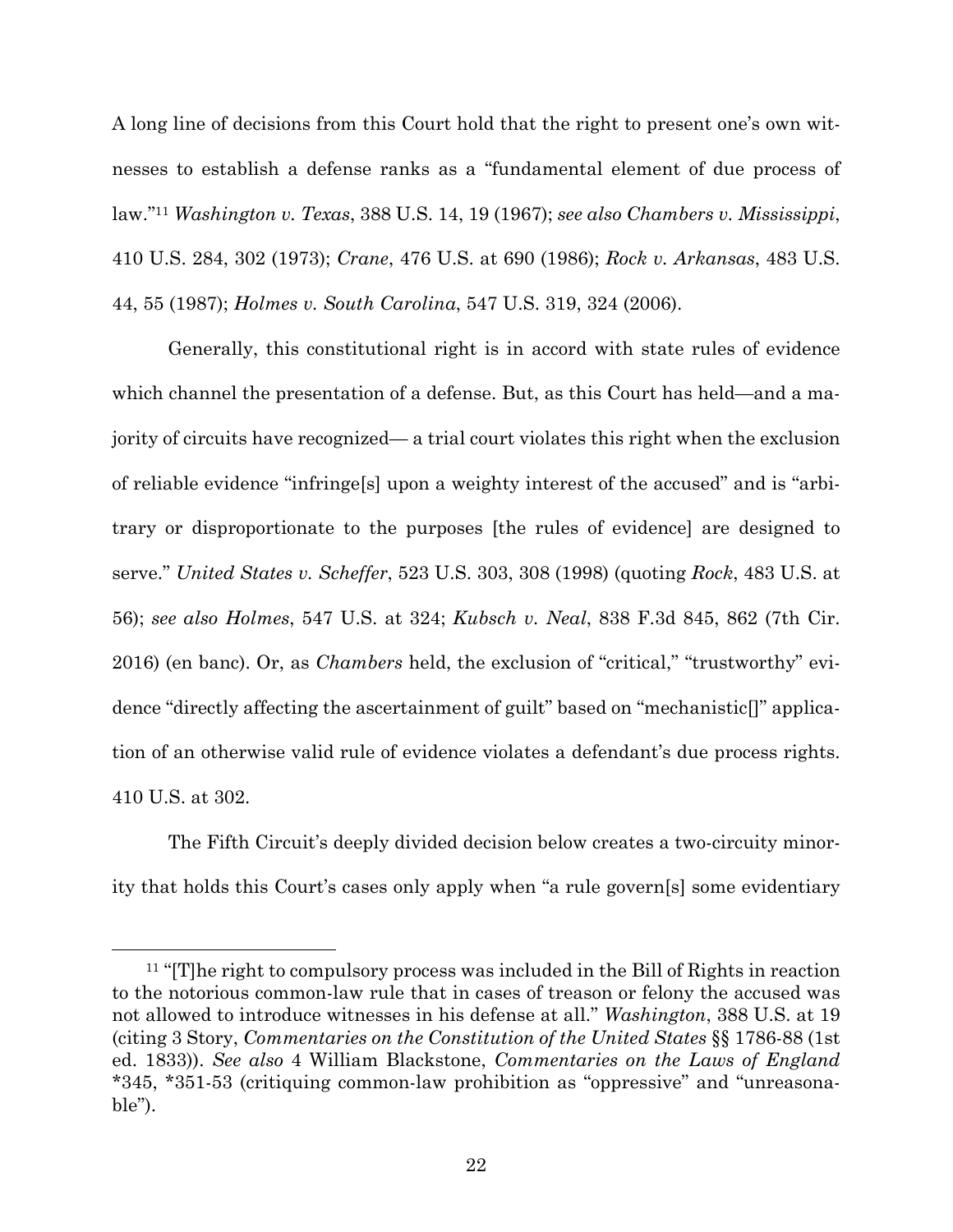category," and imposes a non-discretionary, "blanket" rule preventing the introduction of evidence in that category. App. 40a. On that view, this Court's cases are not sufficiently clear as to whether a "discretionary application of a general evidentiary standard" can support habeas relief. App. 39a-40a. These two circuits fundamentally misread this Court's precedents, depend on an illusory, inconsequential distinction, and prevent federal courts from remedying fundamental injustices in cases where defendants have been prevented from presenting evidence of their innocence.

## **A. The En Banc Fifth Circuit's Fractured Decision Deepens the Conflict Among the Circuits About What** *Chambers v. Mississippi* **and Its Progeny Established.**

#### **1. The majority approach**

 The vast majority of circuits—the First, Second, Third, Fourth, Sixth, Seventh, Eighth, Tenth, and Eleventh—have held that *Chambers*, *Green v. Georgia*, 442 U.S. 95 (1979) (per curiam), *Rock*, *Crane*, and *Holmes* clearly establish a complete-defense right that applies when a state trial court excludes evidence based on a generally applicable and valid rule such as relevance, hearsay, or that the evidence is more confusing than probative.

 Echoing this Court, these circuits recognize the "broad latitude" afforded "state and federal rulemakers" to prescribe evidentiary standards. *Kubsch*, 838 F.3d at 857 (quoting *Holmes*, 547 U.S. at 324). But they also recognize that "[t]his latitude . . . has limits." *Ibid*. (quoting *Holmes*, 547 U.S. at 324). Accordingly, these circuits narrowly hold that "the exclusion of evidence in a criminal trial 'abridge[s] an accused's right to present a defense' only where the exclusion is ""arbitrary" or ""disproportionate to the purpose[ ] [it is] designed to serve."'" *Ferensic v. Birkett*, 501 F.3d 469, 475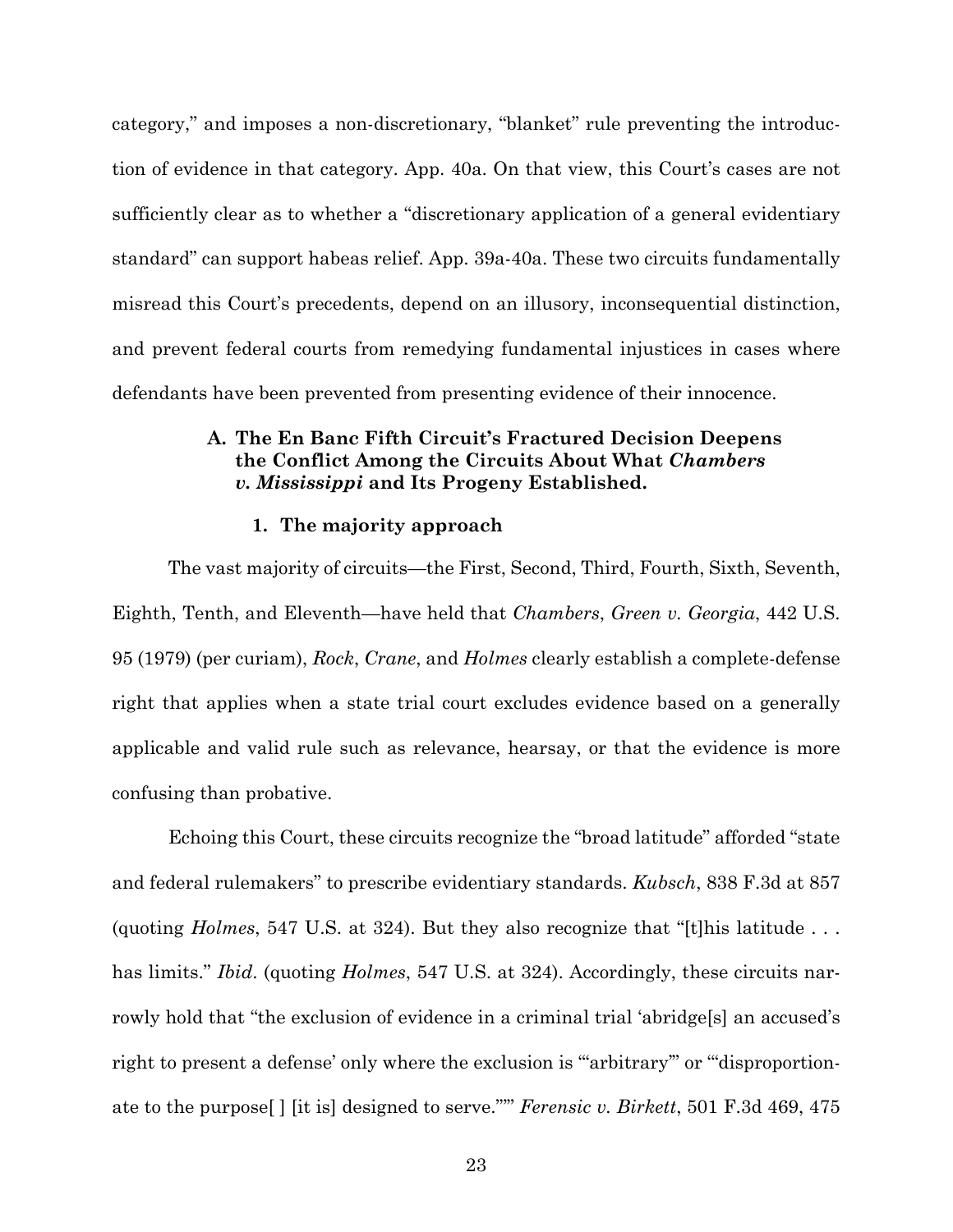(6th Cir. 2007) (quoting *Scheffer*, 523 U.S. at 308, in turn quoting *Rock*, 483 U.S. at 56). In addition, these courts recognize that due process can override the application of a state rule only in "extreme cases," such that "a state law justification for exclusion will prevail unless it is 'arbitrary or disproportionate' and 'infringe[s] upon a weighty interest of the accused.'"12 *Fortini v. Murphy*, 257 F.3d 39, 46 (1st Cir. 2001) (citing *Crane*, 476 U.S. at 690, and quoting *Scheffer*, 523 U.S. at 308). Finally, these circuits apply this Court's requirement that the accused demonstrate that the excluded testimony was "unusually reliable."13 *Kubsch*, 838 F.3d at 860.

 The en banc Seventh Circuit's decision in *Kubsch* illustrates the approach taken by the majority of circuits to determine what law this Court has clearly established. The Seventh Circuit observed that "AEDPA does not require state and federal courts to wait for some nearly identical factual pattern before a legal rule must be applied." 838 F.3d at 859 (quoting *Panetti v. Quarterman*, 551 U.S. 930, 953 (2007)). Therefore, the court, like others, carefully reviewed the facts and reasoning of this

<sup>12</sup> *See also Scrimo v. Lee*, 935 F.3d 103, 112 (2d Cir. 2019) (reasoning that the right to present evidence cannot be limited by arbitrary or disproportionate rules); *Brown v. Luebbers*, 371 F.3d 458, 467-68 (8th Cir. 2004) (en banc) (state court reasonably applied *Green* when it determined "stale evidence of a convicted murderer's character … well before the murder was committed [] not "highly relevant" to a "critical issue" and cumulative of other evidence).

<sup>13</sup> *See also Pittman v. Sec'y, Fla. Dep't of Corr.*, 871 F.3d 1231, 1248 (11th Cir. 2017) (upholding exclusion where defendant failed to show "hearsay statement was sufficiently trustworthy and reliable"); *Brown*, 371 F.3d at 467-68 (upholding state court's exclusion of hearsay where state court implicitly found defendant failed to satisfy *Green*'s requirement to show "substantial reasons exist to assume … reliability"); *cf*. *Chia*, 360 F.3d at 1006 (finding sufficient indicia of reliability under *Chambers*).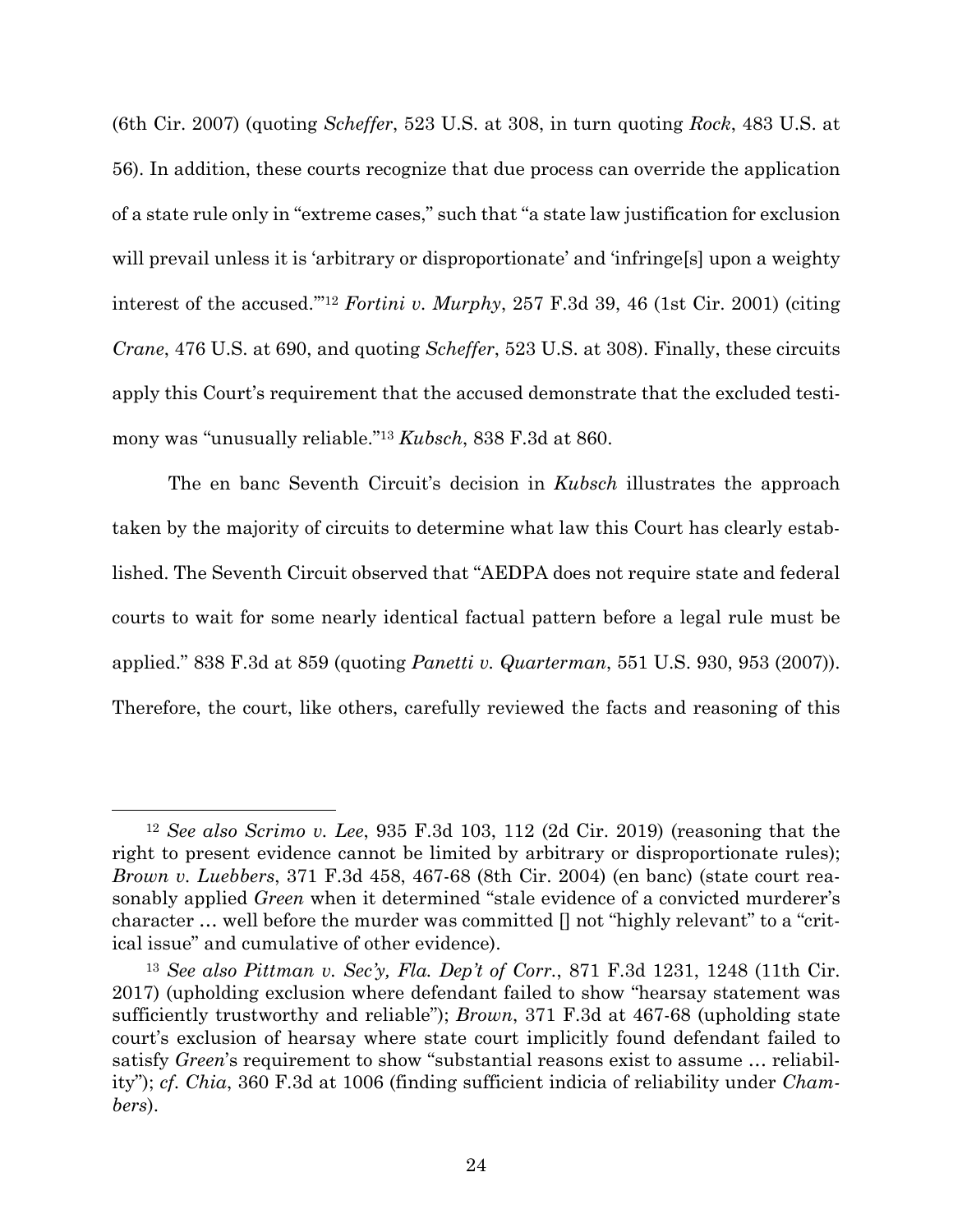Courts cases beginning with *Chambers* to ascertain what "the *Chambers* line of Supreme Court precedent" requires. *Id*. at 862. That review led the court to conclude that "the Supreme Court in *Chambers* and the cases following it has said that when hearsay is otherwise reliable, is critical to the theory of the defense, and the case involves a murder prosecution, due process requires its admission." *Ibid*.

 After applying a stringent five-part test, *Kubsch* held that the Indiana Supreme Court's conclusion that *Chambers* did not require the admission of an exculpatory video that was excluded on hearsay grounds was contrary to or an unreasonable application of this Court's clearly established complete-defense law. *Ibid.* The Seventh Circuit has applied this approach in reviewing exclusions of evidence pursuant to other generally valid state rules of evidence. *E.g.*, *Fieldman v. Brannon,* 969 F.3d 792, 800 (7th Cir. 2020) (holding state court's ruling that excluded as irrelevant defendant's testimony attempting to discredit incriminating video was contrary to clearly established federal law).

 In *Ferensic*, the Sixth Circuit found the "entirety of the evidence against Ferensic was based upon eyewitness identifications." 501 F.3d at 470. Therefore, the trial court's exclusion of lay and expert testimony casting doubt on those identifications infringed the defendant's "weighty interests". *Id*. at 475-76 (citing *Scheffer*, 523 U.S. at 308). The state court unreasonably applied the complete-defense rule when it applied an "outcome-based prejudice standard," rather than evaluate whether the exclusion of the expert's testimony was disproportionate to the purpose of the rule requiring timely expert disclosures, as this Court's cases clearly required. *Ibid*.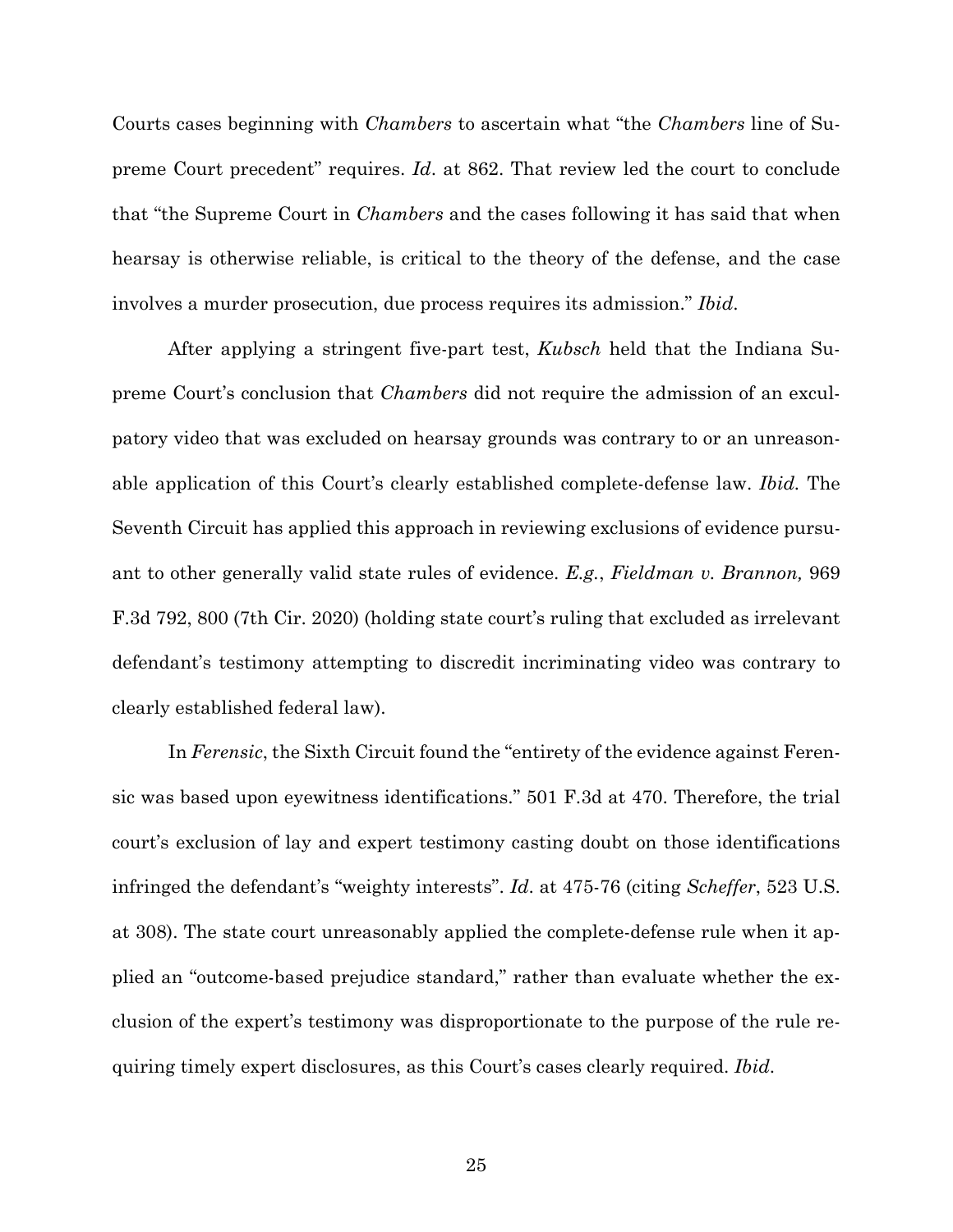The Second Circuit similarly concluded this Court's cases clearly establish a limited complete-defense inquiry even when an "evidentiary ruling was correct pursuant to a state evidentiary rule." *Scrimo v. Lee*, 935 F.3d 103, 115 (2d Cir. 2019) (quoting *Hawkins v. Costello*, 460 F.3d 238, 244 (2d Cir. 2006)). Under those circumstances, the Court "'consider[s] whether the evidentiary rule is arbitrary or disproportionate to the purposes it is designed to serve.'" *Ibid*.

 The Eleventh Circuit recognizes that *Chambers* held "that the generally valid prohibition on hearsay was overcome because the hearsay evidence 'bore persuasive assurances of trustworthiness'" and so, even when an evidentiary rule is generally "not arbitrary," a petitioner may still "be entitled to a constitutional override" of the rule if the petitioner "ha[s] offered evidence that [the excluded evidence] was sufficiently trustworthy and reliable." *Pittman v. Sec'y, Fla. Dep't of Corr.*, 871 F.3d 1231, 1248 (11th Cir. 2017) (citing *Chambers*, 410 U.S. at 302).

 The First Circuit has likewise deduced from this Court's cases that "[e]ven a generally defensible rule of evidence may be applied so as to produce an unconstitutional infringement." *Brown v. Ruane*, 630 F.3d 62, 72 (1st Cir. 2011) (citing *White v. Coplan,* 399 F.3d 18, 24 (1st Cir. 2005)). Thus, the First Circuit has recognized that clearly established law permits a petitioner to attack "the application of the rule by the state court to the present facts—essentially, an 'as applied' challenge to the fit between the generalization and the circumstances." *Santiago v. O'Brien*, 628 F.3d 30, 34-35 (1st Cir. 2010).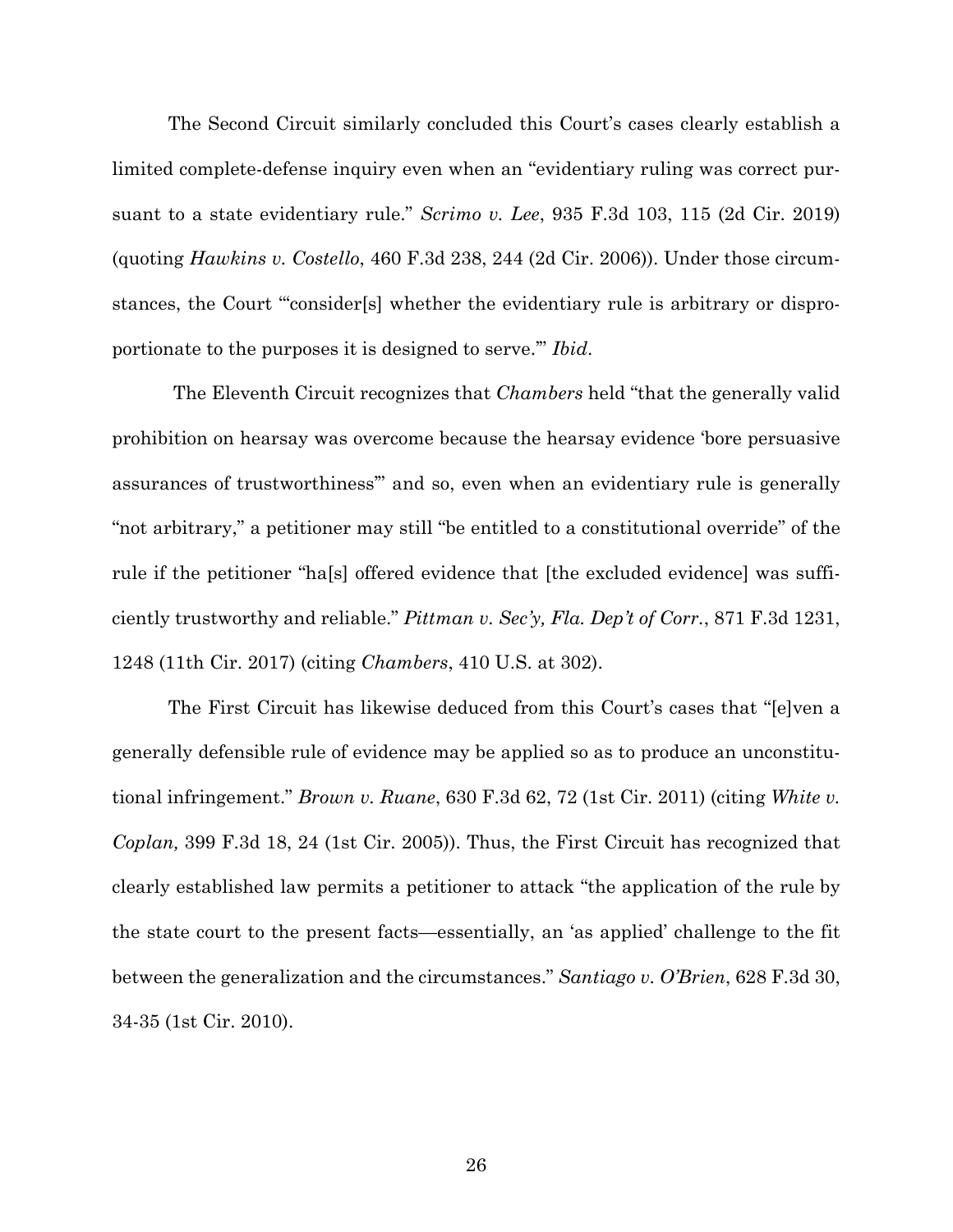The Tenth Circuit also has held that "Supreme Court precedents like *Rock* and *Chambers* 'make[ ] clear that a state court may not apply a state rule of evidence in a per se or mechanistic manner so as to infringe upon a defendant's constitutional right to a fundamentally fair trial.'" *Dodd v. Trammell*, 753 F.3d 971, 988 (10th Cir. 2013) (quoting *Paxton v. Ward*, 199 F.3d 1197, 1214 (10th Cir. 1999)).

 In an unpublished case, the Third Circuit has similarly recognized that this Court's clearly established precedent holds that "state evidentiary rules cannot be inflexibly applied in such a way as to violate fundamental fairness." *Savage v. Dist. Att'y of Cty. of Philadelphia*, 116 F. App'x 332, 338 (3d Cir. 2004) (citing *Chambers*, 410 U.S. 299-302). The clearly established right protects a defendant from a government restriction on the opportunity to be heard, "be it in the form of an unnecessary evidentiary rule . . . or an arbitrary ruling from the trial judge." *Id.* at 339 (quoting *Gov't of Virgin Islands v. Mills*, 956 F.2d 443, 445 (3d Cir. 1992)).

 Consistent with this approach, the Fourth Circuit has implicitly found applications of generally valid rules of evidence fell within the clearly established ambit of the complete-defense cases, and found state court applications of this rule unreasonable. *Barbe v. McBride*, 521 F.3d 443, 460 (4th Cir. 2008) (concluding "that application of the West Virginia rape shield law at Barbe's trial was disproportionate to the State's interests in having the law applied").

 The Eighth Circuit has also identified *Chambers* as "articulat[ing] the legal principles applicable to" a petitioner's complete-defense claim. *Guinn v. Kemna*, 489 F.3d 351, 354 (8th Cir. 2007). Relying on the shared views about *Chambers* in the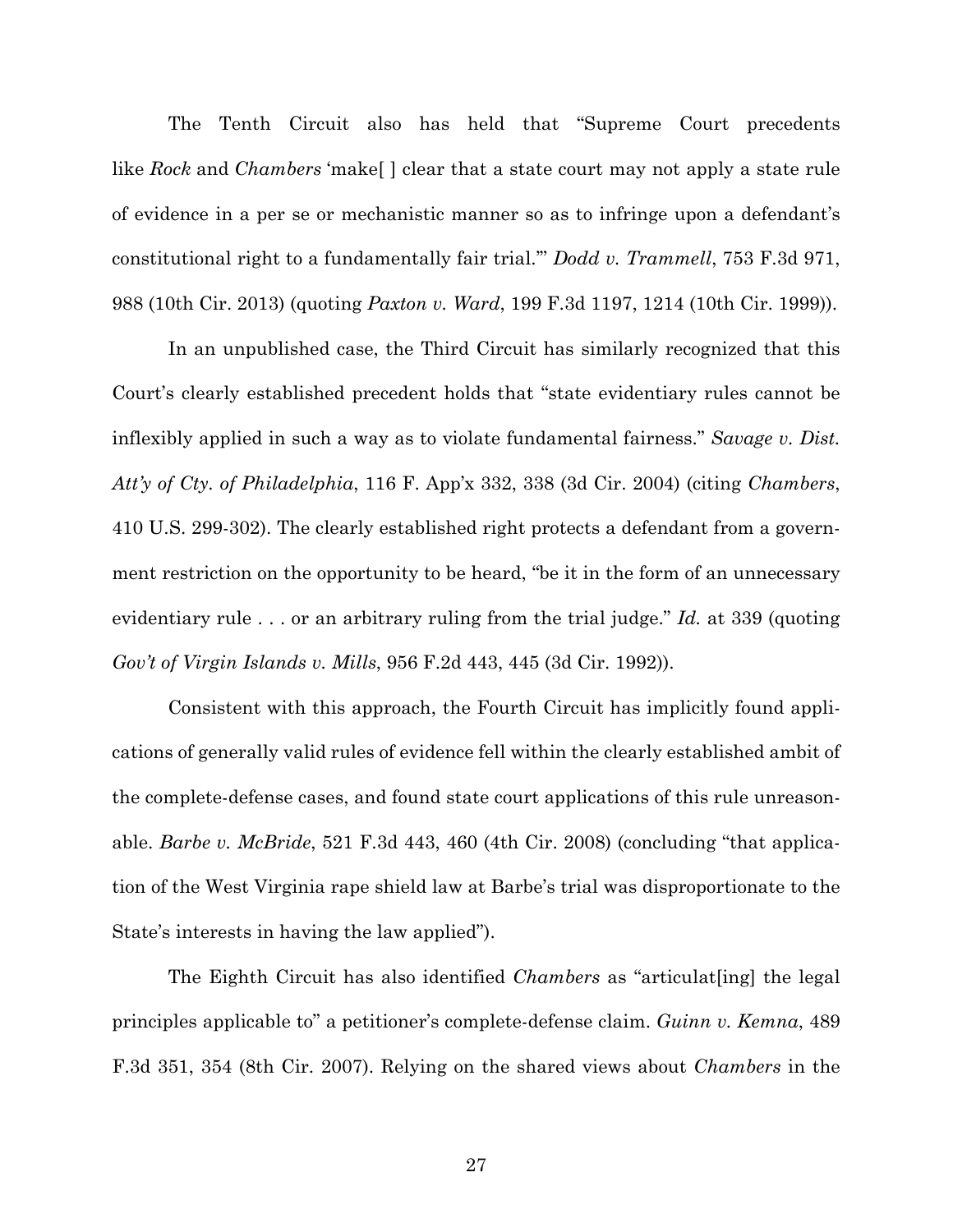plurality and dissenting opinions in *Montana v. Egelhoff*, 518 U.S. 37 (1996) (neither of which were precedential), *Guinn* stated that *Chambers* stood for the proposition that an "erroneous evidentiary ruling' can, of course, be one made 'without sufficient justification." *See* 489 F.3d at 354.

### **2. The minority approach**

 The position adopted by the Fifth Circuit stands in stark contrast to this broadly held view about *Chambers* and its progeny. The Fifth Circuit joins just one other circuit in holding that this Court's cases only clearly apply when the validity of a state evidentiary rule excluding an entire category of defense evidence is at issue.14

 Along with the Fifth, the Ninth Circuit has sharply narrowed the reach of this Court's complete-defense cases to determining the validity *vel non* of the rules applied in trial courts. *Moses v. Payne*, 555 F.3d 742, 758 (9th Cir. 2009). According to the Ninth Circuit, this Court's cases "have focused only on whether an evidentiary rule, by its own terms, violated a defendant's right to present evidence." *Ibid.* Hence, Supreme Court law "do[es] not squarely address whether a court's exercise of discretion to exclude expert testimony violates a criminal defendant's constitutional right to present relevant evidence," *id.* at 758 (citing *Wright v. Van Patten*, 552 U.S. 120, 124

<sup>14</sup> The plurality purported to find four circuits that shared its approach. *See* App. 20a-21a (citing *Rucker v. Norris*, 563 F.3d 766, 770 (8th Cir. 2009); *Grant v. Royal*, 886 F.3d 874, 957, 960 (10th Cir. 2018); *Troy v. Sec'y, Fla. Dep't of Corr*., 763 F.3d 1305, 1316 (11th Cir. 2014); *Gagne v. Booker*, 680 F.3d 493, 516 (6th Cir. 2012) (en banc), but as the principal dissent below pointed out, only the Ninth Circuit in *Moses* has actually made such a determination. App. 64a.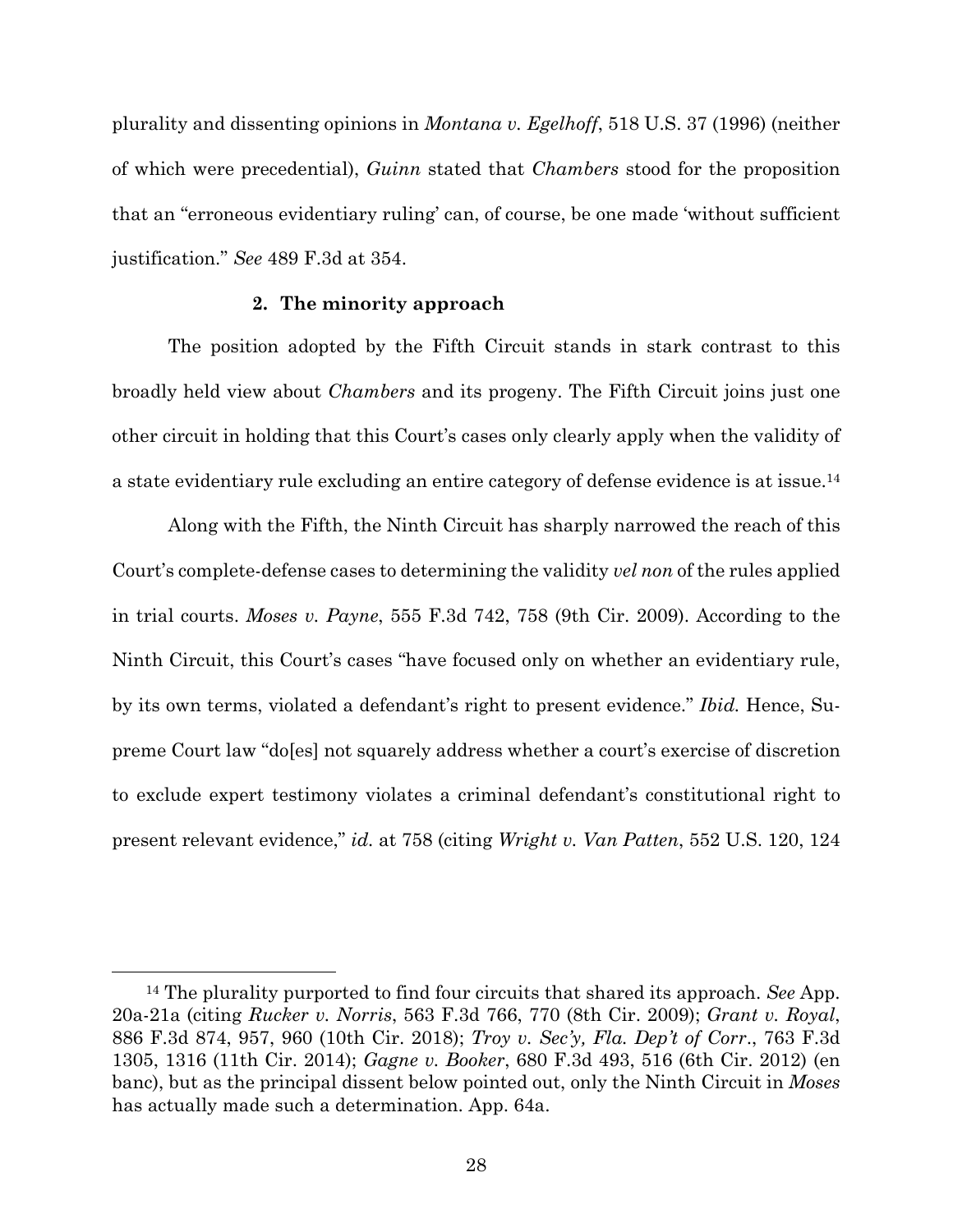(2006)), and doesn't "clearly establish 'a controlling legal standard' for evaluating discretionary decisions to exclude the kind of evidence at issue here." *Id.* at 758-59 (citing *Panetti*, 551 U.S. at 955).<sup>15</sup>

 Given that the minority circuits' view breaks with the longstanding application of this Court's cases, it is unsurprising that they tend to create intra-circuit conflicts.16 For example, the Ninth Circuit in *Moses* did not distinguish or overrule earlier precedent applying this Court's cases differently, *see Chia v. Cambra*, 360 F.3d 997 (holding exclusion of a declarant's out-of-court statements violated his due process rights under *Crane*); *Perry v. Rushen*, 713 F.2d 1447 (9th Cir. 1983). The en banc decision below similarly did not mention *Kittelson v. Dretke*, 426 F.3d 306, (5th Cir. 2005) (per curiam), a case in which the Fifth Circuit held, contrary to the majority in *Lucio*, that the state trial court's discretionary limitation on cross-examination was

<sup>&</sup>lt;sup>15</sup> The Sixth Circuit nearly embraced this minority view on at least one occasion. *But cf. Ferensic*. In *Gagne*, 680 F.3d 493, another en banc court fractured badly in interpreting the scope of *Chambers*, *Crane*, and other complete-defense cases. A plurality of judges rejected any as-applied attack on the application of Michigan's rape shield law, finding that no clearly established case had held that an exclusion could ever trump the state's legitimate interest in the law. While one judge who concurred in the judgment seemed to agree with this result for the same reasons as the Ninth Circuit in *Moses*, *see id.* at 526 (Clay, J.), three other concurring judges deprived that view of precedential force and interpreted *Chambers* et al. differently. *See id.* at 521 (Moore, J.); *id.* at 526-27 (White, J.).

<sup>16</sup> The gloss the court below gives to this Court's cases also is inconsistent with *Nevada v. Jackson*, 569 U.S. 505 (2013). There, this Court addressed a state court's reasonable application of the clearly established complete-defense right. This Court treated "the constitutional propriety of [the evidence] rule" as the starting point—not the end point—for its analysis, *id.* at 510, and then examined the "enforcement of the Nevada rule," *id.* at 510-11. If all that was clearly required was a state court's compliance with a constitutionally valid rule of evidence, *Jackson* engaged in needless analysis.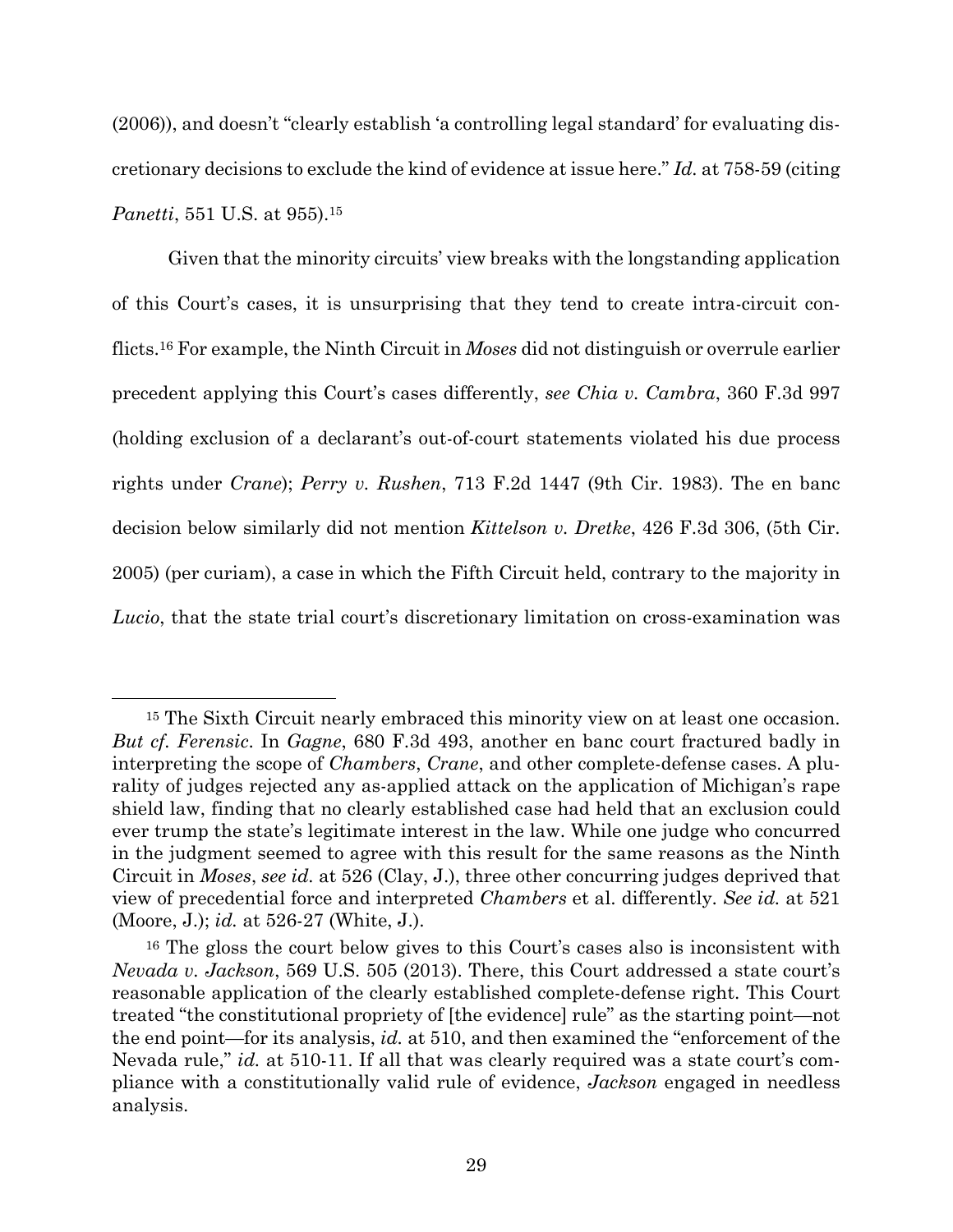an unreasonable application of this Court's complete-defense precedents. *Id.* at 310, 319-21.17

## **B. The Decision Below Fundamentally Misreads This Court's Precedent.**

## **1. The Fifth Circuit and other minority circuits misread this Court's complete-defense cases**

 The decisions of the Lucio plurality and concurrence are predicated on a basic misreading of this Court's precedent, beginning with an incomplete account of the holding in *Chambers*. The *Lucio* concurrence is typical in saying that *Chambers* "concerned a bar to any evidence that ran afoul of the common-law voucher rule." App. 40a; *see also* App. 23a (plurality) (discussing only the voucher rule aspect of *Chambers*). While *Chambers* held that the "'voucher' rule, *as applied* in this case, plainly interfered with Chambers' right to defend against the State's charges," 410 U.S. at 298 (emphasis added), that was not the only, or even a sufficient, basis for the holding. *Chambers* said it "need not decide … whether this [voucher] error alone would occasion reversal" because there was other evidence excluded as hearsay that, together with the "voucher" evidence violated Chambers' rights. *Id*. at 298-300.

 As the en banc Seventh Circuit noted, although *Chambers* was critical of the voucher rule, this Court "did not rest its holding on any criticism of Mississippi's rules of evidence, either the voucher rule or the hearsay rule." *Kubsch*, 838 F.3d at 855. Rather, it looked to the reliability of the evidence Chambers was proffering and found

<sup>&</sup>lt;sup>17</sup> *Kittelson* was discussed at length by the vacated panel opinion and dissent, App. 65a (Haynes, J., dissenting), 84a, 87a (panel) but not even mentioned by either the plurality or concurrence.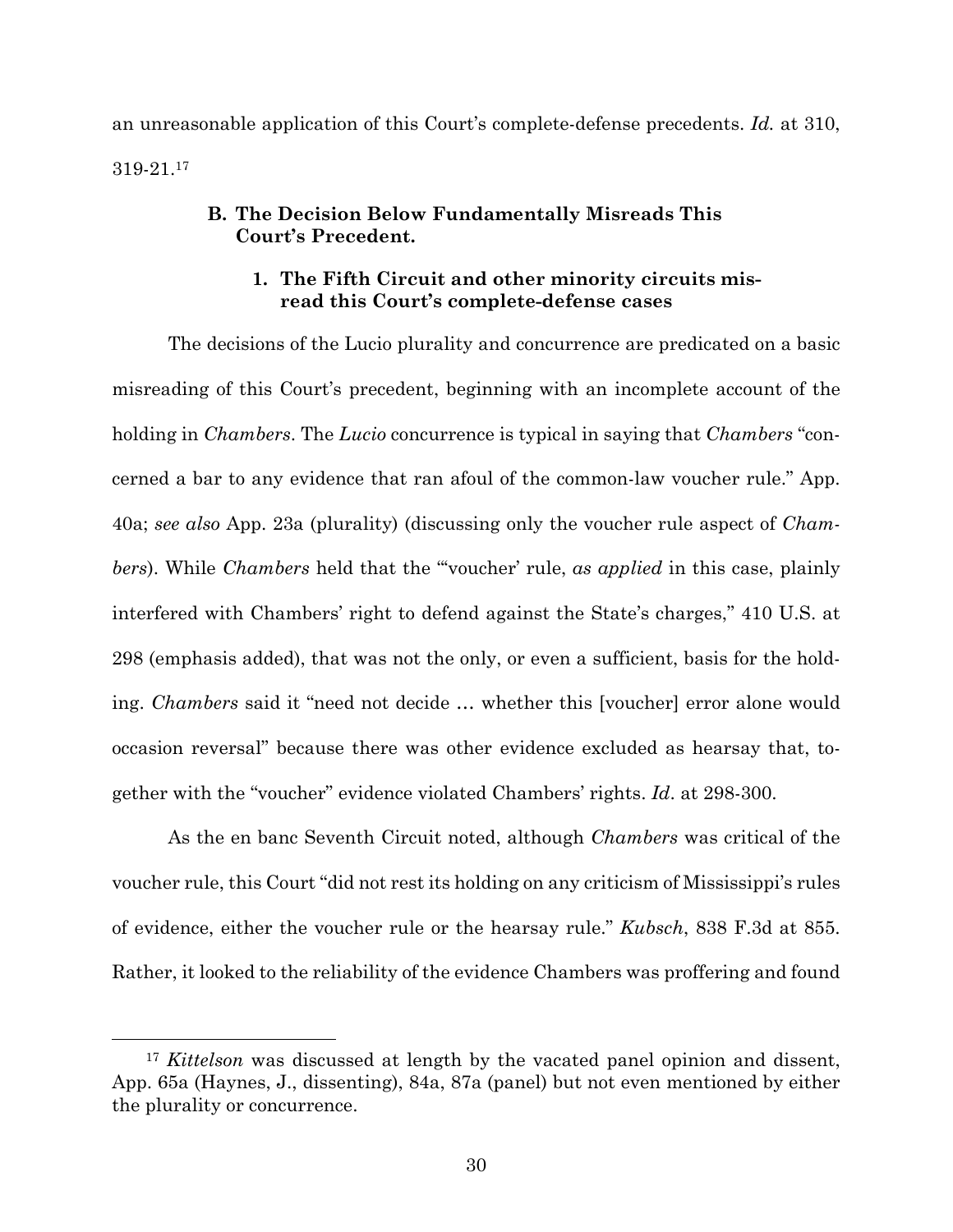that it bore "persuasive assurances of trustworthiness." *Ibid.* (quoting *Chambers*, 410 U.S. at 302). Justice Scalia's dictum about *Chambers* is much closer to the mark: *Chambers* shows that "erroneous evidentiary rulings can, in combination, rise to the level of a due process violation." *Egelhoff*, 518 U.S. at 53 (plurality op.); *cf*. *Fry v. Pliler*, 551 U.S. 112, 126 (2007) (Breyer, J., concurring in part & dissenting in part) ("A garden-variety nonharmless misapplication of evidentiary principles normally will not rise to the level of a constitutional, Chambers, mistake." (citing *Scheffer*, 523 U.S. at 308)).

 Indeed, the minority view cannot be reconciled with this Court's application of *Chambers* in *Green v. Georgia*. In *Green*, this Court vacated the petitioner's death sentence because the trial court denied his request to present a State's witness's testimony, at the punishment stage, that the co-defendant confessed to them. The testimony was excluded under Georgia's hearsay rule. *Id.* at 96. Noting that *Chambers*  held that "the hearsay rule may not be applied mechanistically," *Green* found these facts violated due process. *Id*. at 97. (quoting *Chambers*, 410 U.S. at 302.) *See also Sears v. Upton*, 561 U.S. 945, 950 & n.6 (2010) ("[W]e have also recognized that reliable hearsay evidence that is relevant to a capital defendant's mitigation defense should not be excluded by rote application of a state hearsay rule.") (referencing *Green*, 442 U.S. at 97).

 The categorical prohibition rule that the Fifth and Ninth Circuits apply is contrary to precedent and based on a specious distinction.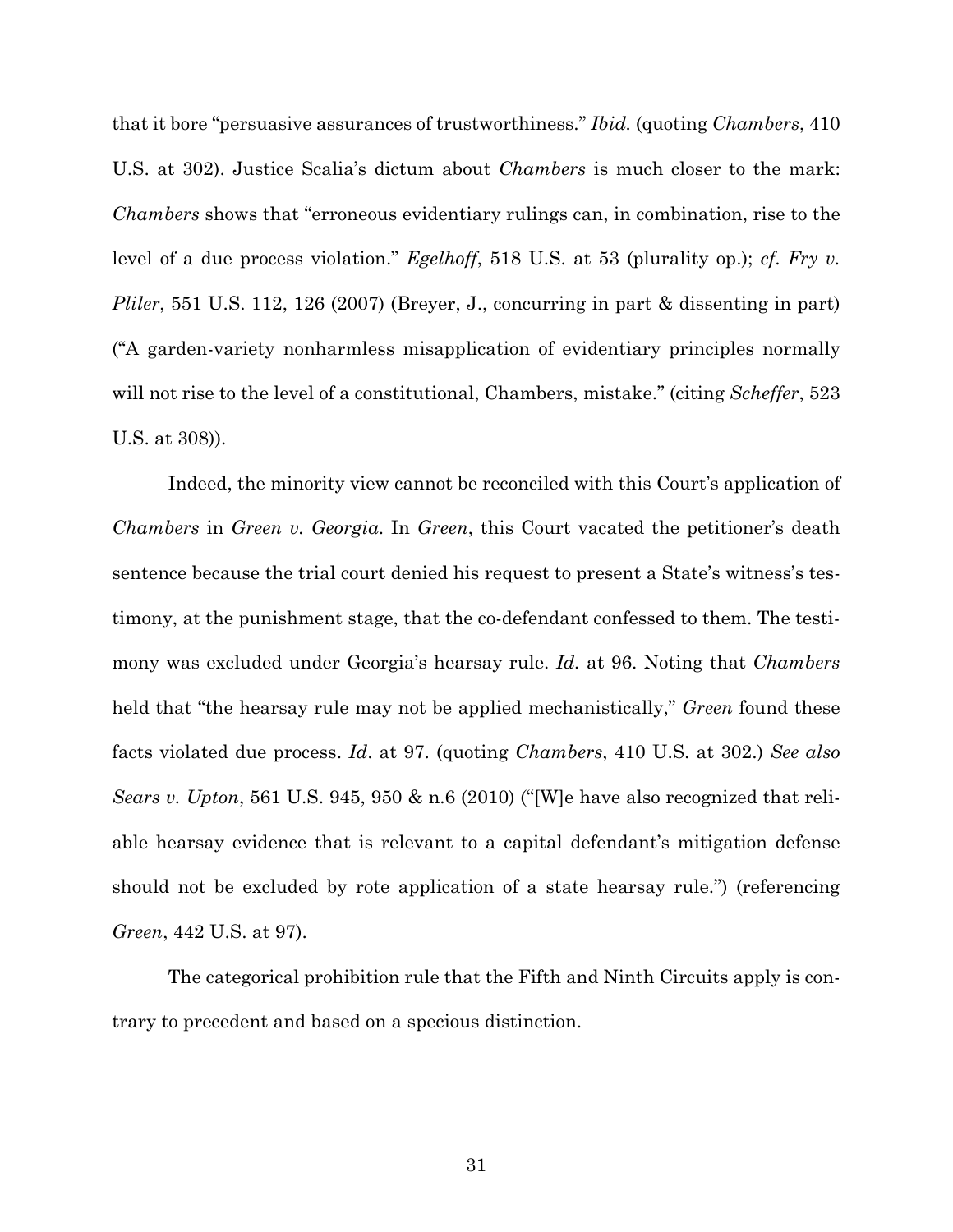Instead of identifying the principles clearly established in this Court's holdings, the Fifth and Ninth Circuits derive a limiting principle from their erroneous readings—that only a "blanket" evidentiary rule that categorically prohibits a class of evidence can violate a defendant's complete defense right. E.g., App. 40a (*Crane* "overrides any blanket evidentiary rule that prevented the introduction in the particular case of reliable, competent evidence for the defense."); App. 20a-21a (plurality).

*Holmes v. South Carolina* reveals how illusory the purported distinction is between categorical rules (i.e. cases where this Court invalidated a State's rule), and discretionary-application cases. In *Holmes*, this Court reviewed a particular interpretation of a common—and presumptively valid—"third-party guilt rule," "regulating the admission of evidence proffered by criminal defendants to show that someone else committed the crime with which they are charged." 547 U.S. at 327. In Bobby Holmes's case, the South Carolina Supreme Court "radically changed" that valid rule by holding in effect that, "[i]f the prosecution's case is strong enough, the evidence of third-party guilt is excluded even if that evidence, if viewed independently, would have great probative value and even if it would not pose an undue risk of harassment, prejudice, or confusion of the issues." *Id.* at 329. That rule would seem to categorically prohibit any third-party evidence when the prosecution's case was strong enough. But it also entrusted to the reviewing court a highly discretionary judgment—how strong the prosecution's case was. Thus, this Court noted that "as applied in this case" the state supreme court had overlooked defense objections to the prosecution's evidence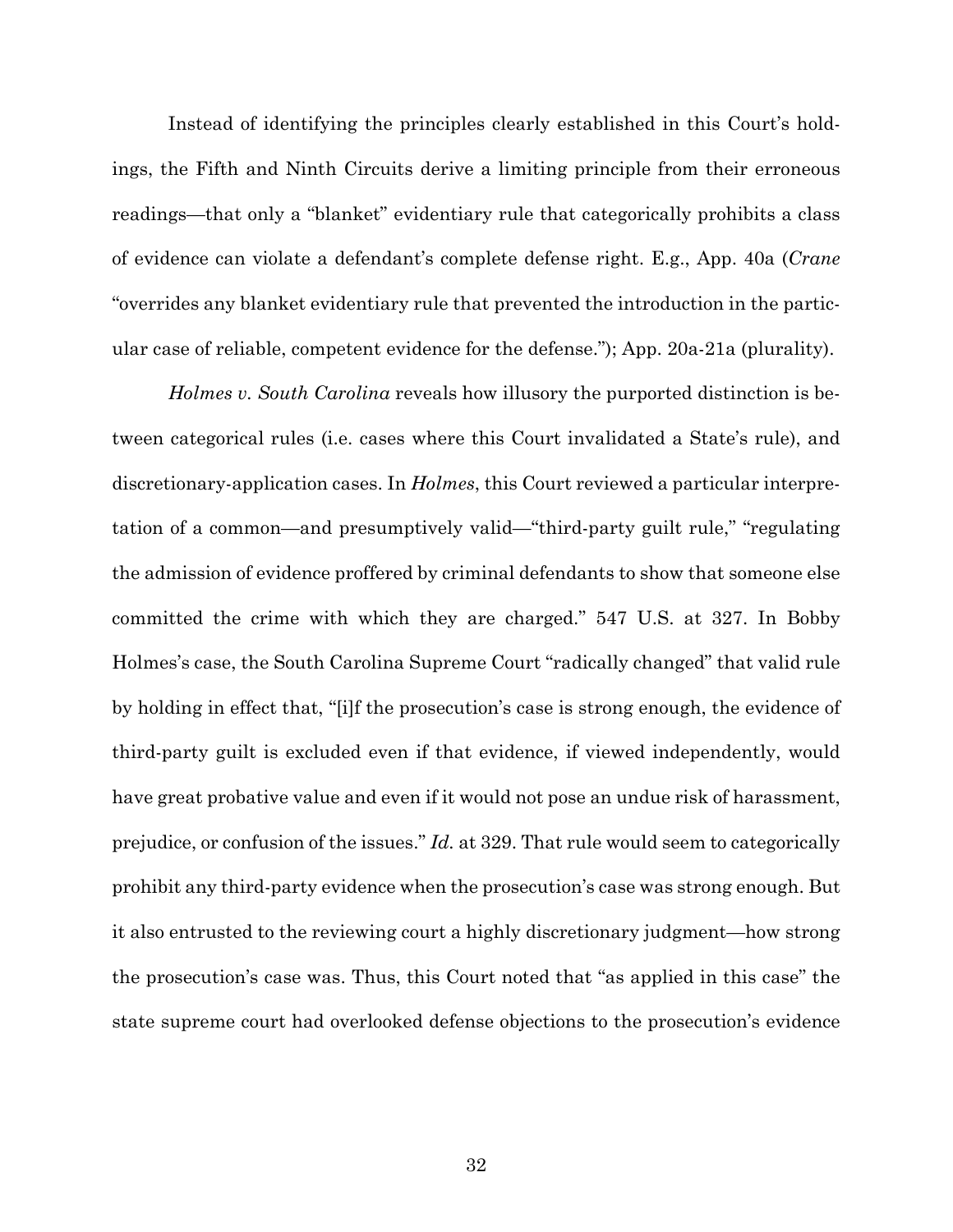in evaluating the strength of the case. *Ibid.* So, *Holmes* involved the type of "discretionary application of a general evidentiary standard" that the *Lucio* court believed was excluded from this Court's case law. App. 39a-40a.

 By the same token, the rules in Lucio's case do not fit neatly into the categorical/discretionary dichotomy. As the principal dissent below rightly recognized, Texas's rule of relevance entrusts the determination of relevancy to the discretion of the trial court, but "provides trial courts no discretion to admit or exclude irrelevant evidence." App. 64a (Haynes, J., dissenting). Consequently, like in *Holmes*, the trial court here "categorically denied [Lucio] the ability to scientifically explain about how Battered Woman Syndrome played a role in her supposed confession." App. 47a (Elrod J., dissenting); *see Holmes*, 547 U.S. at 329.

 Federal habeas courts' application of the complete-defense right cannot be made to turn on such a novel and specious distinction.

 Relatedly, the minority, blanket-ban-only view also reaches an absurd conclusion—that this Court requires defendants to pursue exclusively "facial" invalidation of state evidence rules. *See Nash v. Russell*, 807 F.3d 892, 898 (8th Cir. 2015) (finding *Holmes* represents a species of "facial challenge" to state evidence rules and holding petitioner's "as-applied" challenge to state evidentiary ruling was not fairly presented in state court); *Santiago*, 628 F.3d at 34-35 (describing "as applied" challenge to state rule). That turns principles of constitutional litigation on their head: for this right alone, facial challenges are required when in all other circumstances they "are disfavored." *Wash. State Grange v. Wash. State Republican Party*, 552 U.S. 442, 450-51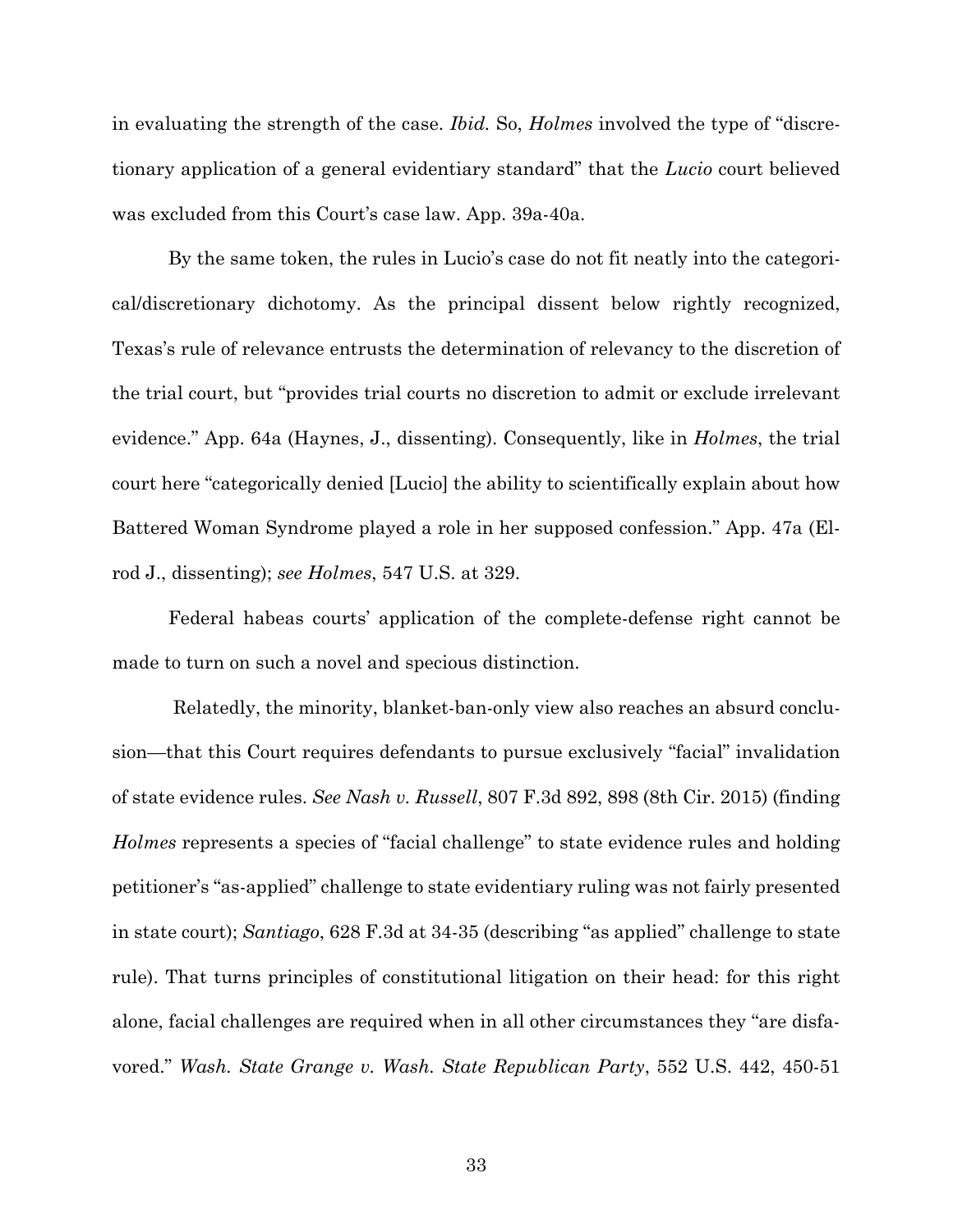(2008). This Court has never said the complete-defense rule carries the power invalidate entire evidentiary rules. Since "respect" for state rule-makers is the touchstone, *see Crane*, 476 U.S. at 690, it makes sense that this Court has always narrowly tailored its remedy to exclusions in specific cases, *id.* at 691; *see also Chambers*, 410 U.S. at 298 ("The 'voucher' rule, as applied in this case, plainly interfered with Chambers' right to defend against the State's charges.").

## **2. The Fifth Circuit flouted this Court's precedent on what counts as "clearly established Federal law."**

 The *Lucio* concurrence and Ninth Circuit in *Moses* also badly misapply this Court's cases on what constitutes "clearly established federal law," 28 U.S.C. § 2254(d)(1). Clearly established federal law refers to "the governing legal principle or principles set forth by the Supreme Court at the time the state court renders its decision." *Lockyer v. Andrade*, 538 U.S. 63, 71-72 (2003).

 This Court has shown numerous times that "clearly established federal law" need not originate in a single case, the way the concurrence treated *Crane*, or a case involving a victorious defendant, or apply to cases on all-fours. This Court's seminal case on the application of § 2254(d), *Williams v. Taylor*, 529 U.S. 362 (2000), held that *Strickland v. Washington*, 466 U.S. 668 (1984), was clearly established law governing an ineffective-assistance-of-counsel claim even though this Court had not ever ruled for a defendant under *Strickland* before. 529 U.S. at 391. In *Andrade*, this Court held that although its cases had "not established a clear or consistent path for courts to follow," 538 U.S. at 72, and it had never invalidated a non-capital sentence, it had clearly established a principle of "gross disproportionality" that was subject to review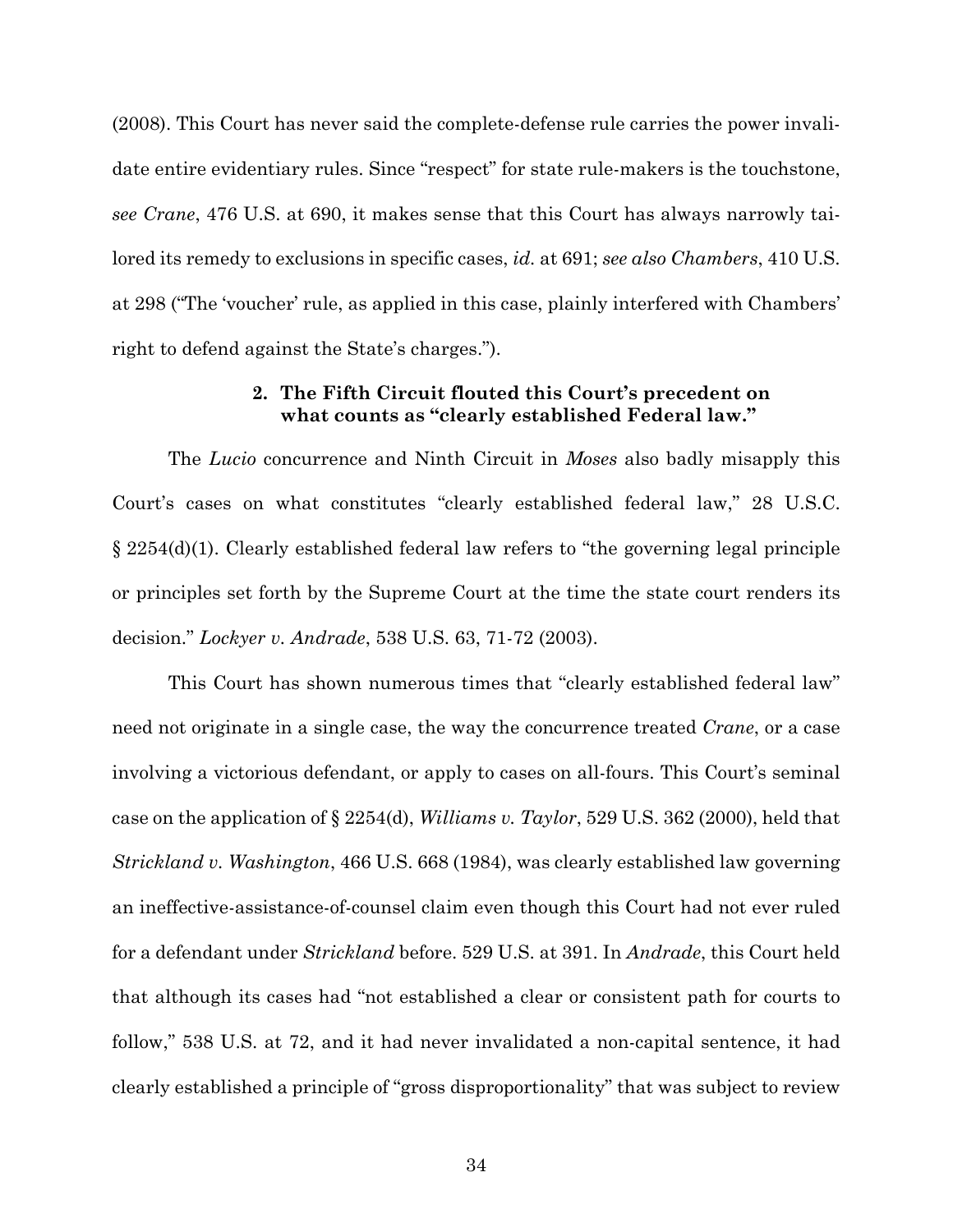under § 2254(d). *Ibid*. *See also Abdul Kabir v. Quarterman*, 550 U.S. 233, 260 (2007) (clearly established law derived from a line of cases). Finally, in *Panetti*, this Court held that Justice Powell's concurring opinion in *Ford v. Wainwright*, 477 U.S. 399 (1986), was clearly established law even though it "did not set forth 'the precise limits that due process imposes in this area.'" 551 U.S. at 949. The "AEDPA does not 'require state and federal courts to wait for some nearly identical factual pattern before a legal rule must be applied,'" *Id*. at 953.

 The Fifth Circuit's misunderstanding of these basic rules for identifying the clearly established law heightens the need for this Court's review. Contrary to *Andrade* and *Panetti*, the concurrence demanded that *Crane* be on all-fours with Lucio's case. App. 39a-40a. Despite *Williams*, the plurality professed ignorance of any "authority for turning the Supreme Court's rejection of one prisoner's claim into clearly established law that supports a second prisoner's claim." App. 35a. And notwithstanding the fact "clearly established" law often derives from multiple cases, the concurrence looked to other cases only to interpret *Crane*'s clearly established rule. *See* App. 40a.18

 As a result, the Fifth Circuit failed to recognize that the *Chambers* line of cases establish a set of principles that "are fundamental enough that when new factual

<sup>18</sup> Applying a highly idiosyncratic interpretation of § 2254(d) and the record, the plurality purported to review two different state-court claims (one of which had not been presented to the federal court) and assessed their reasonableness according to *Crane* or *Chambers*, but not both, based on whether Lucio had expressly cited (or disavowed) the particular case. App. 17a-27a.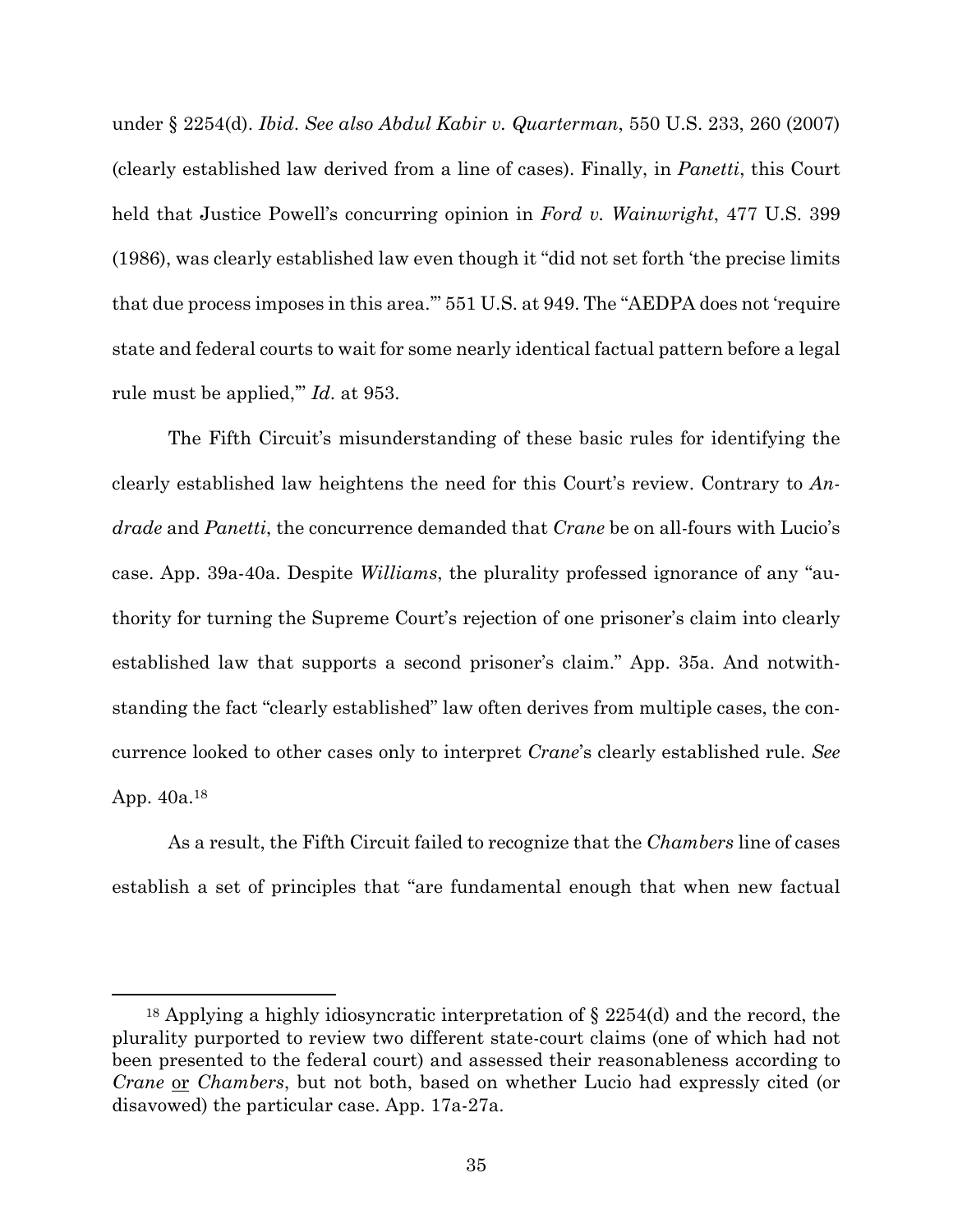permutations arise, the necessity to apply the earlier rule will be beyond doubt." *Yarborough v. Alvarado*, 541 U.S. 652, 666 (2004).

## **C. This Question Concerns an Issue of Paramount Importance: The Ability of a Defendant To Make a Defense of Her Innocence.**

 As the dissenting judges found, the trial court's exclusion of Dr. Pinkerman's testimony undermining confidence in Lucio's confession did not merely exclude a piece of evidence, it precluded her defense almost entirely. App. 60a-61a. While the issue is a matter of life or death for Lucio, it reaches far beyond her. Data and research show that two factors—false confessions and child victims—are recurring elements in cases where innocent women have been convicted and sentenced to death or life without parole. False confessions and the presence of a child victim are "more prevalent in cases of women exonerees convicted of murder who were sentenced to death or life without parole than those who received life or less than life sentences." Connor F. Lang, *The Intersection of Wrongful Convictions and Gender in Cases Where Women Were Sentenced to Death or Life in Prison Without Parole*, 27 Mich. J. Gender & L. 403, 408 (2020).19 Those two factors were prominent in the cases of the eight women who, as of August 2020, were convicted of murder, received sentences of death or life without parole, and were later exonerated. *Id*. at 410.

<sup>19</sup> Women, while they make up a smaller number of overall exonerees for murders, have a larger proportion of false confession and child victims as factors than men. Of the sixty-seven women listed on the National Registry of Exonerations who were exonerated after a murder conviction, over one quarter (17/67) involved false confessions, and nearly one third involved (20/67) involved child victims. *See Detailed View, Nat'l Registry of Exonerations, https://www.law.umich.edu/special/exoneration/Pages/detaillist.aspx*.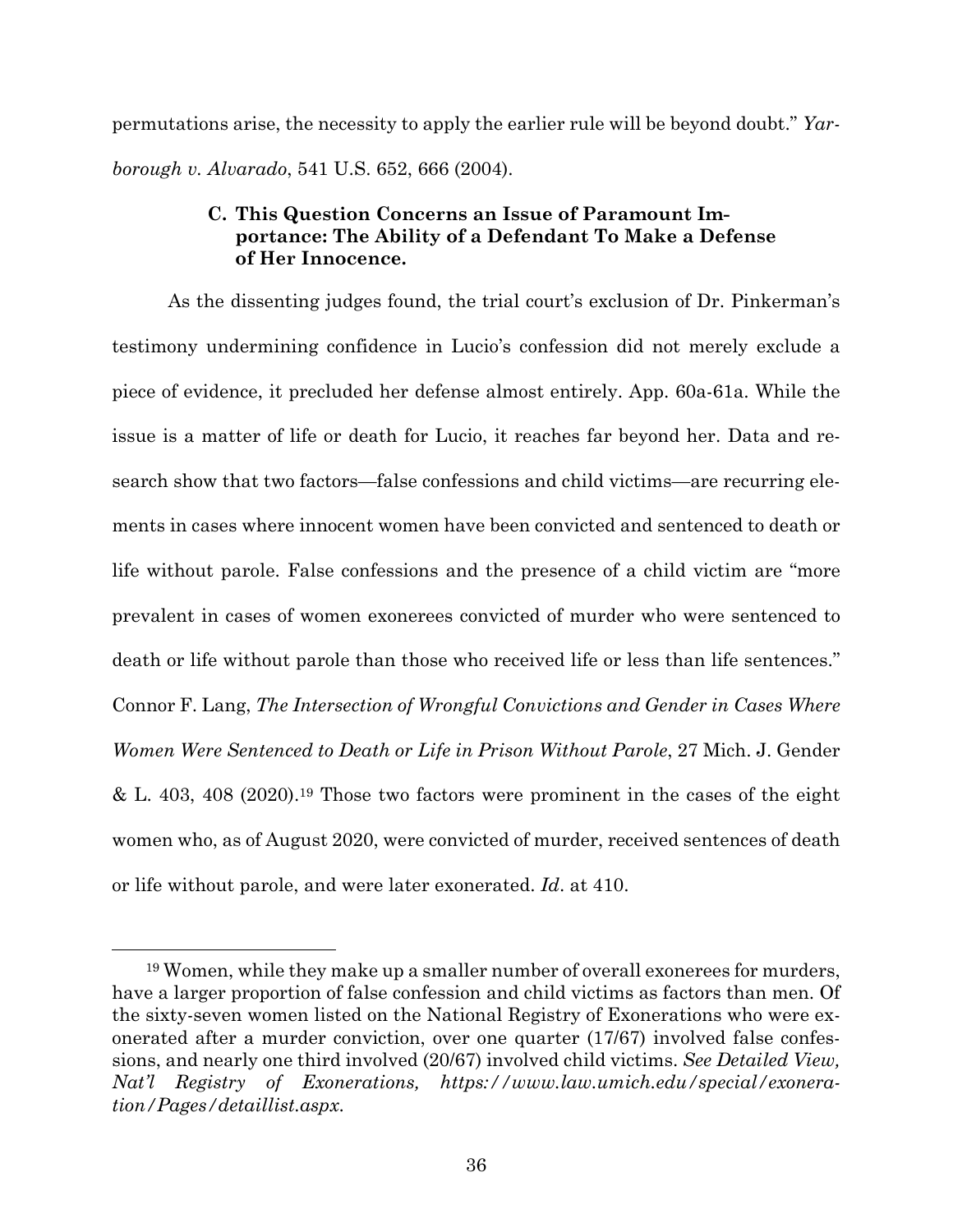Gender roles are a factor: "women are the likely victims of false convictions for violent crimes that are believed to have been committed by care-takers in roles that are overwhelmingly filled by women." *Id.* at 410 n.33 (quoting Kaitlin Jackson & Samuel Gross, *Female Exonerees: Trends and Patterns*, Nat'l Registry of Exonerations (Sept. 27, 2014)).

 As in Lucio's interrogation, investigators use gender roles and physical contact when obtaining false confessions in cases involving women charged with murder. In the case of Sabrina Butler, whose murder conviction and death sentence were overturned by the Mississippi Supreme Court, *Butler v. State*, 608 So.2d 314, 315 (Miss. 1992),20 Ms. Butler was questioned for hours late at night and into the early morning after she found her nine-month-old son not breathing and took him to the hospital. *See* Lang, *supra,* at 414 (citing Maurice Possley, *Sabrina Butler*, Nat'l Registry of Exonerations). Ms. Butler described her interrogation and confession where, "Ambitious men questioned, demoralized and intimidated me. In that state of mind, I signed the lies they wrote on a piece of paper. I signed my name in tiny letters in the margins to show some form of resistance to the power they had over me." *Id*. at 415 (quoting Maurice Possley, *Sabrina Butler*, Nat'l Registry of Exonerations).

 Similar to the way Ranger Escalon let down Lucio's hair, when exoneree Debra Milke told her male interrogator that she did not understand the *Miranda* warnings,

<sup>20</sup> At a second trial, Ms. Butler was acquitted. *See* Lang, *supra*, at 415.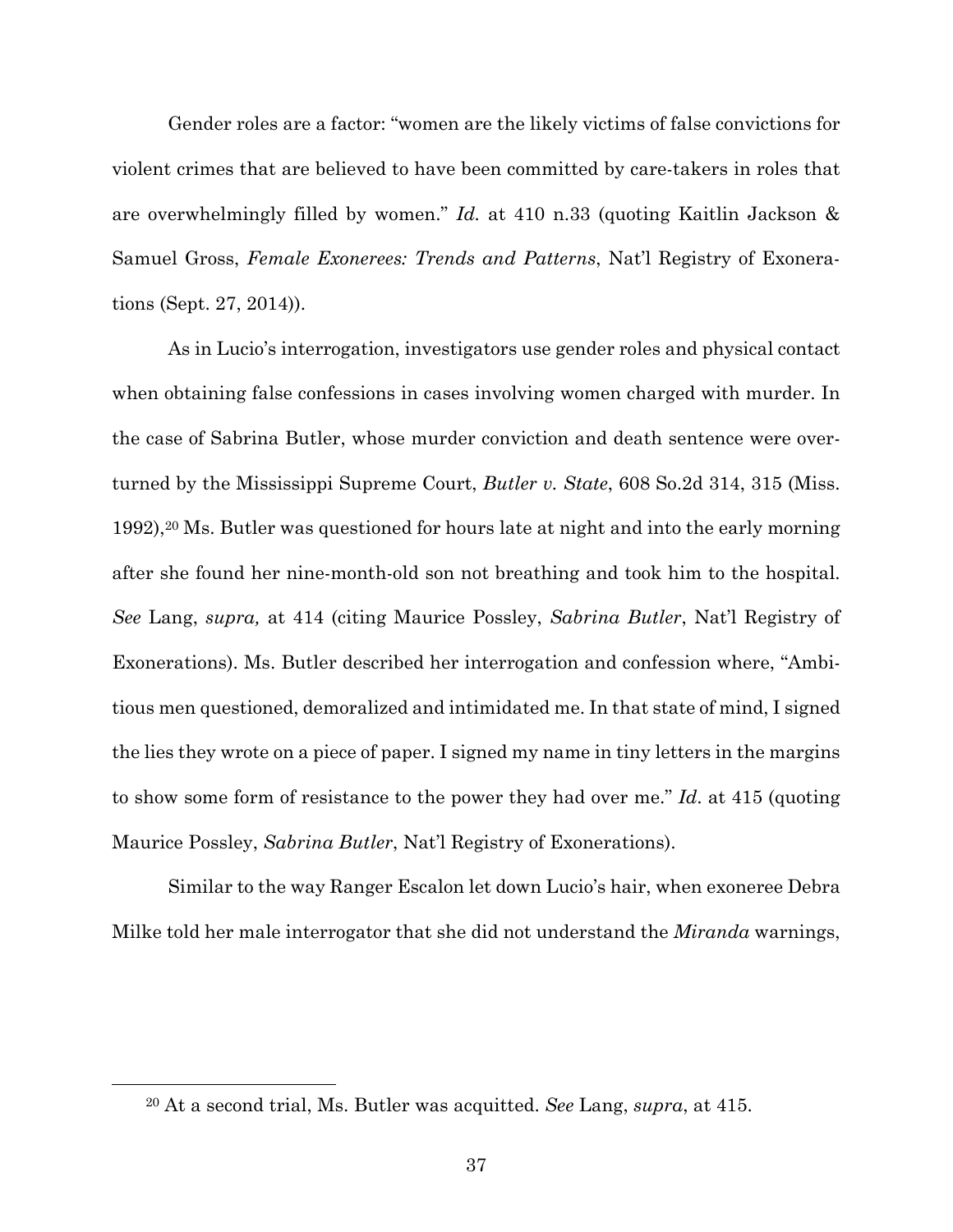the interrogator responded by putting his hand on her knee and continuing to interrogate her. *See Milke v. Ryan*, 711 F.3d 998, 1002 (9th Cir. 2013).21 In the case of Michelle Murphy, who allegedly confessed after eight hours of interrogation, the detective who interrogated her admitted to touching her head and examining her thighs during the interrogation, which he claimed was only to search for evidence.<sup>22</sup> Lang, *supra*, at 420.

## **D. Lucio's Case Is the Ideal Vehicle for Resolving the Circuit Split**

 Not only is this a compelling case to review because of the miscarriage of justice at Melissa Lucio's trial. Several features make Lucio's case an ideal vehicle for resolving the split described above.

 First, the blanket-ban-only position has been consistently aired at all stages of this case. The State has urged its radical view of the complete-defense right from state habeas onward. Second, the decision below tees up a purely legal question about clearly established law, not a narrower, fact-bound inquiry into whether the state court unreasonably applied the clearly established law under the circumstances. *See McWilliams v. Dunn,* 137 S. Ct. 1790, 1802 (2017) (Alito, J., dissenting). Third, the State conceded this claim was fairly presented to the state court. ROA.374. Fourth, and most significantly, the question here is almost certainly outcome-determinative.

<sup>21</sup> After the Ninth Circuit granted Ms. Milke's habeas petition and vacated her conviction, charges against her were dismissed in 2015, over twenty-four years after she was convicted and sentenced to death. *See* Lang, *supra*, at 417.

<sup>22</sup> Ms. Murphy was exonerated in 2015 after DNA testing showed there was DNA matching the profile of an unknown individual found at the scene that did not match Ms. Murphy or her child. Lang, *supra*, at 420.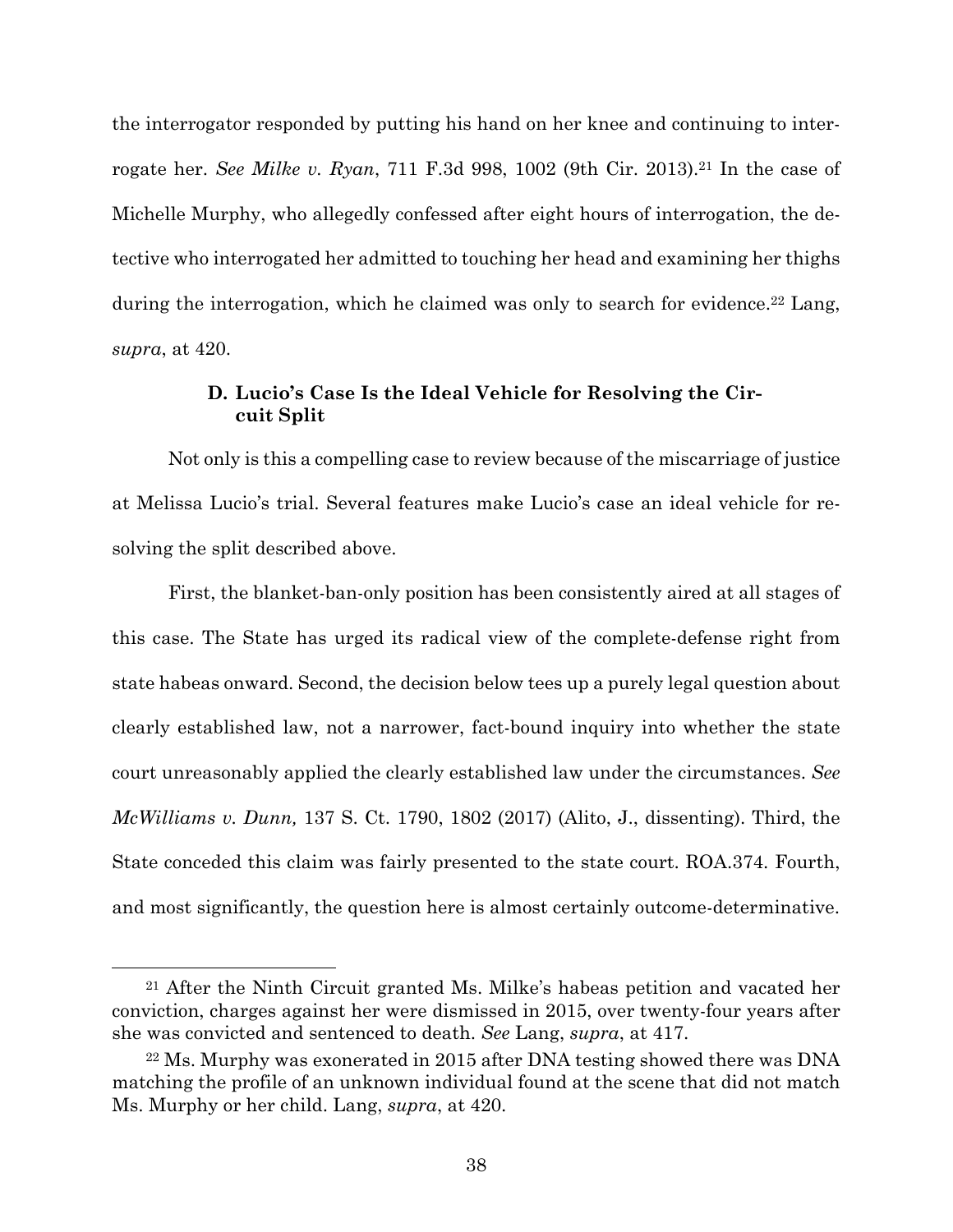Under the majority-circuit approach, Lucio would prevail on remand. There is no question the exclusion infringed Lucio's weighty interests by excluding material evidence. The three concurring and seven dissenting judges of the Fifth Circuit agreed the exclusion of Dr. Pinkerman was "the key evidentiary ruling at trial" because it was a "factual imperative that jurors hear" the testimony casting doubt on the supposed confession. App. 37a. The concurring judges also shared the dissent's view that "if jurors had only heard" the excluded testimony, it "could have impacted the verdict" App. 38a.

 The judges' descriptions of the evidence leaves little doubt that the exclusion of Dr. Pinkerman, at least, was arbitrary and disproportionate to the purposes of the relevancy rule. Relevance is a rule of efficiency, designed to streamline evidence and to focus the jury on evidence that makes the question of guilt more or less probable. *See* John W. Strong, *McCormick on Evidence* § 185 (4th ed.). The State's decision to elicit testimony about Lucio's flat affect from paramedics and Ranger Escalon undermines any claim the State could make that how Lucio reacted lacked probative value. Moreover, as the Seventh Circuit has said, arbitrariness "might be shown by a lack of parity between the prosecution and defense; the state cannot regard evidence as reliable enough for the prosecution, but not for the defense." *Kubsch*, 838 F.3d 845 at 858. The concurrence's reluctance to deny relief (noting this case was "a clear example that justice to a defendant may necessitate a more comprehensive review of statecourt evidentiary rulings than [it believed] is presently permissible," App. 40a shares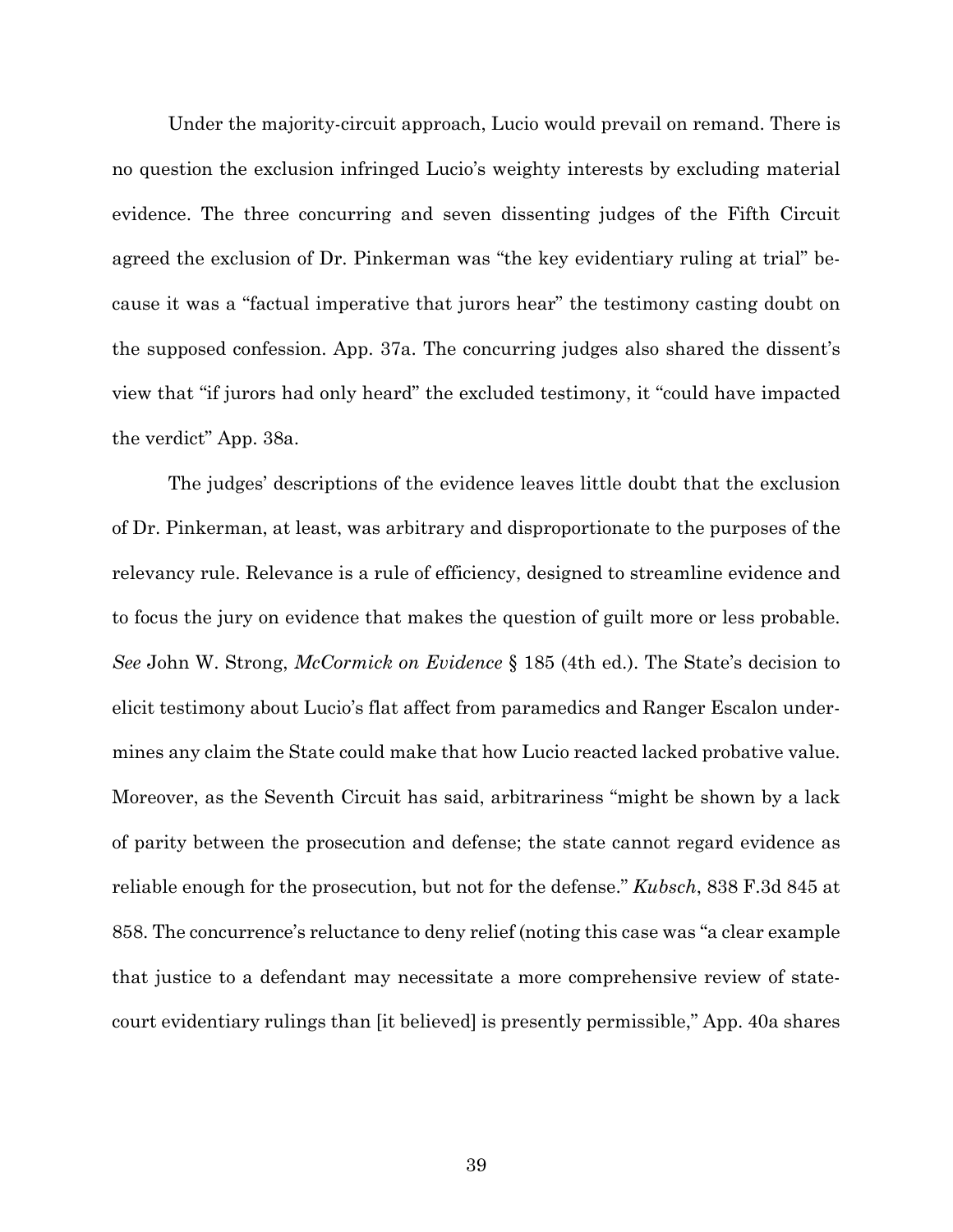much with the dissent's view that the state court's ruling arbitrarily prevented Lucio from presenting a defense. App. 43a.

 There is no reason to doubt the reliability of Lucio's evidence. Dr. Pinkerman and Ms. Villanueva each reviewed thousands of pages of CPS records that showed: (1) Mariah had an awkward gate that caused her to fall a lot; (2) there was no evidence Lucio was ever physically abusive to any of her children; (3) there were reports of Lucio's older children being physically abusive to their siblings. Both Villaneva and Pinkerman were reliable enough to be competent witnesses in the penalty phase. And Texas never questioned Dr. Pinkerman's clinical observations of Lucio, his research into Battered Women Syndrome, or his opinion that Lucio does not fit any of the psychological profiles of women who killed their children.

 Once the Fifth Circuit's crabbed understanding of clearly established law is corrected, all that is left is analyzing the nonsensical state court holdings that Pinkerman's testimony was irrelevant and Villanueva unqualified. No coherent rationale could support that assessment.

### **CONCLUSION**

This Court should grant certiorari to resolve this important question.